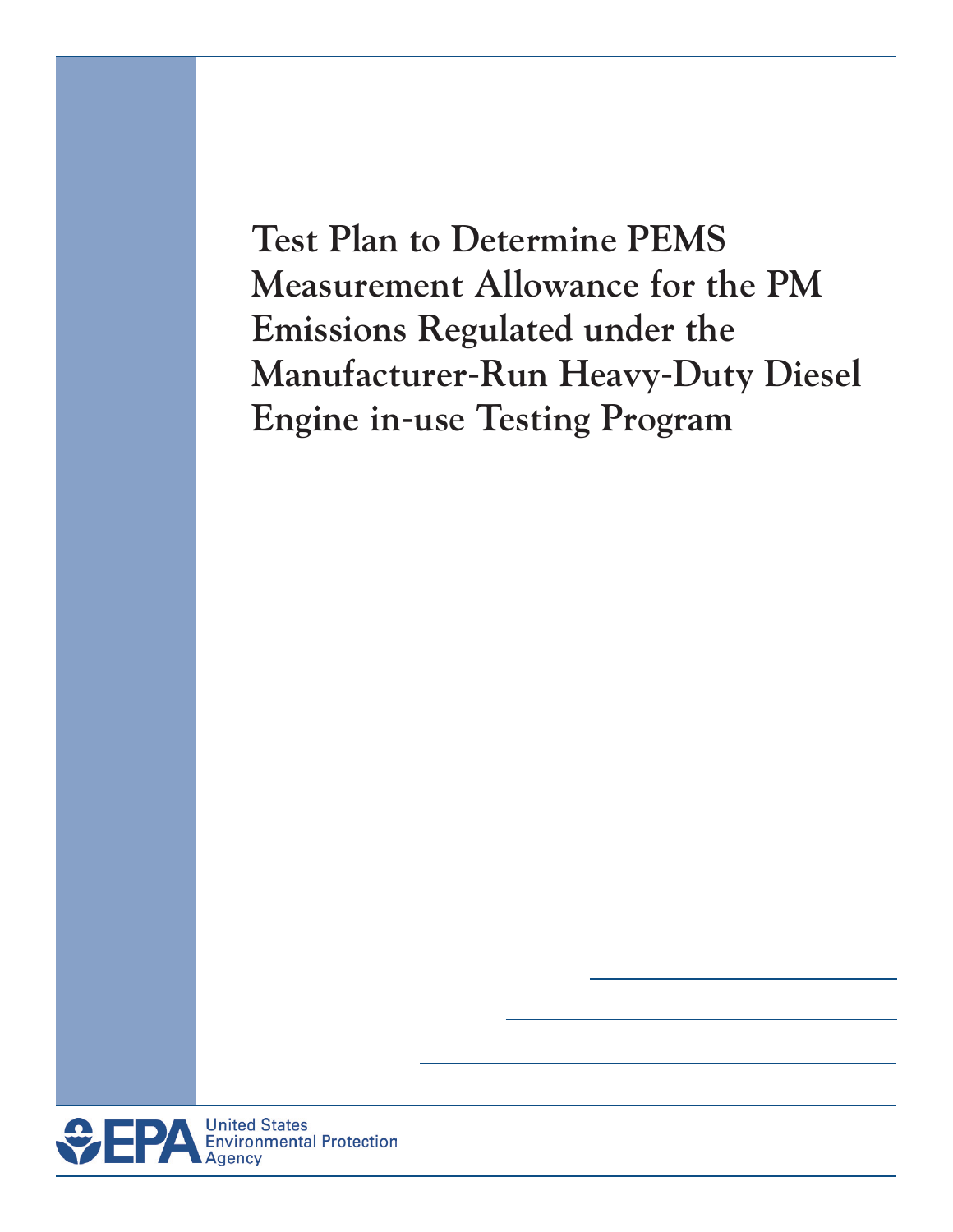**Test Plan to Determine PEMS Measurement Allowance for the PM Emissions Regulated under the Manufacturer**-**Run Heavy**-**Duty Diesel Engine in**-**use Testing Program** 

> Assessment and Standards Division Office of Transportation and Air Quality U.S. Environmental Protection Agency

> > and

California Air Resources Board

and

Engine Manufactures Association



EPA-420-B-10-901 August 2010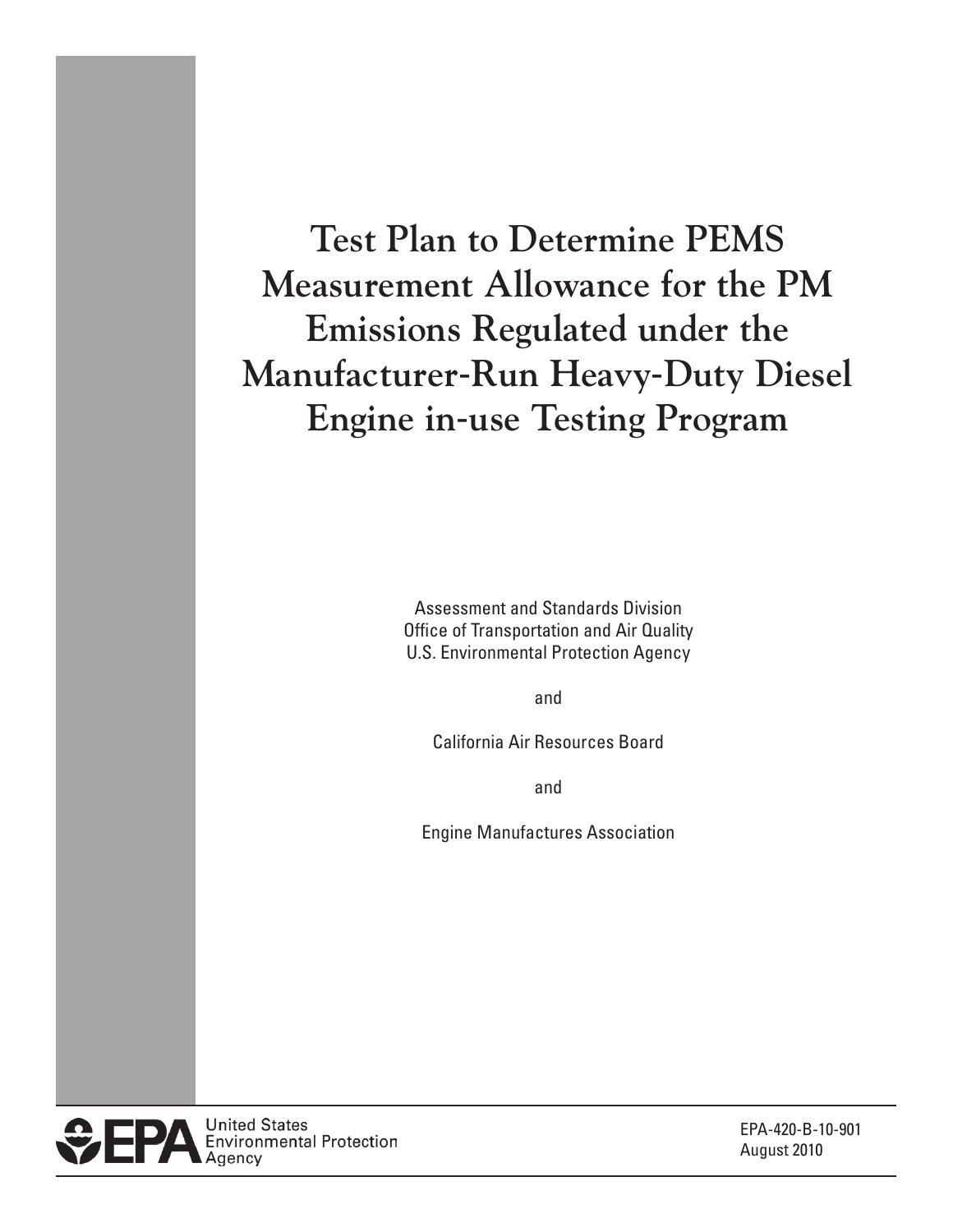#### <span id="page-2-0"></span>**EXECUTIVE SUMMARY**

This test plan sets forth the agreed upon processes and methodologies to be utilized to develop additive, brake-specific, data-driven measurement allowance for PM emissions measured by PEMS as required under the HDIUT regulatory program.

As detailed in this test plan, there is a clear consensus on what components of measurement error are intended to be covered by the measurement allowance. Namely, the allowance is to be calculated in a manner that subtracts lab error from PEMS error. Specifically, utilizing Part 1065 compliant emissions measurement systems and procedures for both the lab and PEMS, the lab error associated with measuring heavyduty engine emissions at stabilized steady-state test points within the NTE zone, will be subtracted from the PEMS error associated with measuring heavy-duty engine emissions utilizing PEMS over events under a broad range of environmental conditions. This subtraction will yield "PEMS minus laboratory" measurement allowance. The experimental methods and procedures specified in this test plan for determining, modeling, and comparing each of the various components of measurement error are designed to generate statistically robust data-driven measurement allowance for the PM emissions.

Successful completion of this test plan is part of the resolution of a 2001 suit filed against EPA by EMA and a number of individual engine manufacturers. The suit challenged, among other things, certain supplemental emission requirements referred to as "not-toexceed" (NTE) standards. On June 3, 2003, the parties finalized a settlement of their disputes pertaining to the NTE standards. The parties agreed upon a detailed outline for a future regulation that would require a manufacturer-run heavy-duty in-use NTE testing ("HDIUT") program for diesel-fueled engines and vehicles. One section of the outline stated:

"The NTE Threshold will be the NTE standard, including the margins built into the existing regulations, plus additional margin to account for in-use measurement accuracy. This additional margin shall be determined by the measurement processes and methodologies to be developed and approved by EPA/CARB/EMA. This margin will be structured to encourage instrument manufacturers to develop more and more accurate instruments in the future."

Given the foregoing, the work to be completed under this test plan is a vital component to the fulfillment of the settlement agreement, and it is vital to the successful implementation of a fully-enforceable HDIUT program. Because of this significance, it is critically important that the work detailed in this test plan be carried out in as thorough, careful and timely a manner as possible.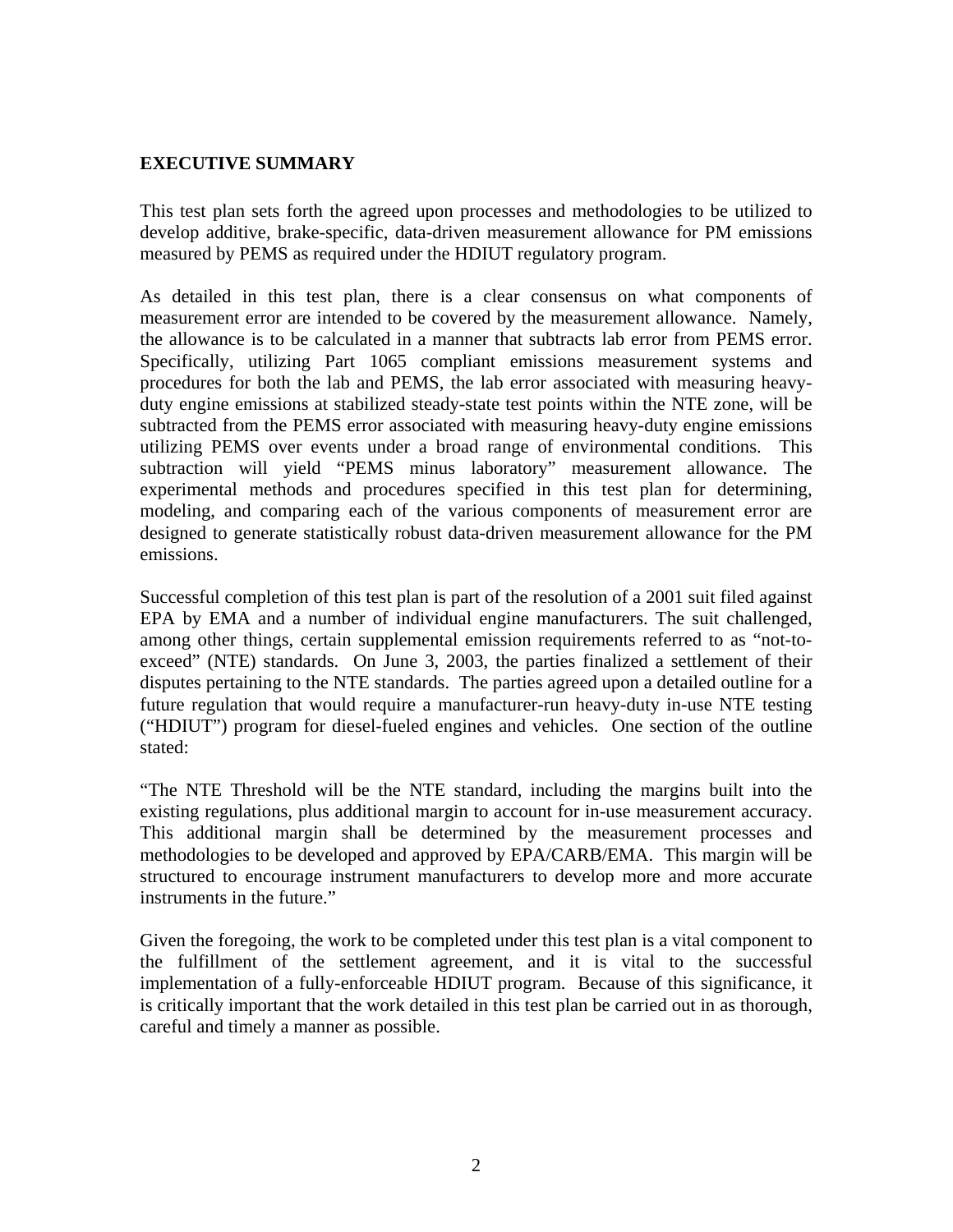# <span id="page-3-0"></span>**TABLE OF CONTENTS**

| 1              |       |                                                                         |  |  |
|----------------|-------|-------------------------------------------------------------------------|--|--|
| 2              |       |                                                                         |  |  |
|                | 2.1   |                                                                         |  |  |
|                | 2.2   |                                                                         |  |  |
|                | 2.3   |                                                                         |  |  |
|                | 2.4   |                                                                         |  |  |
|                | 2.4.1 |                                                                         |  |  |
|                | 2.5   |                                                                         |  |  |
|                | 2.5.1 |                                                                         |  |  |
|                | 2.6   |                                                                         |  |  |
|                | 2.6.1 |                                                                         |  |  |
|                | 2.6.2 |                                                                         |  |  |
| 3              |       |                                                                         |  |  |
|                | 3.1   |                                                                         |  |  |
|                | 3.1.1 |                                                                         |  |  |
|                | 3.1.2 |                                                                         |  |  |
|                | 3.1.3 | On-site meeting to establish 1065 compliance requirements  26           |  |  |
|                | 3.1.4 |                                                                         |  |  |
|                | 3.1.5 |                                                                         |  |  |
|                | 3.1.6 |                                                                         |  |  |
|                | 3.2   |                                                                         |  |  |
|                | 3.2.1 |                                                                         |  |  |
|                | 3.2.2 |                                                                         |  |  |
|                | 3.2.3 |                                                                         |  |  |
|                | 3.2.4 |                                                                         |  |  |
|                | 3.3   | Precision Errors under transient engine operation (dynamic response) 31 |  |  |
|                | 3.3.1 |                                                                         |  |  |
|                | 3.3.2 |                                                                         |  |  |
|                | 3.3.3 |                                                                         |  |  |
|                | 3.3.4 |                                                                         |  |  |
|                | 3.4   |                                                                         |  |  |
|                | 3.4.1 |                                                                         |  |  |
|                | 3.4.2 |                                                                         |  |  |
| $\overline{4}$ |       |                                                                         |  |  |
|                | 4.1   |                                                                         |  |  |
|                | 4.2   |                                                                         |  |  |
|                | 4.3   |                                                                         |  |  |
|                | 4.3.1 |                                                                         |  |  |
|                | 4.3.2 |                                                                         |  |  |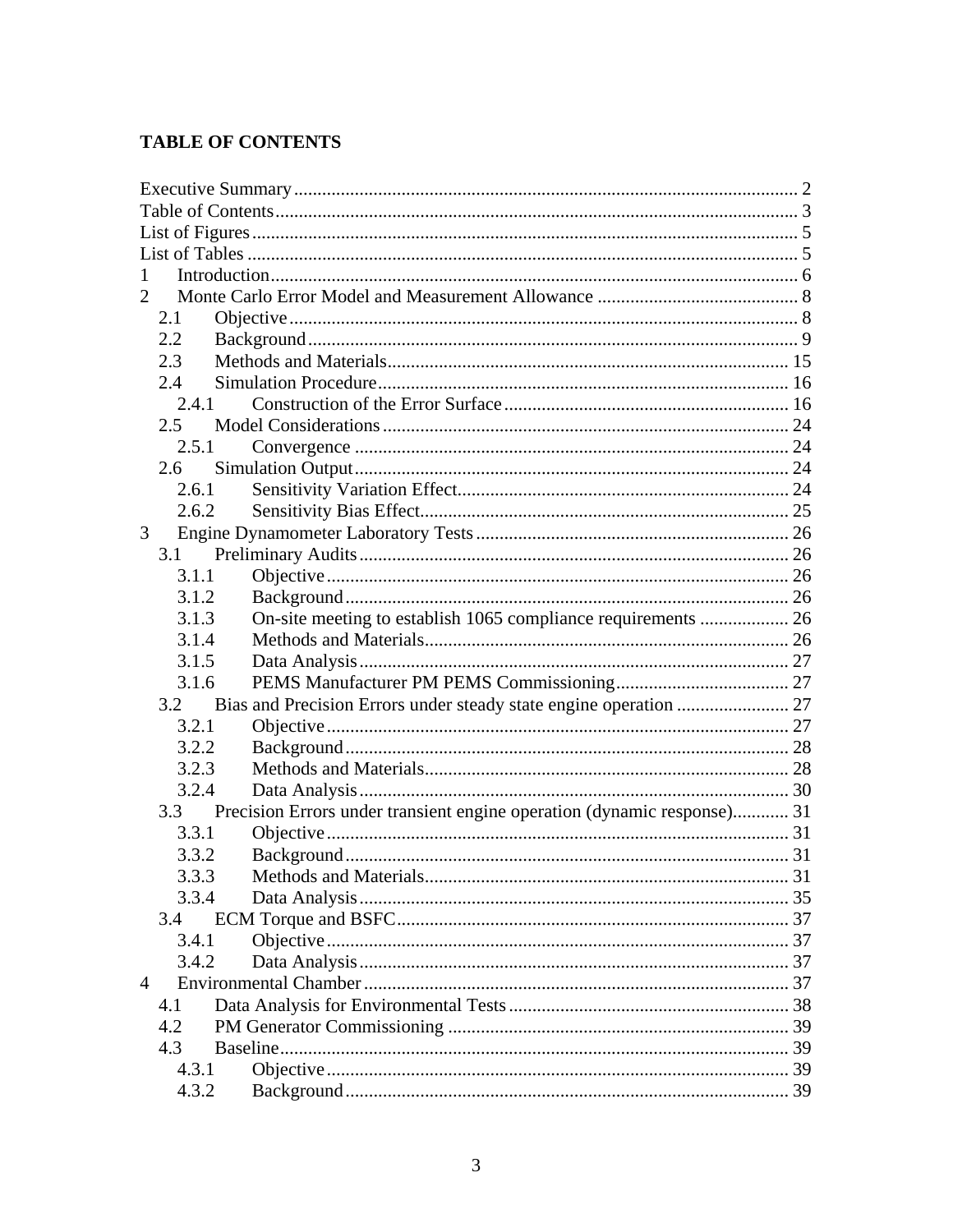| 4.3.3 |  |
|-------|--|
| 4.3.4 |  |
| 4.4   |  |
| 4.4.1 |  |
| 4.4.2 |  |
| 4.5   |  |
| 4.5.1 |  |
| 4.5.2 |  |
| 4.5.3 |  |
| 4.5.4 |  |
| 4.6   |  |
| 4.6.1 |  |
| 4.6.2 |  |
| 4.6.3 |  |
| 4.6.4 |  |
| 4.7   |  |
| 4.7.1 |  |
| 5     |  |
| 5.1   |  |
| 6     |  |
| 6.1   |  |
| 6.1.1 |  |
| 6.2   |  |
| 6.2.1 |  |
| 6.2.2 |  |
| 6.2.3 |  |
| 6.2.4 |  |
| 7     |  |
| 7.1   |  |
| 7.2   |  |
| 8     |  |
|       |  |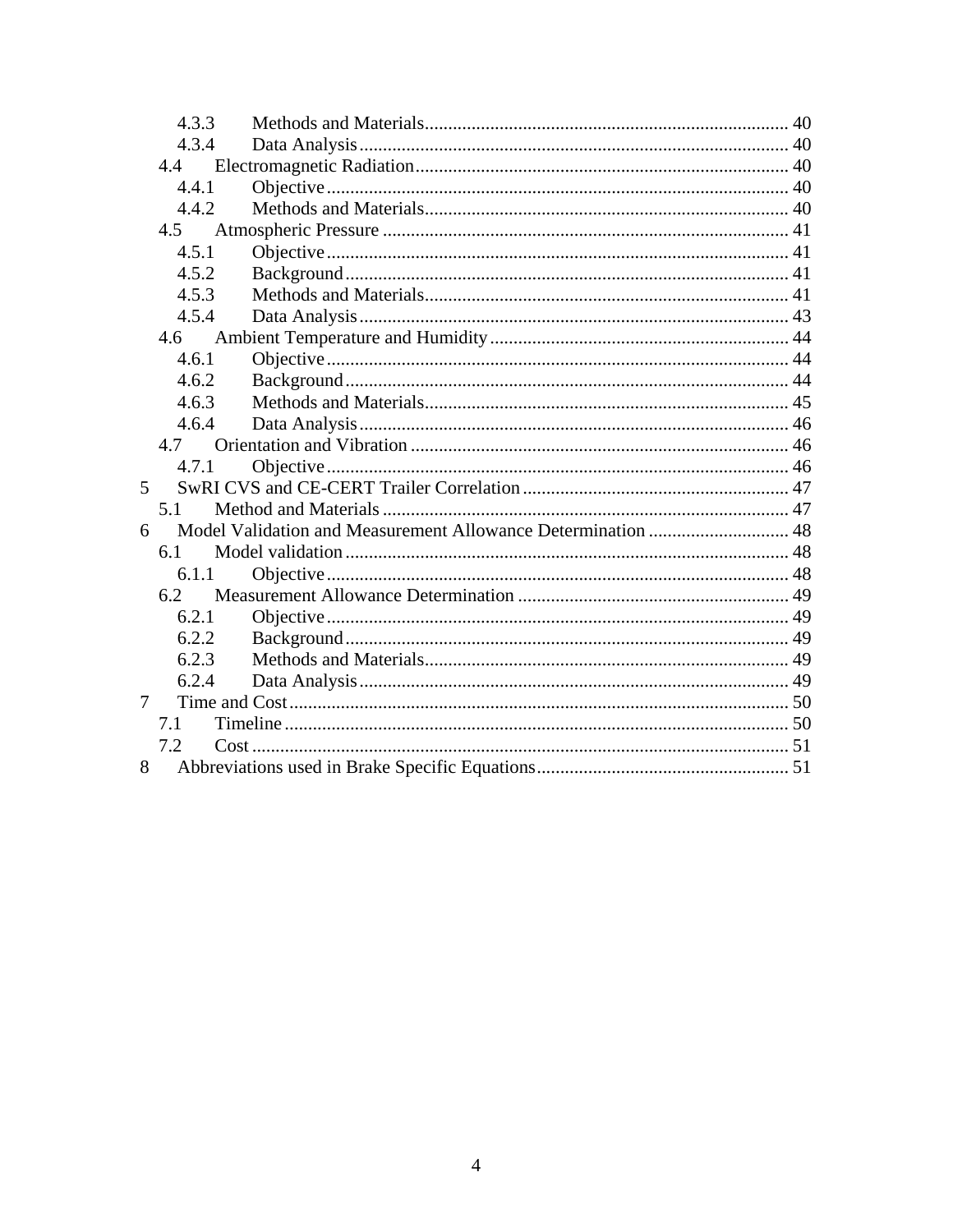# <span id="page-5-0"></span>**LIST OF FIGURES**

# <span id="page-5-1"></span>**LIST OF TABLES**

| Table 2. Example Of Selection Of Measurement Allowance At 0.02 g/hp-hr NTE |  |
|----------------------------------------------------------------------------|--|
|                                                                            |  |
|                                                                            |  |
|                                                                            |  |
|                                                                            |  |
|                                                                            |  |
|                                                                            |  |
|                                                                            |  |
|                                                                            |  |
|                                                                            |  |
|                                                                            |  |
|                                                                            |  |
|                                                                            |  |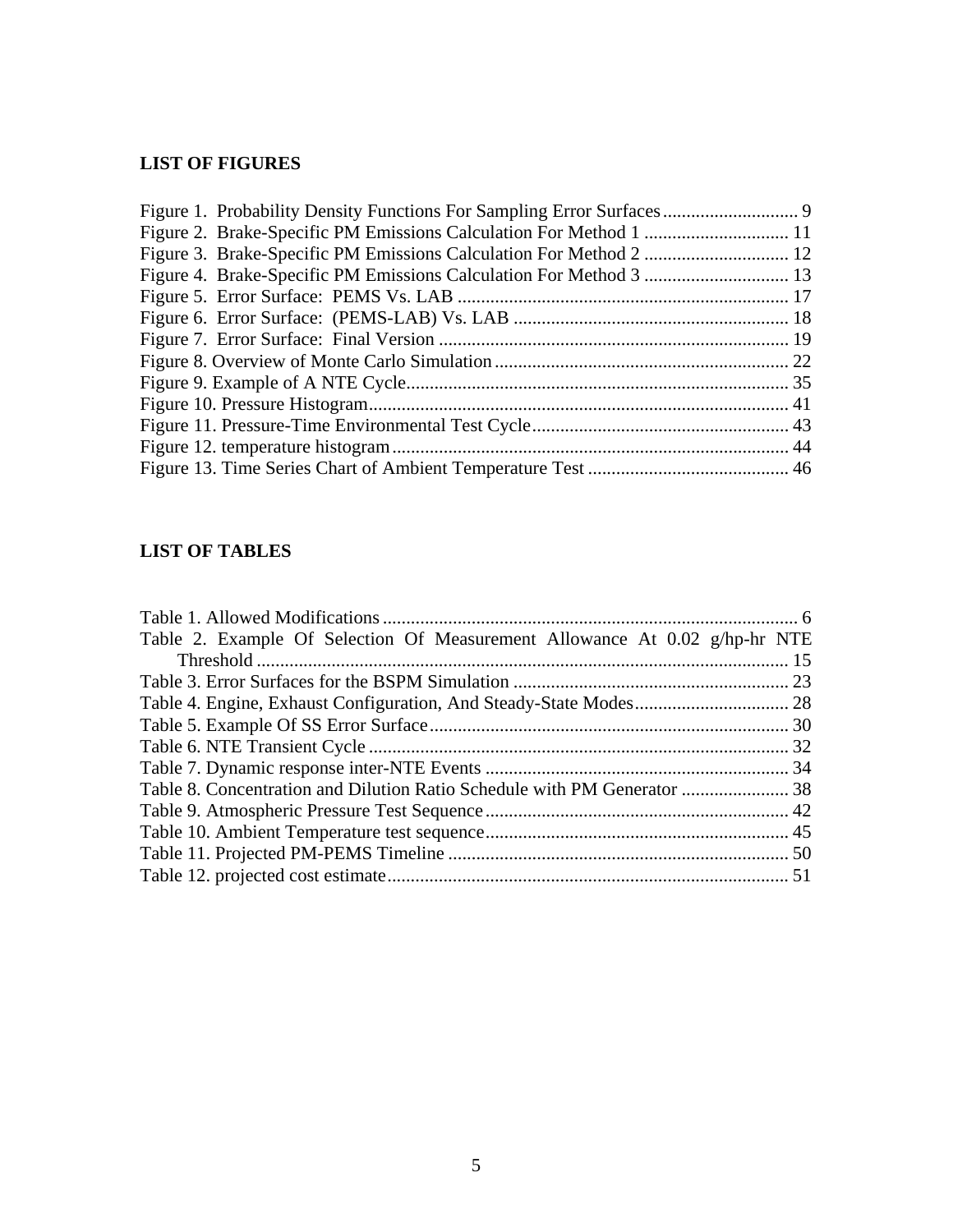# <span id="page-6-0"></span>**1 INTRODUCTION**

This test plan will establish a PEMS measurement allowances for PM, as regulated by the manufacturer-run on-highway heavy-duty diesel engine in-use test program. The measurement allowance will be established using various laboratory facilities and PEMS. The measurement allowance will be established in units of brake-specific emissions (g/hp-hr), and it will be added to the final NTE PM standard, after all the other additive and multiplicative allowances have been applied. This test plan will establish the PM measurement allowance.

The PEMS used in this test plan must be standard in-production makes and models that are for sale as commercially available PEMS. In addition, PEMS and any support equipment must pass a "red-face" test with respect to being consistent with acceptable practices for in-use testing. For example, the equipment must meet all safety and transportation regulations for use on-board heavy-duty vehicles.

Even though the PEMS can not be "prototypes" nor their software "beta" versions, the steering committee has already agreed that after delivery of PEMS to the contractor, there may be a few circumstances in which PEMS modifications might be allowed, but these modifications must meet certain deadlines, plus they are subject to approval by the steering committee. Also, any implementation of such approved modifications will not be allowed to delay the test plan, unless the steering committee specifically approves such a delay. Table 1 summarizes these allowable modifications and their respective deadlines:

<span id="page-6-1"></span>

| <b>Allowed Modifications</b>                                                                                                        | Before start of         |
|-------------------------------------------------------------------------------------------------------------------------------------|-------------------------|
| Steering committee approved hardware and software modifications                                                                     |                         |
| that affect emissions results; including but not limited to fittings,                                                               | Steady-State            |
| components, calibrations, compensation algorithms, sampling rates,                                                                  | Testing                 |
| recording rates, etc.                                                                                                               |                         |
| Steering committee approved hardware modifications for DOT                                                                          | Environmental           |
| approval or any other safety requirement approval                                                                                   | <b>Chamber Testing</b>  |
| Delivery of any environmental / weather enclosure to contractor                                                                     | Environmental           |
|                                                                                                                                     | <b>Chamber Testing</b>  |
| Post-processing software to determine NTE results                                                                                   | <b>Model Validation</b> |
| DOT approval and documentation                                                                                                      | <b>Model Validation</b> |
| Steering committee approved hardware or software that improves<br>the contractor's efficiency to conduct testing and data reduction | Always Allowed          |

#### **TABLE 1. ALLOWED MODIFICATIONS**

hold slightly different status with respect to determining the PM measurement allowance.<br>6 The steering committee approved three different PEMS that includes the AVL Micro-Soot Sensor (MSS), the Horiba Transient Particulate Matter (TRPM), and the Sensors Proportional Particulate Matter Diluter (PPMD). However, because of the different measurement technologies employed by each of these systems, the three different PEMS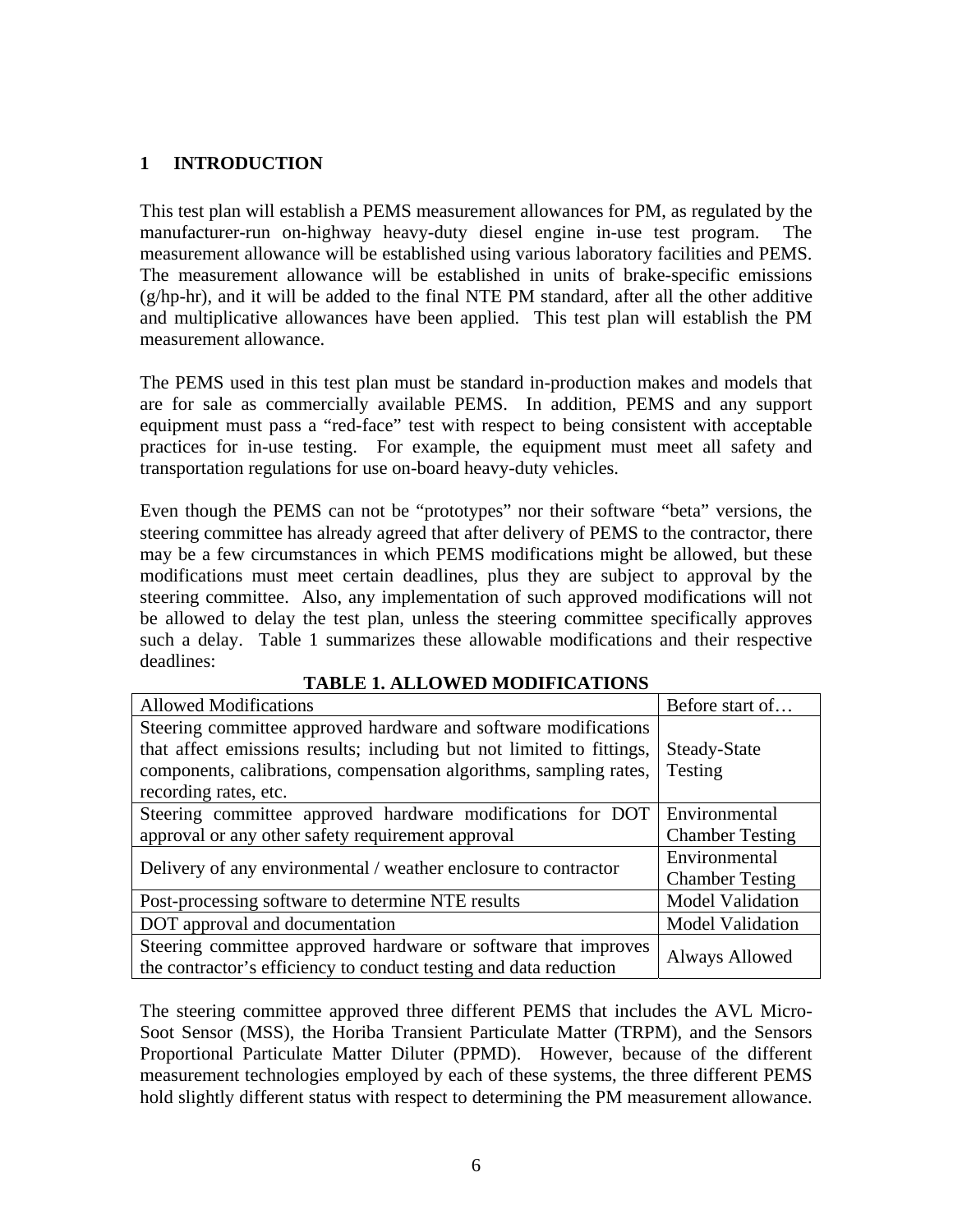Because inertial microbalances are already approved for PEMS applications in 40 CFR Part 1065, the Sensors PPMD will be one of the PEMS used to determine the measurement allowance. And because EPA's PM standard is based upon a gravimetric filter analysis, the Horiba TRPM will also be used to determine the measurement allowance. The lowest measurement allowance value between the two will be selected as the final measurement allowance for PM. If that value does not validate, then the lowest validated value will be chosen. If the lowest validated value chosen is within 0.0075 g/hp-hr from the lowest non-validated value, then the lowest validated value will be the measurement allowance. Otherwise, the MASC will spend up to a \$100,000 to figure out a resolution to the problem by generating more data or changing the way the validation was performed. If that does not lead to a resolution, then Executive Management of EMA and EPA will have to settle the issue.

Note that at the conclusion of successful testing of the Horiba system in this measurement allowance program, EPA intends to approve the Horiba system as an alternative for use, or EPA may elect to amend 40 CFR Parts 86 and/or 1065 to allow the use of the Horiba TRPM or other PEMS that operate upon similar measurement principles. Because the AVL system measures only the soot component of PM, the measurement allowance will not be determined using the AVL results, unless both the Sensors and Horiba systems fail to complete the measurement allowance program. Note that the steering committee may determine at the conclusion of the program that the AVL MSS is a viable alternative for demonstrating compliance. Under such a circumstance EPA may amend the Heavy-Duty In-Use regulation to allow for its use.

This test plan describes a computer model, a series of experiments that are used to calibrate the model, and another series of experiments that are used to validate the calibrated model.

The test plan first describes the computer model. The computer model statistically combines many sources of PEMS and lab error, which are nearly impossible to capture simultaneously in a single test. The model will use statistics to apply the errors in a way that simulates actual running of a PEMS in-use. The model will also consider only the portion of error that is attributable to PEMS, and it will subtract the error that is already tolerated in an emissions lab today. The model will also calculate and validate results according to 40 CFR Part 1065.

The test plan then describes the series of experiments. These tests will characterize the many sources of PEMS and lab error so that the specific nature of the errors can be programmed into the computer model. The nature of the error has to do with the way PEMS and the lab react to certain conditions. For example, under varying environmental conditions such as temperature or vibration, a PEMS might exhibit signal drift, or it may record noise that is not a part of the true emissions.

Next, the experimental results will be entered into the computer model, and the measurement allowances are calculated by the model. The model uses a "reference" PEMS data set, which will have many "reference NTE events." The model statistically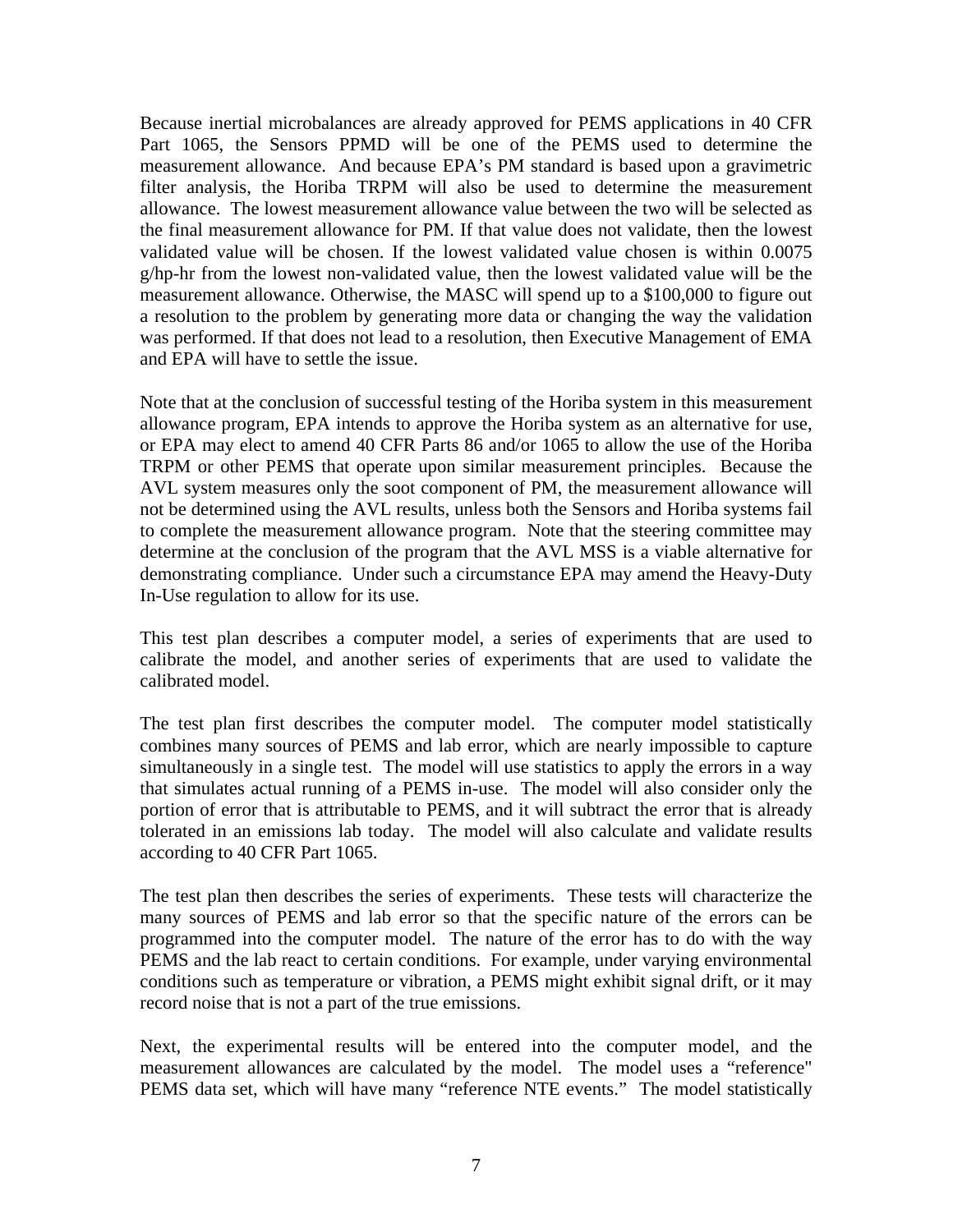applies all the errors to the reference data set, calculates results, and saves the results. Then the model will be run with all errors set to zero to calculate the ideal results of the reference data set. Each difference between a reference NTE event's result with errors and its respective ideal result will be a brake-specific difference that is recorded for later use. Then the process repeats using the same reference data set, to which new, statistically selected errors are applied, and thus another unique set of differences is calculated. As the model continues to iterate and generate more and more results, patterns are expected to appear in the output data. These patterns should be the distributions of differences, based upon the error that was statistically and repeatedly applied to the reference data set. Many difference distributions will be determined: for each reference NTE event, for each of the two brake-specific calculation methods (three in case of the AVL system only), and for each PEMS. It has been agreed that the  $95<sup>th</sup>$ percentile values of these distributions will be taken as reasonable "worst case" results for each reference NTE event. Details on how all these distributions will be reduced to determine the PM measurement allowance is given in the "Error Model" section of this test plan.

Because the calculation based on Method 2 and Method 3 require gas-based fuel flow calculation based on the measurement of  $CO<sub>2</sub>$ ,  $CO$ , and NMHC, a decision was made to use the gaseous PEMS data for this purpose, without the need to perform gaseous measurement during the PM-PEMS program.

Finally, the test plan describes how the computer model will be validated against realworld over-the-road in-use PEMS operation as well as additional lab testing. For the over-the-road testing, PEMS emissions measurements will be conducted, while at the same time a reference laboratory will be towed along to measure the same emissions. For the lab testing, an attempt will be made to simulate real-world engine operation to "replay" an over-the-road test in the lab. Data from these final experiments will be used to validate the model, which must be done in order to gain sufficient confidence that the model did not establish unreasonable measurement allowances.

The following sections of this test plan are written as instructions to the contractor or contractors who will complete the test plan.

# <span id="page-8-0"></span>**2 MONTE CARLO ERROR MODEL AND MEASUREMENT ALLOWANCE**

# <span id="page-8-1"></span>*2.1 Objective*

Use Monte Carlo (e.g. random sampling) techniques in an error model to simulate the combined effects of all the agreed-upon sources of PEMS error incremental to lab error. Create error "surfaces" for the Monte Carlo simulation to sample, based upon results from the experiments described in Sections 3 and 4. Exercise the model over a wide range of NTE events, based on a single, reference data set of at least 150 but no more than 200 unique NTE events. Determine the pollutant-specific brake-specific additive measurement allowance for PM.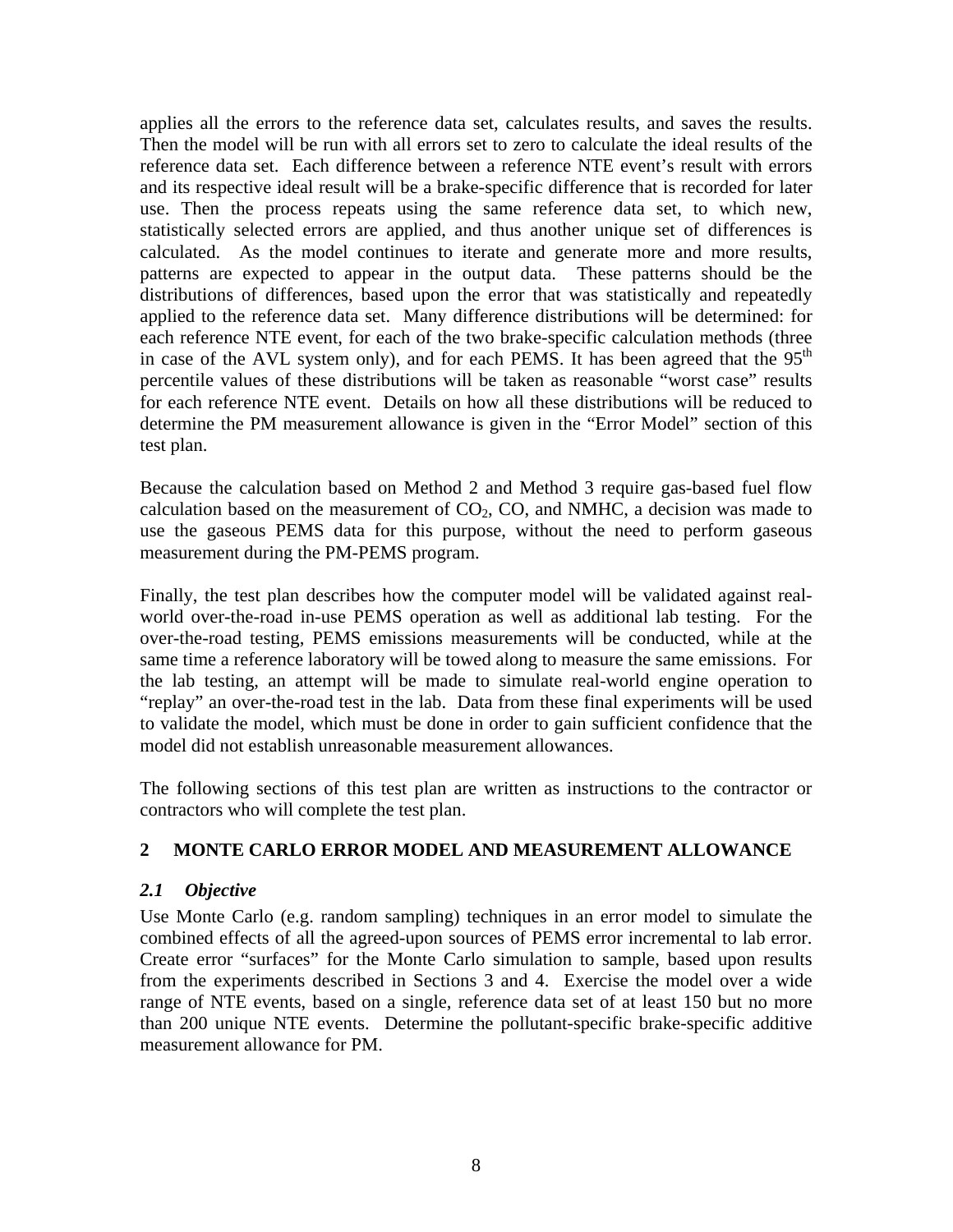## <span id="page-9-0"></span>*2.2 Background*

The error model uses Monte Carlo techniques to sample error values from "error surfaces" that are generated from the results of each of the experiments described in Section 3 on engine dynamometer laboratory tests and Section 4 on environmental chamber tests. The lab test error surfaces cover the domain of error versus the magnitude of the signal to which the error is to be applied (i.e.  $1<sup>st</sup>$  to 99<sup>th</sup> percentile error vs. concentration, flow, torque, etc.). This is illustrated later in this section. The environmental test error surfaces for shock & vibration and electromagnetic & radio frequency interference (EMI/RFI) cover the same domain as the lab tests. environmental test error surfaces for pressure and temperature are characteristically different because they cover the domain of environmental test cycle time versus the magnitude of the signal to which the error is to be applied (i.e. error at a selected time vs. concentration). Details on how each surface is generated are given in each of the respective sections. These surfaces will already be adjusted to represent PEMS error incremental to lab error; therefore, these surfaces are sampled directly by the model.

The error model will use two different probability density functions (PDFs) as shown in [Figure 1](#page-9-1) to sample the error surfaces, depending upon which experiment the surface represents. To sample error surfaces that are generated from all the laboratory test results (Section 3), and the environmental test results for shock & vibration (Section 4), the model will use a truncated normal PDF because these tests are designed to evenly cover the full, but finite, range of engine operation and ambient conditions. To sample error surfaces that are generated from the pressure and temperature environmental test results (Section 4), the model will use a uniform PDF because these tests are already designed to cover the typical range and frequency of the respective conditions.



<span id="page-9-1"></span>**FIGURE 1. PROBABILITY DENSITY FUNCTIONS FOR SAMPLING ERROR SURFACES**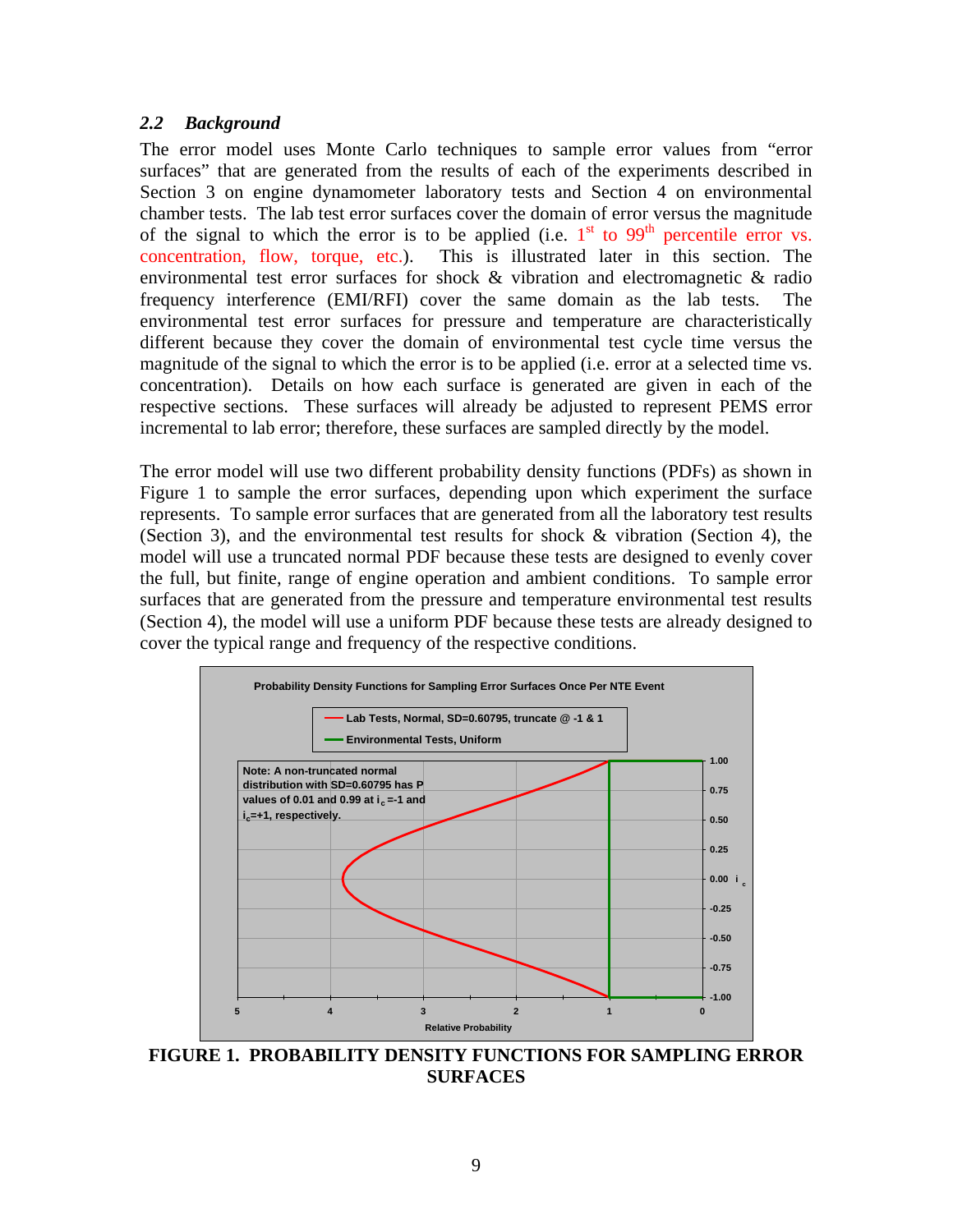The random values that are obtained from both distributions are labeled  $i_c$  in Figure 1 and range from -1 to 1. Note that for the pressure and temperature environmental tests, a uniform PDF will be used to sample test time, from which the nearest (in time) calculated errors are used. The errors from the other tests will be aligned with the truncated normal PDF such that each of the  $50<sup>th</sup>$  percentile values at each of the tested signal magnitudes is centered at the median of the PDF ( $i_c = 0$ ), and the 1<sup>st</sup> and 99<sup>th</sup> percentile error values at each of the tested signal magnitudes will be aligned with the extreme negative  $(i_c = -1)$ and positive  $(i_c = +1)$  edges of the PDF, respectively.

Each error surface will be sampled along its  $i_c$  axis (y-axis) once per reference NTE event trial, and it will be sampled along its parameter value axis (x-axis, e.g., concentration (only for AVL MSS), flow, torque, etc…) once per second, within a given reference NTE event trial. An error will be determined for a given second and parameter along the error axis ( $z$ -axis) at the intersection of an  $i<sub>c</sub>$  value and a parameter value.

To ensure that the magnitudes of the error surfaces are appropriate, each data point used to generate the surfaces will be a mean or a weighted mean of 30 seconds of sampling.

Interpolation will be performed by first linearly interpolating error values at each tested magnitude along the selected line perpendicular to the  $i<sub>c</sub>$  axis. Then from that line of errors, individual error values will be linearly interpolated at each second-by-second signal magnitude of the given NTE event in the reference data set.

The reference data set to which all errors will be applied will be a large data set of engine operation over a wide range of NTE events. This reference data set will be initially generated from collections of real-world PEMS data sets. The reference data set should contain at least 150 but no more than 200 unique NTE events. Parameters in the reference data set may be scaled in order to exercise the model through a more appropriate range of parameters (i.e. concentrations, flows, ambient conditions, etc.). If the parameters are scaled, care should be taken to maintain the dynamic characteristics of the reference data set.

After the errors are applied, NTE brake-specific PM emissions results are calculated, using each of the three agreed-upon NTE calculation methods. The three different brakespecific emission calculation methods for PM referred to in this test plan are i) Torque-Speed method, ii) BSFC method, and iii) ECM-Fuel Specific method, and these are illustrated in Figure 2, [Figure 3,](#page-12-0) and [Figure 4,](#page-13-0) respectively.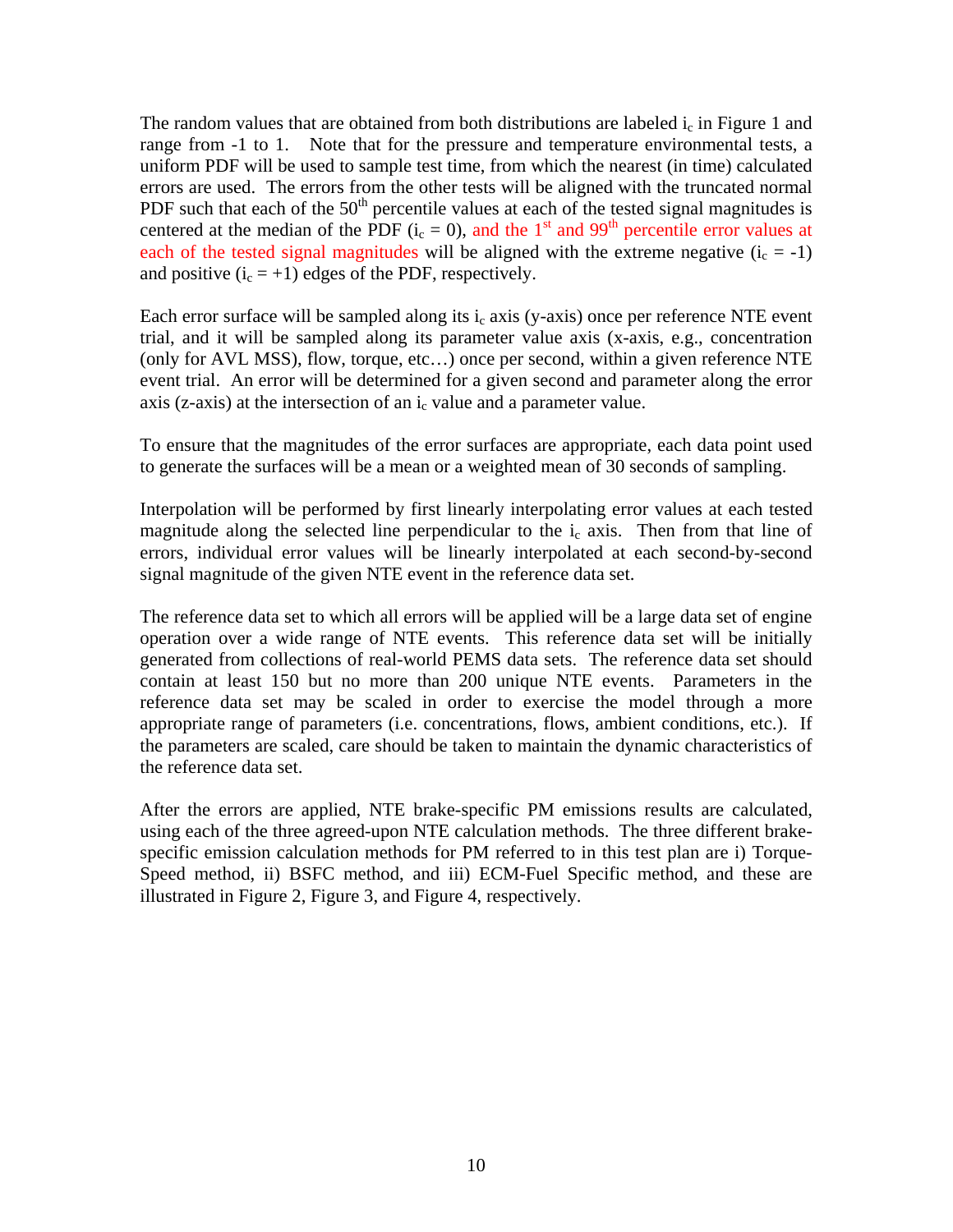# **For all PM PEMS:**

 $\overline{m_{PM}}$  is a flow weighted particulate matter exhaust concentration in g/mol

$$
e_{PM}\left(g/kW \cdot hr\right) = \frac{\overline{m_{PM}}\left(\frac{g}{mol}\right) * \sum_{i=1}^{N} \left[n_i\left(\frac{mol}{s}\right) * \Delta t\right]}{\sum_{i=1}^{N} \left[\frac{Speed_i(rpm) * T_i(N \cdot m) * 2 * 3.14159 * \Delta t}{60 * 1000 * 3600}\right]}
$$

# **Where for AVL:**

 $\overline{m_{PM}}$  is computed numerically as follows,

$$
\overline{m_{PM}}\left(\frac{g}{mol}\right) = \frac{\sum_{i=1}^{N} \left[ mPM_i \left(\frac{g}{mol}\right) * \dot{n}_i \left(\frac{mol}{s}\right) * \Delta t \right]}{\sum_{i=1}^{N} \left[ \dot{n}_i \left(\frac{mol}{s}\right) * \Delta t \right]}
$$

<span id="page-11-0"></span>**FIGURE 2. BRAKE-SPECIFIC PM EMISSIONS CALCULATION FOR METHOD 1**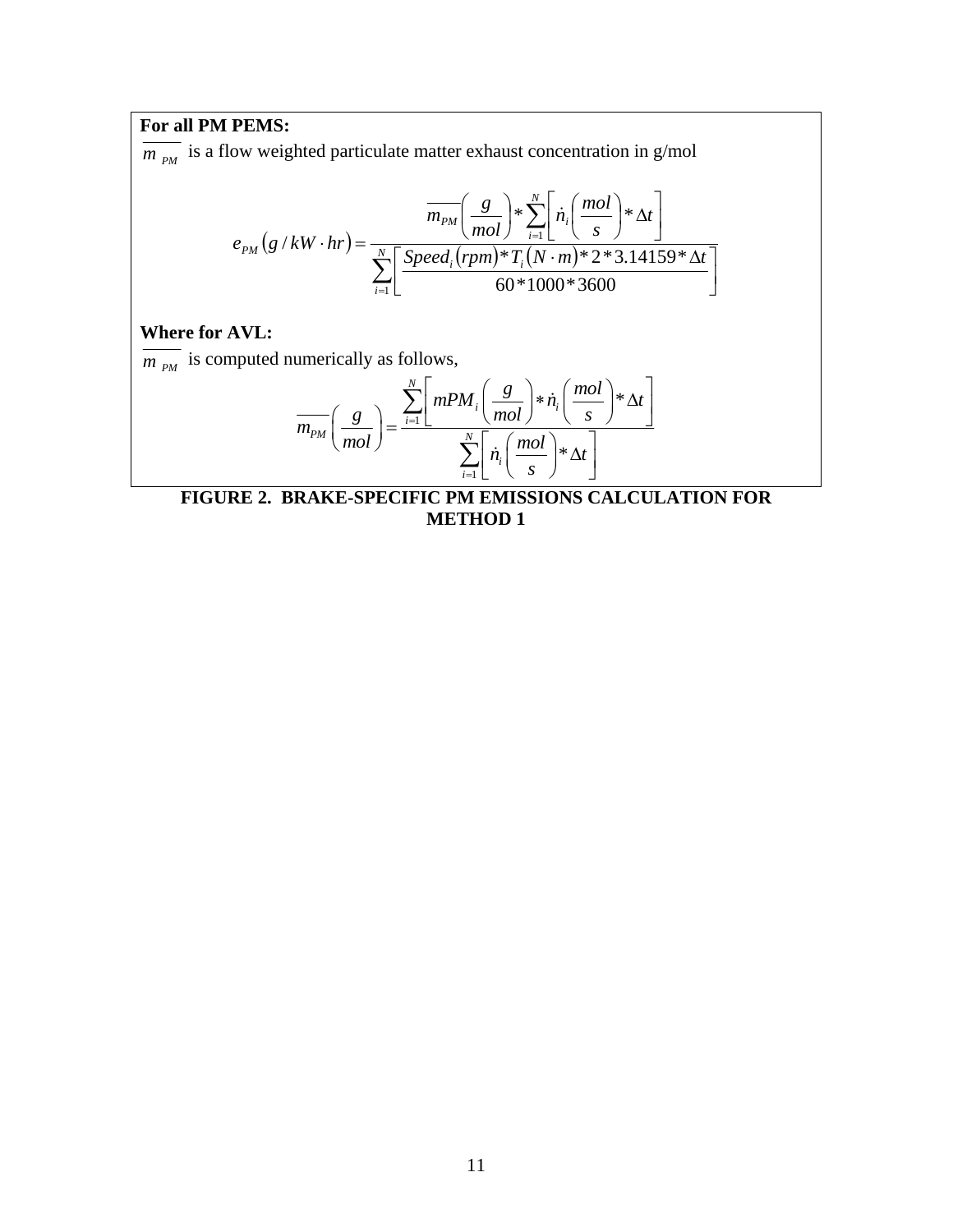

<span id="page-12-0"></span>**METHOD 2**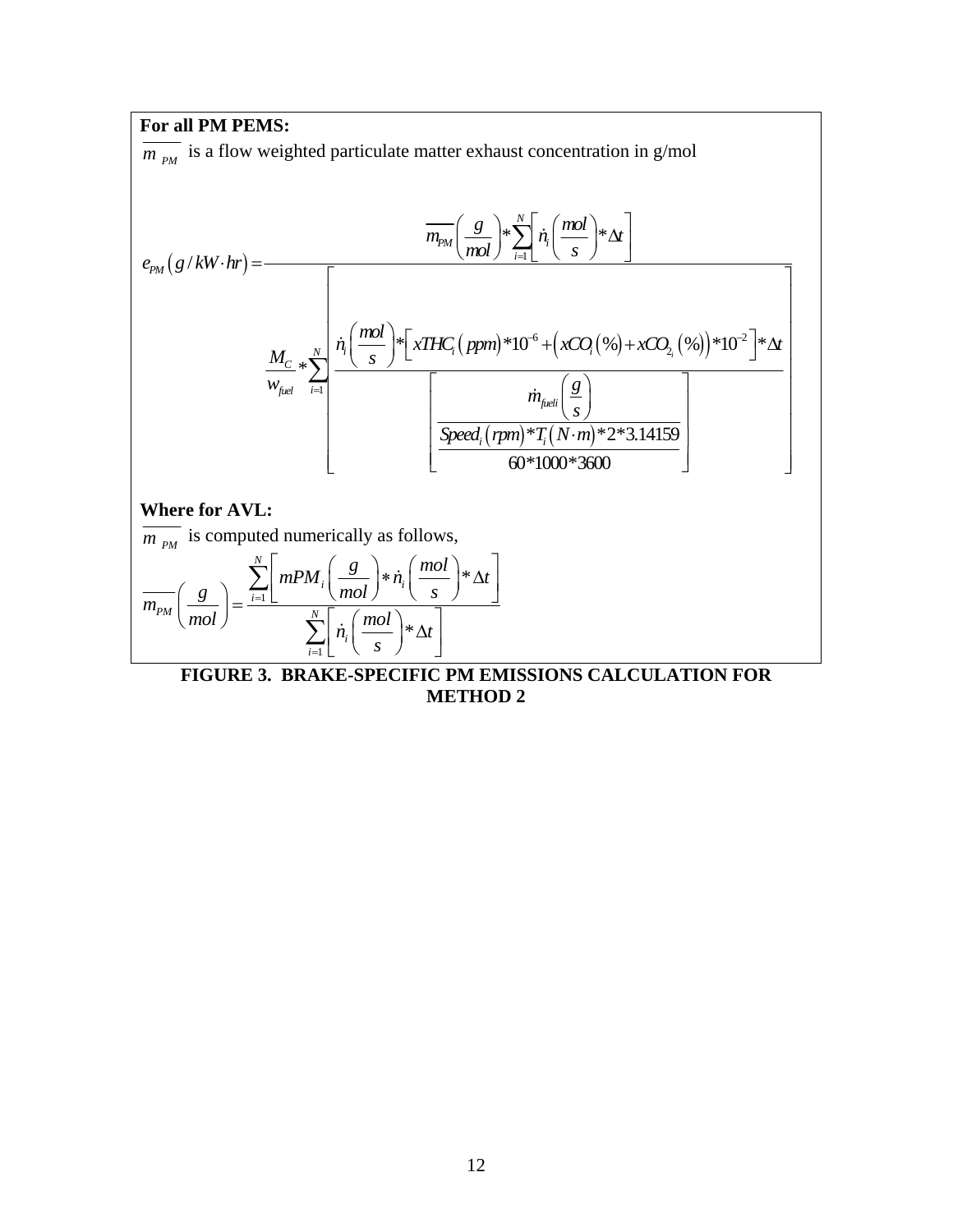

### **FIGURE 4. BRAKE-SPECIFIC PM EMISSIONS CALCULATION FOR METHOD 3**

<span id="page-13-0"></span>Next, the NTE events are calculated by each of the three calculation methods, but with no error sampled or applied to the reference data set. These results are considered the "ideal" results of the reference NTE events. These ideal results are subtracted from each respective NTE event result 'with errors', and the difference is recorded. Then a new set of errors are sampled and applied to the reference NTE event, and the NTE results 'with errors' are calculated again. The ideal results are again subtracted, and the difference is recorded. This is repeated thousands of times so that the model converges upon distributions of brake-specific differences for each of the original NTE events in the reference data set.

Then the 95<sup>th</sup> percentile difference value is determined for each NTE event distribution of brake-specific differences for PM for each calculation method. At this point there is one distribution of  $95<sup>th</sup>$  percentile differences for PM, where all the NTE events are pooled by the PM emissions for each of the three different calculation methods. Each of the  $95<sup>th</sup>$ percentile distributions represents a range of possible measurement allowance values.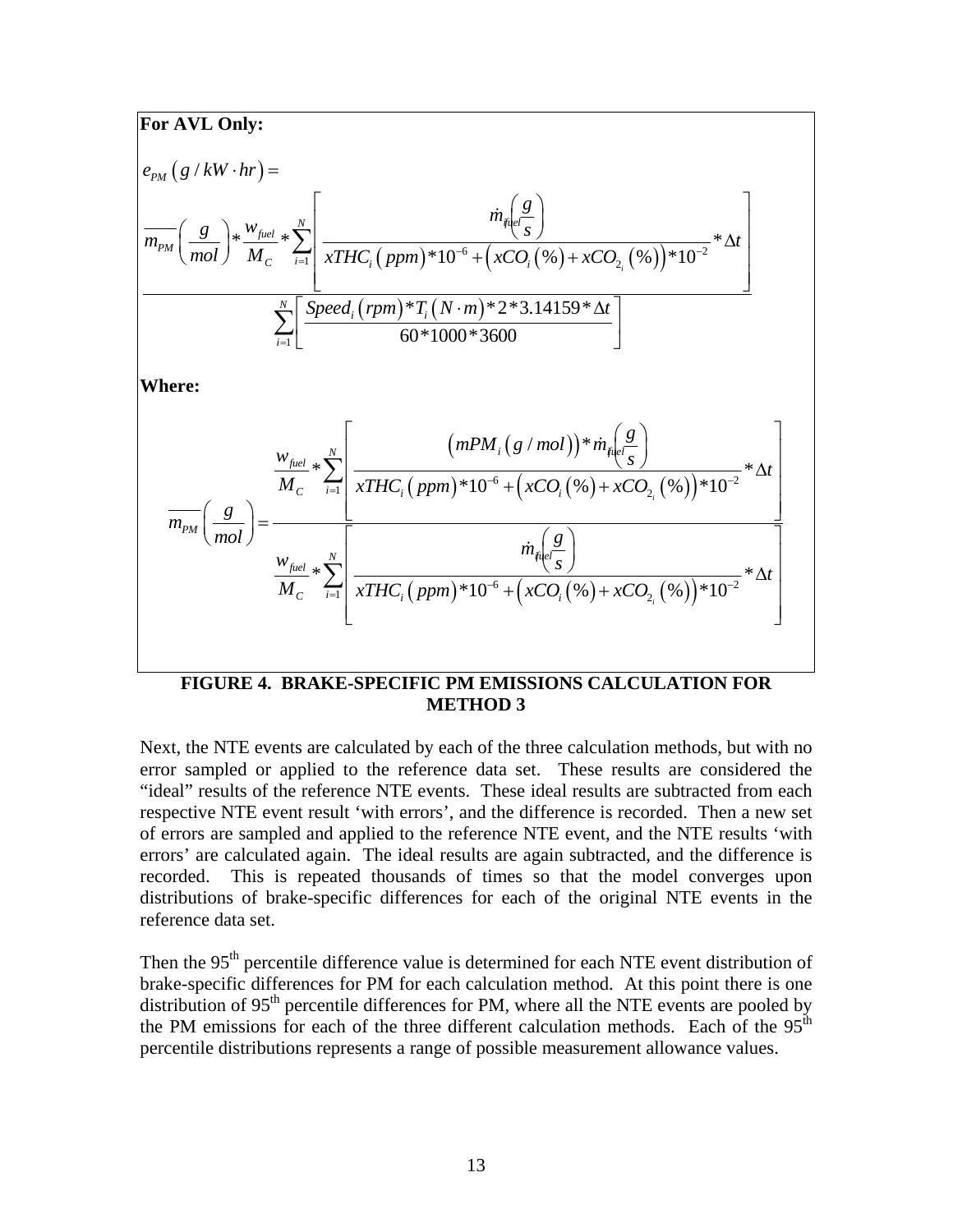From each of these three distributions of possible measurement allowance values, one measurement allowance per distribution must be determined. First the correlation between  $95<sup>th</sup>$  percentile differences versus the ideal PM emission is tested. For each calculation method, if a least squares linear regression of  $95<sup>th</sup>$  percentile differences versus ideal PM emissions has an  $r^2$  (squared correlation coefficient) > 0.85 and an SEE (standard error of the estimate or root-mean-squared-error)  $<$  5 % of the median ideal PM emission, then that linear regression equation will be used to determine the measurement allowance for that calculation method at the following NTE threshold:

#### $PM = 0.02$  g/hp-hr and 0.03 g/hp-hr

In cases where extrapolation is required to determine the measurement allowance at the NTE threshold, the measurement allowance will be determined using the linear regression, but evaluated at the ideal PM emission that is closest to the NTE threshold, not extrapolated to the NTE threshold itself. If the linear regression does not pass the aforementioned  $r^2$  and SEE criteria, then the median value of the 95<sup>th</sup> percentile differences is used as the single measurement allowance for that calculation method.

Next, the calculation method is selected. The above procedure will provide three measurement allowances, where applicable, one for each of the three different calculation methods. To make them comparable, the three measurement allowance values will be normalized by the PM threshold and expressed as a percent. Also, if any measurement allowance is determined to have a value less than zero, then that measurement allowance will be set equal to zero. The calculation method with the minimum normalized PM value will be chosen and the corresponding normalized PM value will be selected as the best measurement allowance for PM, assuming it validates. If it does not validate, then the minimum value that validates will be chosen as long as it is within  $0.0075$  g/hp-hr from the minimum value that did not validate. If the difference between the minimum value that validates and the minimum value that did not validate is greater than 0.0075 g/hp-hr, additional investigation with up to a \$100,000 will be spent in order to understand why the minimum value chosen did not validate. If the problem is not resolved after spending the \$100,000, then the matter will be referred to executive management of EPA and EMA to decide on the PM measurement allowance.

**Error! Reference source not found.** below illustrates the selection of the calculation method. The example is based on a hypothetical set of normalized PM measurements for the three calculation methods. The minimum of these normalized allowances is used to select the best method (highlighted in blue). In this hypothetical case, the BSFC method would be selected.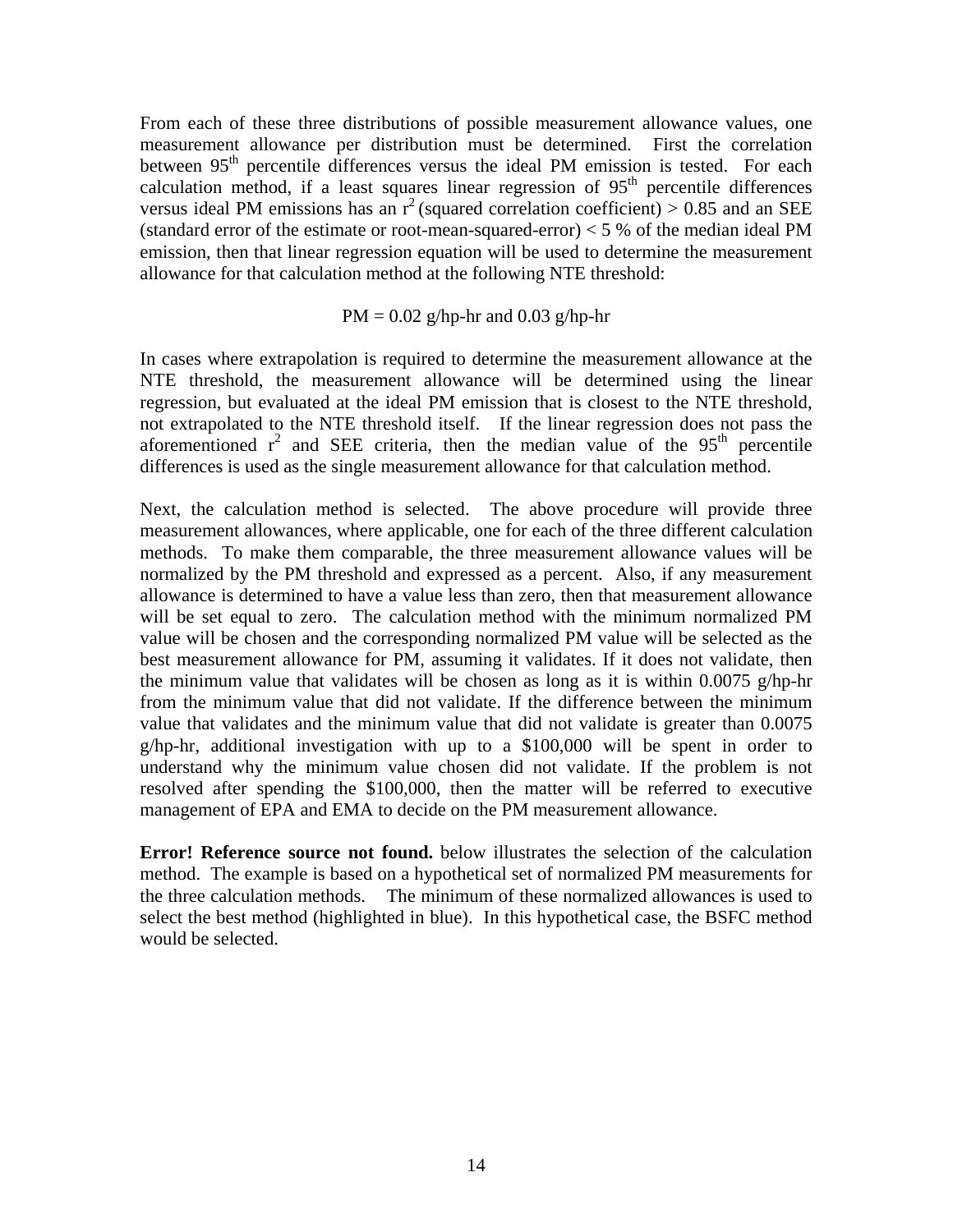# <span id="page-15-1"></span>**TABLE 2. EXAMPLE OF SELECTION OF MEASUREMENT ALLOWANCE AT 0.02 G/HP-HR NTE THRESHOLD**

|                    | Allowance at Respective NTE Threshold (%) |             |                   |
|--------------------|-------------------------------------------|-------------|-------------------|
| Calc. Method $==>$ | Torque-Speed                              | <b>BSFC</b> | ECM fuel specific |
| <b>BSPM</b>        | 38 %                                      | 18 %        | N/A               |
| Selected Method==> | <b>BSFC</b> Method                        |             |                   |

Therefore, 18% would be selected as the best measurement allowance for PM, assuming it validates. Otherwise, the 38 % will be chosen if it validates. Thus, the additive brakespecific measurement allowance would be:

 $PM = 18 % * 0.02 g/hp-hr = 0.0036 g/hp-hr$ , if it validates, and if not, then: PM = 38 %  $*0.02$  g/hp-hr = 0.0076 g/hp-hr, if it validates, and if not, then: spend up to a \$100,000 to figure out why it did not validate in the first place, and then apply the above strategy again, assuming the value now validates. If not, then EPA and EMA executive management will decide on the PM measurement allowance value.

This PM value would be the value added to the actual brake-specific NTE threshold for a given engine, based on actual family emissions limit, mileage, model year, etc.

# <span id="page-15-0"></span>*2.3 Methods and Materials*

Exercise the model using three different calculation methods: a) Torque-Speed method, b) BSFC method, and c) ECM-Fuel Specific method (only for AVL MSS). Determine which calculation method is the most accurate, and use it to estimate the measurement allowance. Each calculation method is described in [Figure 2,](#page-11-0) 3, and 4.

Prepare an Excel spreadsheet model for use with the Crystal Ball Monte Carlo software for error analysis of brake specific emissions, BSE, as outlined in section 2.4. Changes to the model specifications may be requested as agreed upon by the Steering Committee. Prepare the spreadsheet in a modular structure following the specified model outline, and make provisions for the identified calculation modules. Additionally, clearly identify and easily locate input cells to the model to facilitate any revisions that may become necessary for users who want to exercise the model with other Monte Carlo add-ins such as @Risk or the newest versions of Crystal Ball. Test the spreadsheet with controlled test cases of simplified input distributions with the Crystal Ball add-in to confirm correct model implementation in accordance with this test plan. Run at least one typical analysis as an additional confirmation.

Deliver the electronic spreadsheet and a brief report describing the model, presenting the test cases, and describing pertinent information including the Crystal Ball version number, the Excel version number, the operating system and the computer. Use standard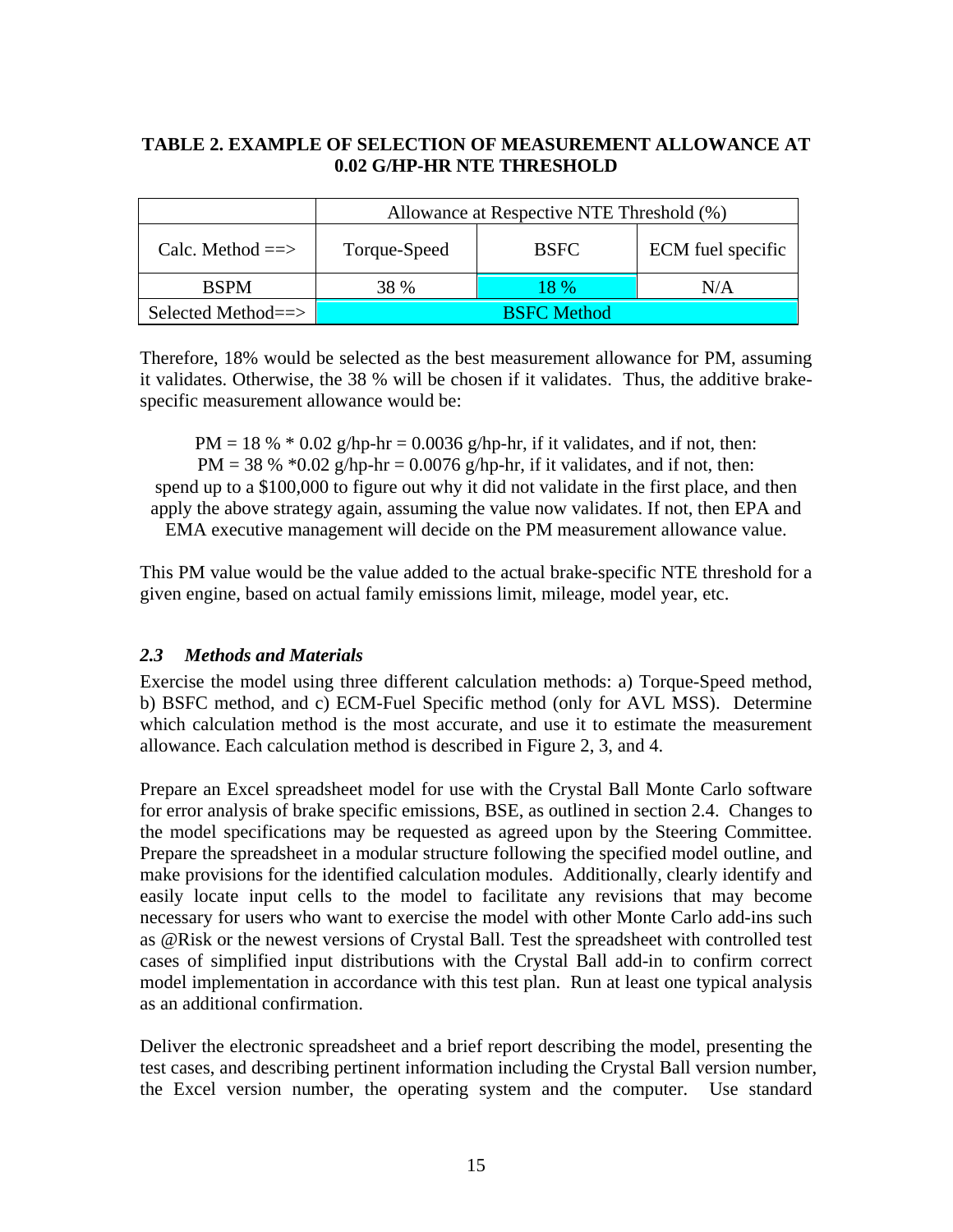spreadsheet calculations so that no serious difficulties will be anticipated regarding application in other spreadsheet versions. Use Crystal Ball Version 7 or higher, and confirm test cases using Excel 2003.

Control revisions of the spreadsheet model using descriptive file names. Extensive revisions or testing with other software versions beyond that initially proposed may be reproposed by the Steering Committee if and when a need for such additional work is identified.

# <span id="page-16-0"></span>*2.4 Simulation Procedure*

For each of the measurement errors in Section 3, create an error surface and sample it according to the aforementioned PDFs. Each error surface represents an additive error or a subtractive error if the sign is negative—relative to the reference value to which it is applied. Figure 5, Figure 6, and Figure 7 serve as a hypothetical PM example of how these error surfaces should be created for every error. The plots shown correspond to PM emissions concentration data representing 1 PEMS, two engines, and three exhaust configurations each, with all 6 sets of PEMS data pooled together. Note that separate error surfaces will be constructed for each of the three PEMS units (AVL, Horiba and Sensors). The example applies to the error module for steady-state (SS) bias and precision PM concentration errors (Section 3.2). These figures will be referenced by each "Data Analysis" section for the various errors discussed in this test plan.

Errors from Section 3 (Engine Dynamometer Laboratory tests) and Section 4 (Environmental Chamber Tests) are combined by adding all of the sampled errors once per NTE event trial. For example, in order to assess the errors in PM concentration for each NTE event, several modules will be created such that:

PM\_with errors = PM\_ideal +  $\Delta(\mu g/mole)_1 + \Delta(\mu g/mole)_2 + \Delta(\mu g/mole)_3 + ...$ 

where,

 $\Delta(\mu g/mole)_1$  = PM concentration errors due to steady state bias and precision errors,

 $\Delta(\mu g/mole)_2$  = PM concentration errors due to ambient temperature,  $\Delta(\mu g/mole)_{3}$  = PM concentration errors due to ambient pressure, etc….

# <span id="page-16-1"></span>**2.4.1 Construction of the Error Surface**

# **2.4.1.1 PEMS vs. Lab**

Acquire raw data with the PEMS at various average concentration levels as per Section 3.2. Plot the "PEMS" signals versus the corresponding "lab" signals that were measured using lab equipment. This plot pools all bias and precision errors for one PEMS and for all data from all engines for all steady-state modes. Shown in Figure 5 are the  $5<sup>th</sup>$ ,  $50<sup>th</sup>$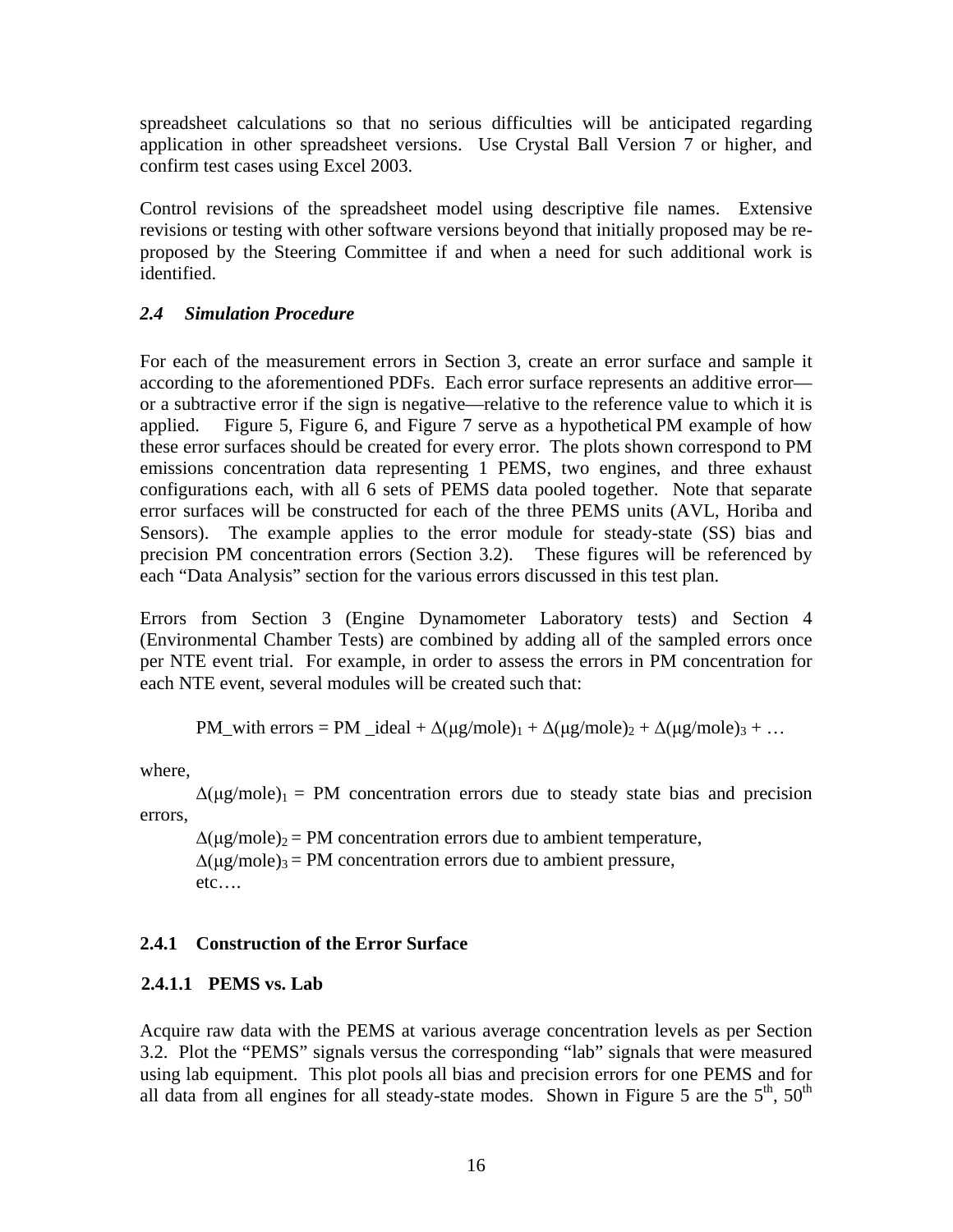and 95th percentiles at the mean PM concentration level from the lab (note that the distribution of data at each level is not necessarily Gaussian). If the  $50<sup>th</sup>$  percentile is different than the line of perfect agreement (diagonal), the data suggests that there is a bias error between PEMS and Lab. In essence this graph shows the statistical distribution measured by the PEMS at each average concentration level sampled. The example shows only 6 discrete PM concentration levels (ranging from 10-60 μg/mole). However, the actual number of discrete levels will be determined by the total number of operating conditions actually run for all the tests of all the engines. For example, the SS PM testing will select 6 modes representing typical operating conditions. Thus, the actual plot for SS PM will likely have 36 discrete concentration levels (6 modes x 1 PEMS x 2 engines x 3 exhaust configurations).



<span id="page-17-0"></span>**FIGURE 5. ERROR SURFACE: PEMS VS. LAB**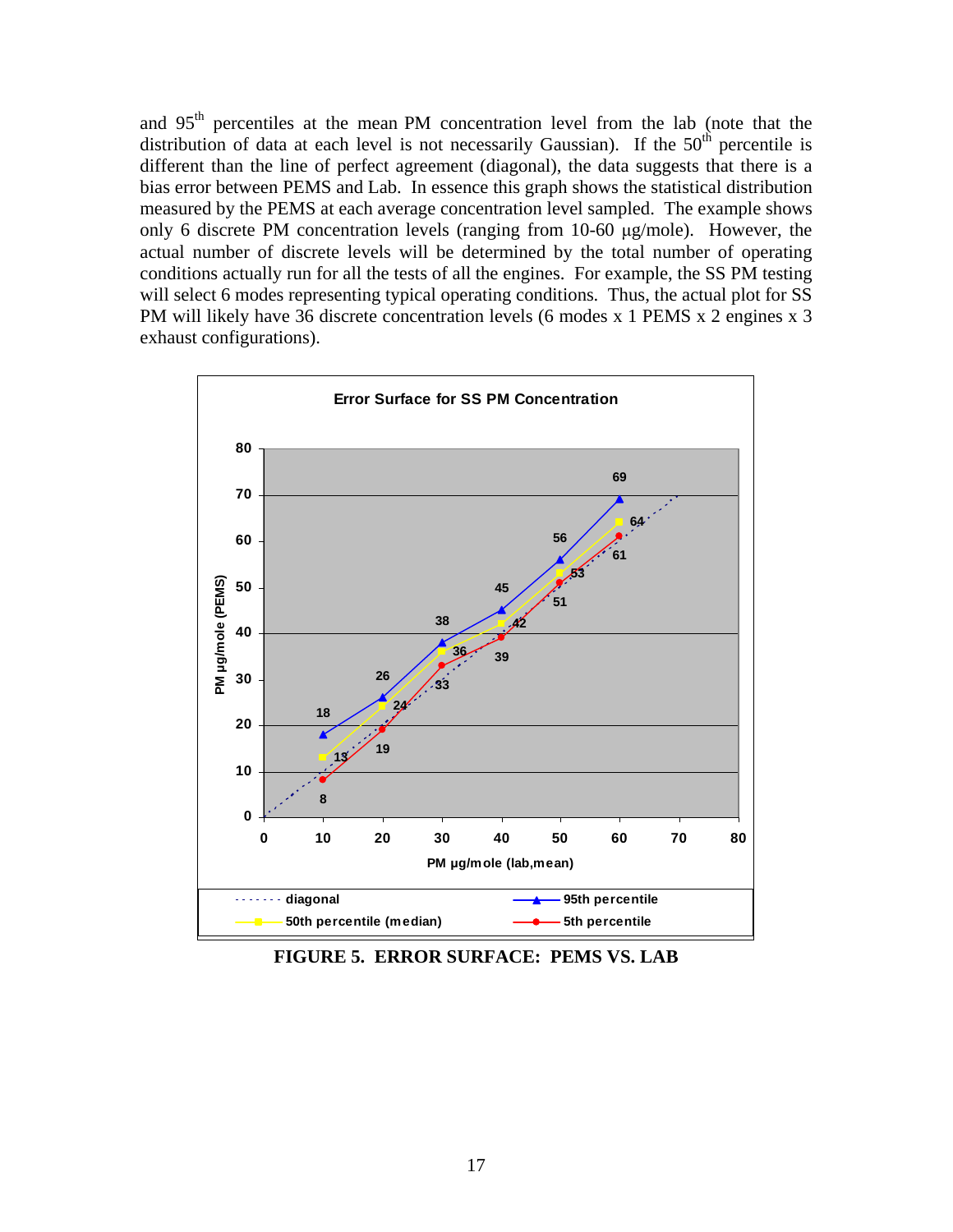

<span id="page-18-0"></span>**FIGURE 6. ERROR SURFACE: (PEMS-LAB) VS. LAB**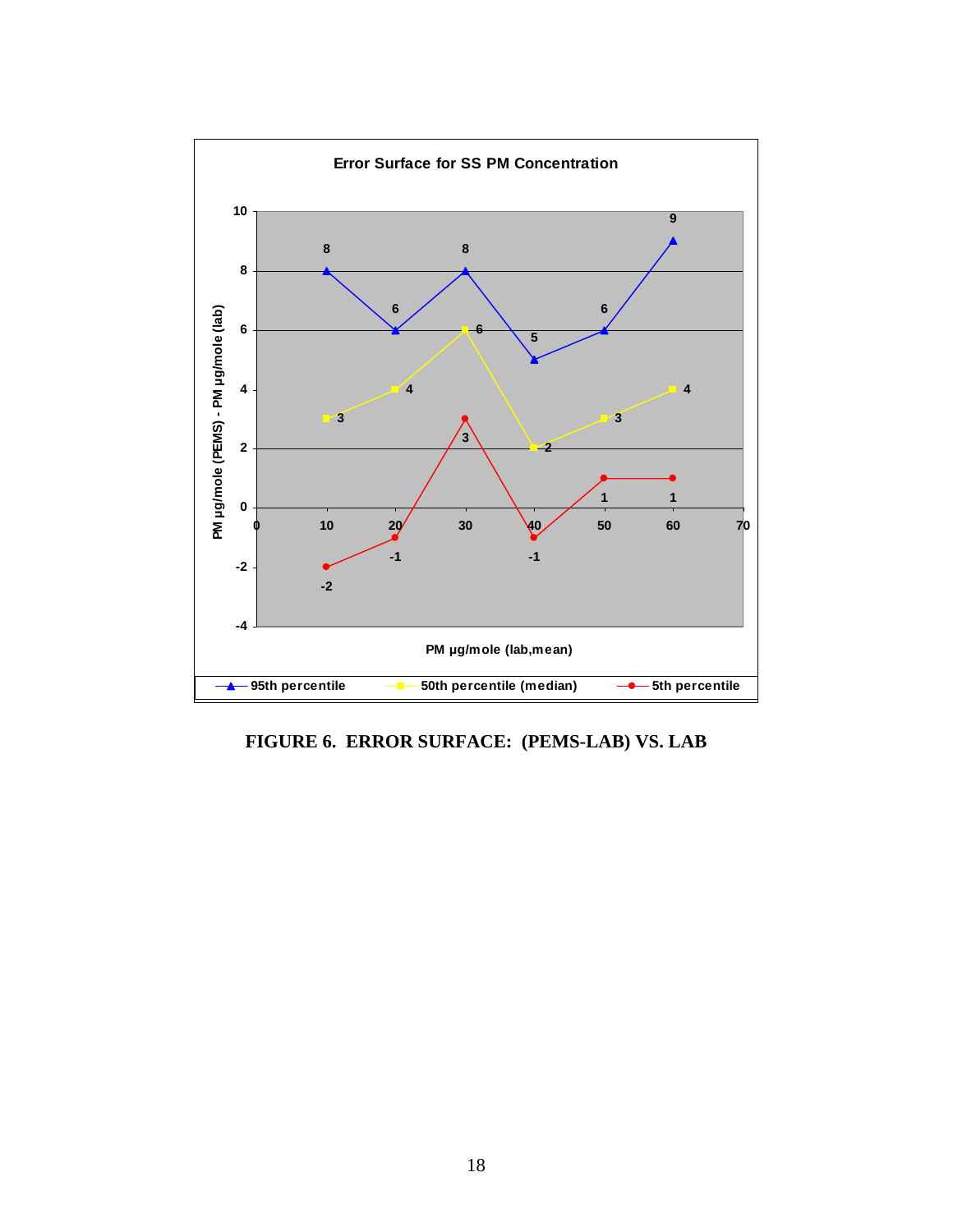

<span id="page-19-0"></span>**FIGURE 7. ERROR SURFACE: FINAL VERSION**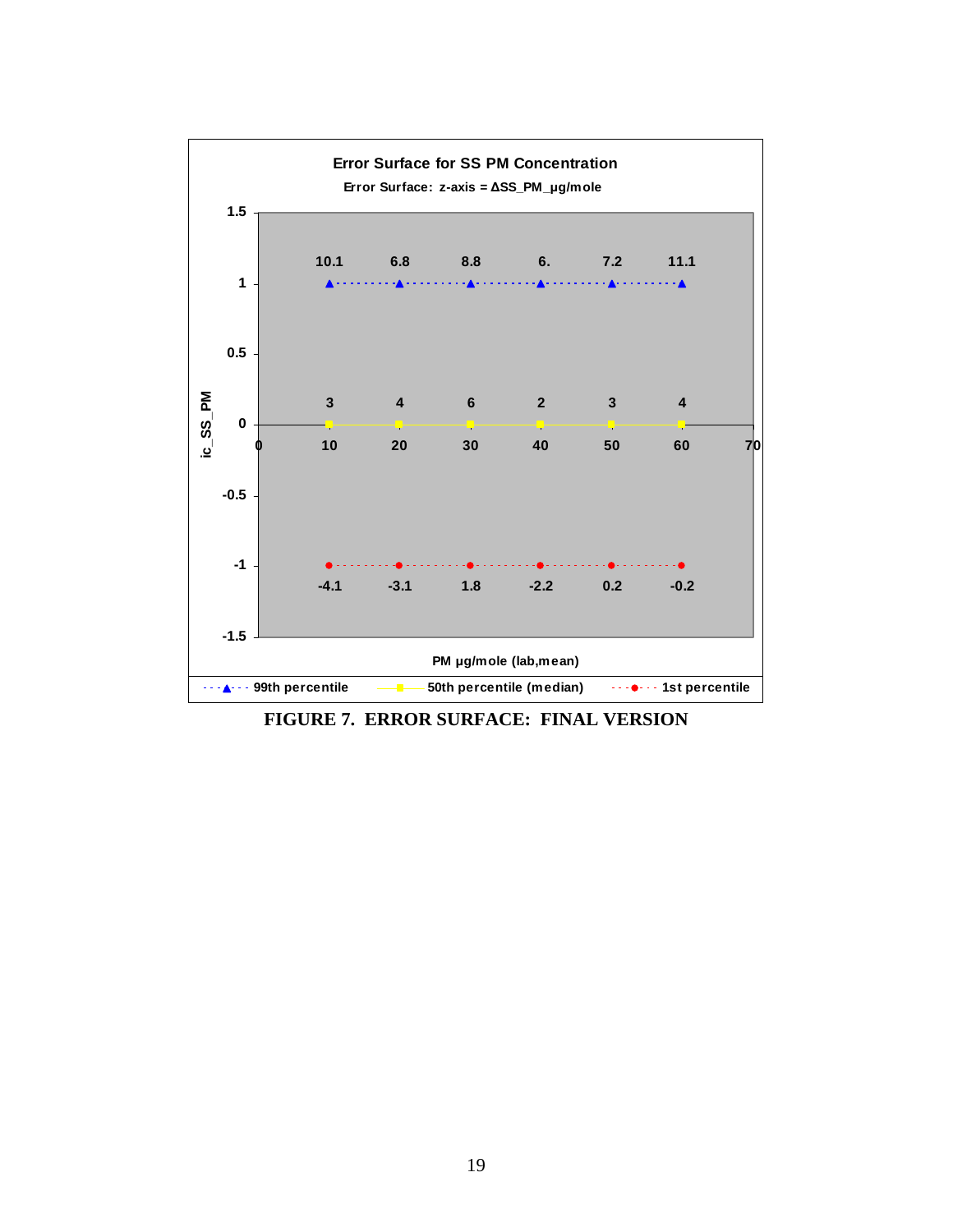#### **2.4.1.2 (PEMS – Lab) vs. Lab**

The plot in Figure 6 basically shows the "additive error band" measured during testing. The plot is created by first subtracting the "lab" PM value from the corresponding individual PEMS PM measurement for each test run. This difference is defined as the 'delta' error. Next, the "PEMS – Laboratory" delta errors are pooled at each average lab PM value to obtain the  $95<sup>th</sup>$ ,  $50<sup>th</sup>$ , and  $5<sup>th</sup>$  percentile values, respectively, displayed in Figure 5. Notice that if lab error exceeds PEMS error at a given percentile, crossover of values can occur. This is acceptable because the crossover effectively reduces PEMS error whenever lab error exceeds PEMS error.

In order to obtain estimates of the  $1<sup>st</sup>$  and 99<sup>th</sup> percentiles for the delta errors for a given "lab" PM value, each side of the corresponding error distribution will be assumed to independently fit a normal distribution. Because of the asymmetry of the data, this methodology will yield two halves of a normal distribution. The median of each normal distribution will be the median based on the delta errors given in Figure 6. The  $95<sup>th</sup>$ percentile delta error will form the upper boundary of one half of the normal distribution, and the  $5<sup>th</sup>$  percentile delta error will form the lower boundary of the other half of the normal distribution. When each side of the data distribution is fitted to a normal distribution using the above boundary conditions, one can then expand each half of the distribution from the error surface to obtain the  $1<sup>st</sup>$  and 99<sup>th</sup> percentiles of the data for the given "lab" PM value.

#### **2.4.1.3 Error Surface**

This step normalizes the data in Figure 7 using what is called a "variability index  $(i_c)$ ", which represents the random sampling by the Monte Carlo technique, in order to select a given error level. This variability index is allowed to vary from  $-1$  to  $+1$ . The likelihood of  $i_c$  being any value between  $-1$  through  $+1$  is specified by the PDF assigned to  $i_c$ . In the given example,  $i_c$  is assumed to vary according to a normal distribution during Monte Carlo calculations. This is because it is believed that the distribution of errors due to steady-state bias and precision will be centered about the  $50<sup>th</sup>$  percentile of the full range of conditions measured according to Section 3.2. The pressure and temperature environmental error modules use uniform probability density functions for their respective variability index. Each set of data for each lab set-point mean (i.e., lab reference value) in Figure 6 is normalized by aligning the  $1<sup>st</sup>$  percentile error from the fitted normal distributions with  $i_c = -1$ , the 50<sup>th</sup> percentile error with  $i_c = 0$ , and the 99<sup>th</sup> percentile error from the fitted normal distribution with  $i_c = +1$ .

Error surfaces such as the one presented in Figure 7 are the input modules that the Monte Carlo simulation program will use during calculations of brake-specific PM emissions. For example, for a given NTE calculation a random  $i<sub>c</sub>$  value is chosen once per NTE event trial. Let us assume that the first random sample produced an  $i_c = 0.5$ . Let us also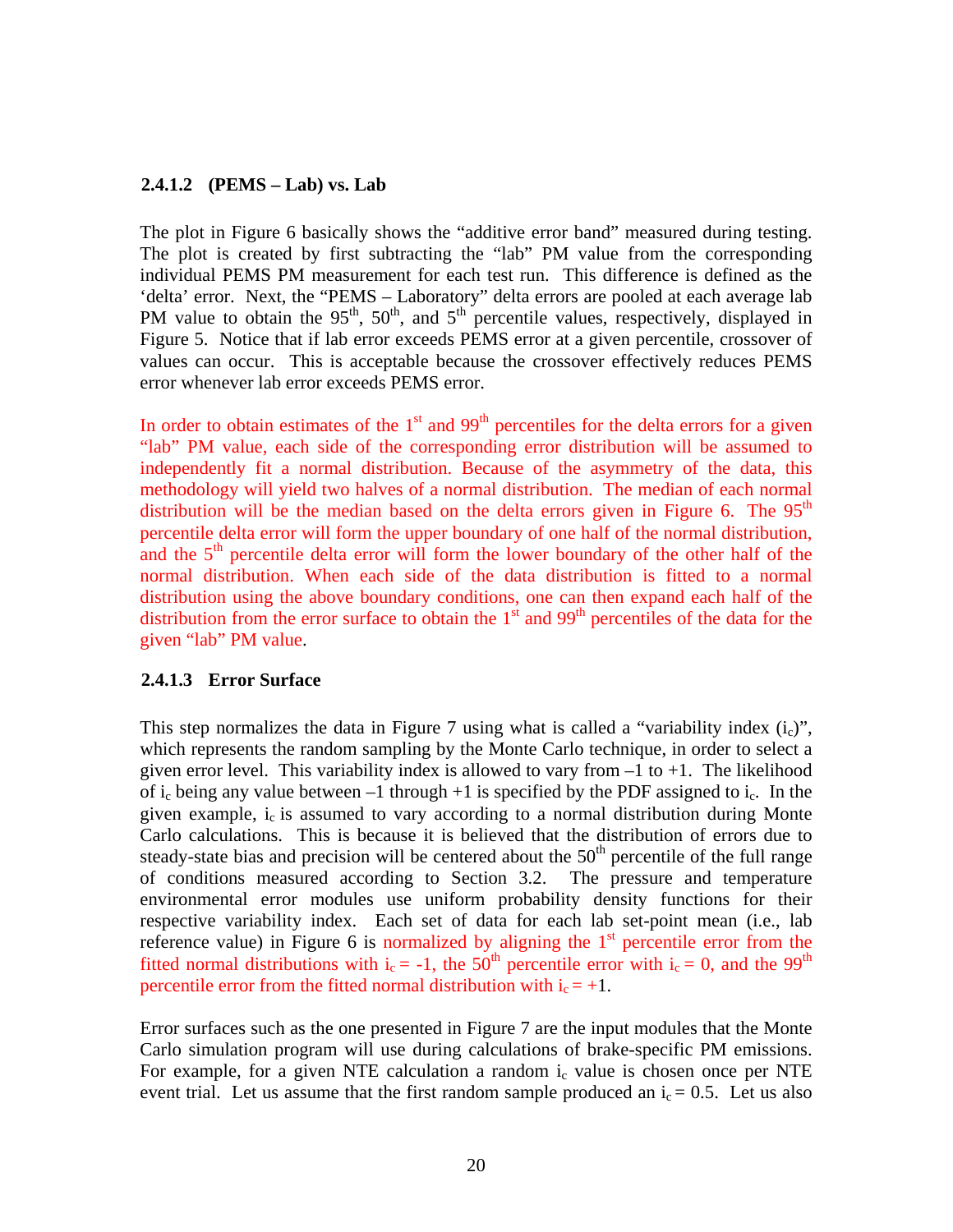assume that during this NTE event trial, the reference PM concentration is 10 μg/mole. In this case,

$$
\Delta(\mu g/mole)_1 = (3 + 10.1) / 2 = 6.55 \mu g/mole.
$$

Also, from Figure 7, for  $i_c = 0.5$ , the reference PM = 10  $\mu$ g/mole.

For that step in the calculation, the Monte Carlo approach will add this "delta" to the reference concentration value of 10 μg/mole (10 μg/mole + 6.55 μg/mole = 16.55  $\mu$ g/mole) to represent errors in steady-state bias and precision for  $i_c = 0.5$ , and reference NTE PM  $= 10 \mu g/mole$ . If during the same NTE event in the reference data set, a reference concentration of 35 μg/mole is read, then,

 $\Delta(\mu\text{g/mole})_1 = ((6 + 8.8) / 2 + (2 + 6.2) / 2) / 2 = 5.75 \mu\text{g/mole}$  (from Figure 7)

Note that first the error along the  $i_c$  line perpendicular to the  $i_c$  axis (in this case the line along 0.5) is linearly interpolated at each discrete concentration level. Then those interpolated values are themselves linearly interpolated to determine the error corresponding to each reference concentration in the NTE event. Note that the random selection is once per reference NTE event trial, but the error along that  $i_c$  line is applied to every second-by-second value within the given reference NTE event, except for PM concentration in the case of Horiba and Sensors, where no second-by-second information are available, but different PM concentration levels may be available for a specific NTE event.

Now let us assume that the error in PM concentration is composed of only 3 deltas:  $\Delta(\mu g/mole)_1$ ,  $\Delta(\mu g/mole)_2$ , and  $\Delta(\mu g/mole)_3$ . And let us assume that for a given reference NTE event trial we have the following values:

- Reference PM at one second=  $30 \mu g/mole$
- $\Delta(\mu g/mole)_1 = 6 \mu g/mole$
- $\Delta(\mu g/mole)_2 = -2 \mu g/mole$
- $\Delta(\mu g/mole)_3 = -3 \mu g/mole$ .

When the model calculates brake-specific emissions by each of the three calculation methods, it will use the following PM value, which has all of its error applied:

$$
PM = 30 + 6 - 2 - 3 = 31 \text{ µg/mole}.
$$

The application of error at the first selected  $i<sub>c</sub>$  continues during the entire NTE event without having to randomly sample again. In other words,  $i_c$  will not change during that random trial. For all of the variables except for  $\bar{m}_{\text{DM}}$ , the errors may continue to change during an NTE event on a second-by-second basis if their error surface happens to be a function of level. For the second randomly selected  $i<sub>c</sub>$  this entire process of determining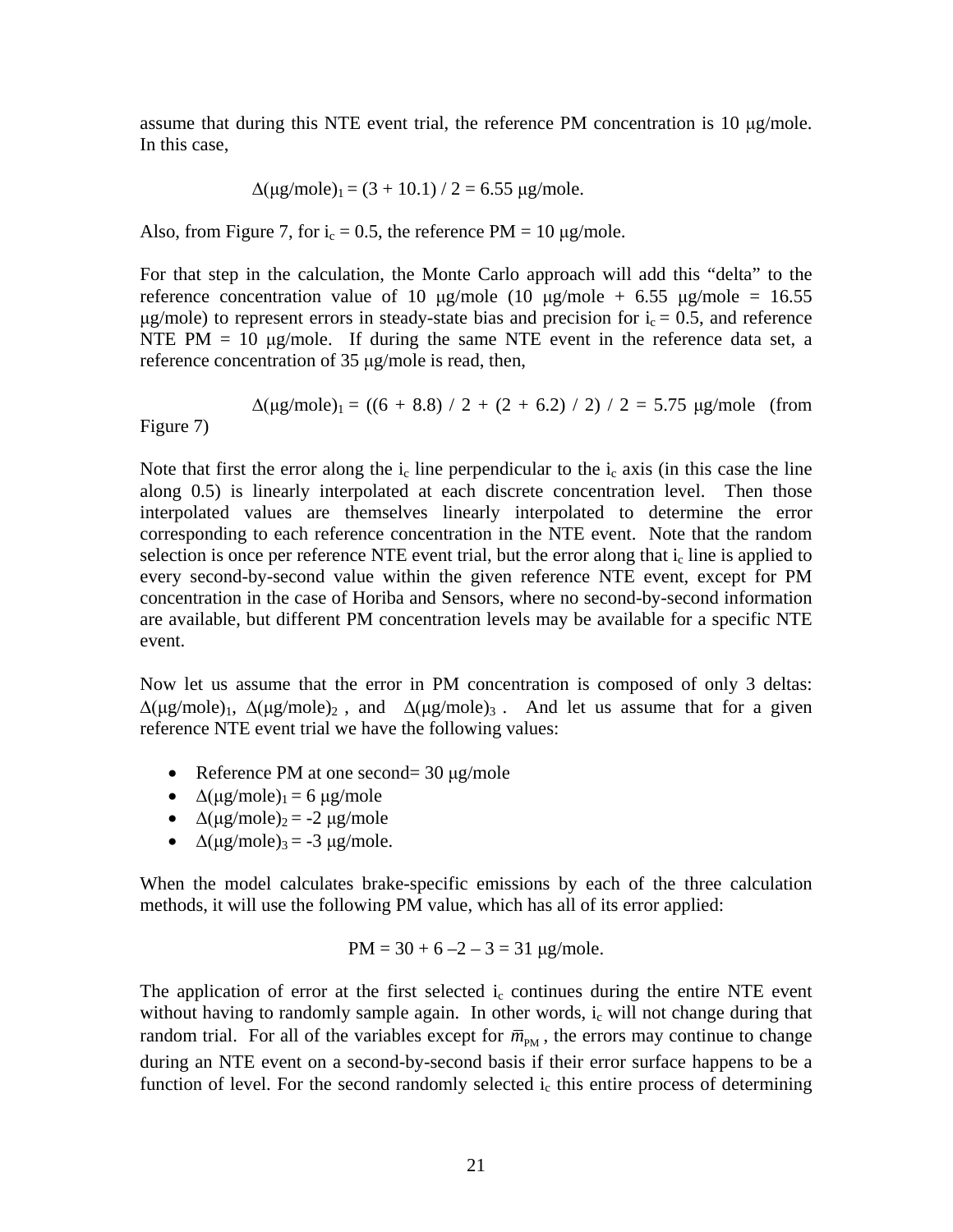the  $\Delta \mu$ g/mole errors is repeated. The simulation will continue to randomly selected i<sub>c</sub> values for thousands of trials until convergence is met.

For the Horiba and Sensors generated reference NTE events, there is only one flowweighted PM value for the entire NTE event. During the simulation for these types of reference NTEs, the single PM value will be used in the interpolation of the corresponding PM error surfaces (i.e., steady-state PM, transient PM) at all seconds of the reference NTE event. Since the PM value will not vary from second-to-second, the only interpolation will occur according to the  $i_c$  value at each of the simulation trials.

The same second-by-second sampling and interpolation approach would be used for other deltas such as ambient temp, ambient pressure, shock and vibration, BSFC interpolation, torque, exhaust flow rate, etc. An overview of the Monte Carlo simulation for PM is detailed in [Figure 8.](#page-22-0)



\* Differences = BSPM "with errors" - "Ideal" BSPM

**FIGURE 8. OVERVIEW OF MONTE CARLO SIMULATION** 

<span id="page-22-0"></span>Table 3 lists the error surfaces that will be created for use in simulating the BSPM error differences.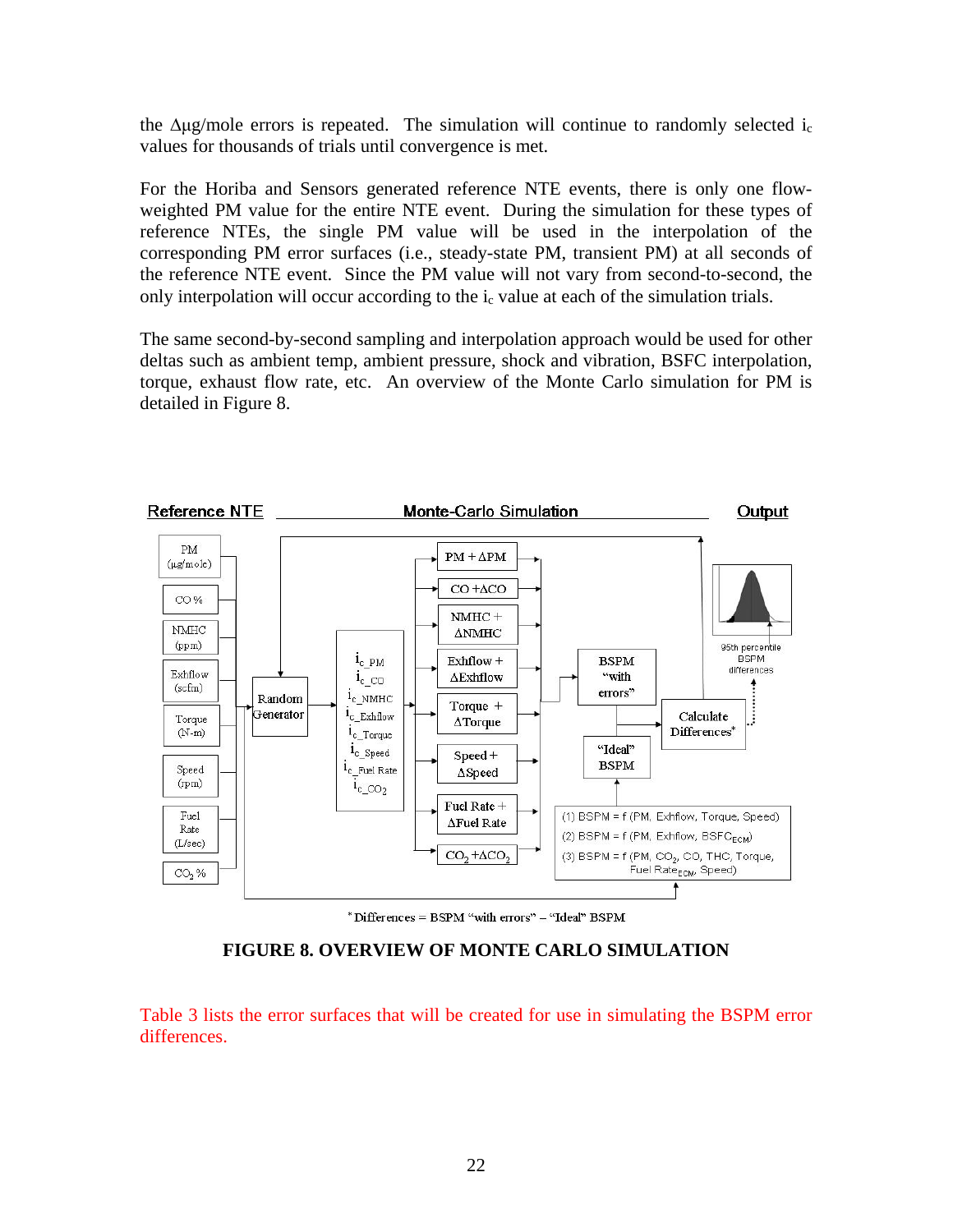<span id="page-23-0"></span>

| <b>Error Surface</b><br><b>Component</b><br><b>Test Source</b><br>Delta PM SS<br><b>Engine Dyno</b><br>Delta PM<br><b>Delta PM Transient</b><br>Delta PM<br><b>Engine Dyno</b><br>Delta PM<br><b>Environ</b><br><b>Delta PM Ambient Temperature</b><br><b>Delta PM EMI/RFI</b><br><b>Delta PM</b><br><b>Environ</b><br><b>Delta PM Atmospheric Pressure</b><br>Delta PM<br>Environ<br><b>Delta PM Vibration</b><br>Delta PM<br>Environ<br><b>Engine Dyno</b><br>Delta CO <sub>SS</sub><br>Delta CO<br>Delta CO<br><b>Delta CO Atmospheric Pressure</b><br><b>Environ</b><br><b>Delta CO Ambient Temperature</b><br>Delta CO<br><b>Environ</b><br>Delta CO<br><b>Delta CO Time Alignment</b><br><b>Engine Dyno</b><br>Delta CO <sub>2</sub> SS<br>Delta CO <sub>2</sub><br><b>Engine Dyno</b><br><b>Delta CO2 Transient</b><br><b>Engine Dyno</b><br>Delta CO <sub>2</sub><br>Environ<br><b>Delta CO2 Ambient Temperature</b><br><b>Delta NMHC</b><br><b>Engine Dyno</b><br><b>Delta NMHC SS</b><br><b>Delta NMHC Transient</b><br><b>Delta NMHC</b><br><b>Engine Dyno</b><br><b>Delta NMHC Atmospheric Pressure</b><br><b>Delta NMHC</b><br>Environ<br>Environ<br><b>Delta NMHC Ambient Temperature</b><br><b>Delta NMHC</b><br><b>Delta NMHC</b><br>Environ<br><b>Delta Ambient NMHC</b><br><b>Delta Exhaust Flow</b><br><b>Delta Exhaust Flow SS</b><br><b>Engine Dyno</b><br><b>Delta Exhaust Flow Transient</b><br><b>Delta Exhaust Flow</b><br><b>Engine Dyno</b><br><b>Delta Exhaust Flow Pulsation</b><br><b>Delta Exhaust Flow</b><br><b>Engine Dyno</b><br><b>Delta Exhaust Flow Swirl</b><br><b>Delta Exhaust Flow</b><br><b>Engine Dyno</b><br><b>Delta Exhaust EMI/RFI</b><br><b>Delta Exhaust Flow</b><br>Environ<br><b>Delta Exhaust Flow</b><br>Environ<br><b>Delta Exhaust Temperature</b><br><b>Delta Exhaust Flow</b><br><b>Environ</b><br><b>Delta Exhaust Pressure</b><br><b>Delta Torque</b><br><b>Engine Dyno</b><br><b>Delta Dynamic Torque</b><br><b>Delta Torque</b><br><b>Engine Dyno</b><br><b>Delta Torque DOE Testing</b><br><b>Delta Torque</b><br><b>Delta Torque Warm-up</b><br><b>Engine Dyno</b><br><b>Delta Torque</b><br><b>Delta Torque Humidity/Fuel</b><br><b>Engine Dyno</b><br><b>Delta Torque</b><br><b>Engine Dyno</b><br><b>Delta Torque Interpolation</b><br><b>Delta Torque</b><br><b>Engine Manuf</b><br><b>Delta Torque Engine Manuf</b><br><b>Delta Speed</b><br><b>Engine Dyno</b><br><b>Delta Dynamic Speed</b> | <b>Calculation</b>     |                    |                                |
|--------------------------------------------------------------------------------------------------------------------------------------------------------------------------------------------------------------------------------------------------------------------------------------------------------------------------------------------------------------------------------------------------------------------------------------------------------------------------------------------------------------------------------------------------------------------------------------------------------------------------------------------------------------------------------------------------------------------------------------------------------------------------------------------------------------------------------------------------------------------------------------------------------------------------------------------------------------------------------------------------------------------------------------------------------------------------------------------------------------------------------------------------------------------------------------------------------------------------------------------------------------------------------------------------------------------------------------------------------------------------------------------------------------------------------------------------------------------------------------------------------------------------------------------------------------------------------------------------------------------------------------------------------------------------------------------------------------------------------------------------------------------------------------------------------------------------------------------------------------------------------------------------------------------------------------------------------------------------------------------------------------------------------------------------------------------------------------------------------------------------------------------------------------------------------------------------------------------------------------------------------------------------------------------------------------------------------------------------------------------------------------------------------------------------------------------------------------------|------------------------|--------------------|--------------------------------|
|                                                                                                                                                                                                                                                                                                                                                                                                                                                                                                                                                                                                                                                                                                                                                                                                                                                                                                                                                                                                                                                                                                                                                                                                                                                                                                                                                                                                                                                                                                                                                                                                                                                                                                                                                                                                                                                                                                                                                                                                                                                                                                                                                                                                                                                                                                                                                                                                                                                                    |                        |                    |                                |
|                                                                                                                                                                                                                                                                                                                                                                                                                                                                                                                                                                                                                                                                                                                                                                                                                                                                                                                                                                                                                                                                                                                                                                                                                                                                                                                                                                                                                                                                                                                                                                                                                                                                                                                                                                                                                                                                                                                                                                                                                                                                                                                                                                                                                                                                                                                                                                                                                                                                    |                        |                    |                                |
|                                                                                                                                                                                                                                                                                                                                                                                                                                                                                                                                                                                                                                                                                                                                                                                                                                                                                                                                                                                                                                                                                                                                                                                                                                                                                                                                                                                                                                                                                                                                                                                                                                                                                                                                                                                                                                                                                                                                                                                                                                                                                                                                                                                                                                                                                                                                                                                                                                                                    |                        |                    |                                |
|                                                                                                                                                                                                                                                                                                                                                                                                                                                                                                                                                                                                                                                                                                                                                                                                                                                                                                                                                                                                                                                                                                                                                                                                                                                                                                                                                                                                                                                                                                                                                                                                                                                                                                                                                                                                                                                                                                                                                                                                                                                                                                                                                                                                                                                                                                                                                                                                                                                                    |                        |                    |                                |
|                                                                                                                                                                                                                                                                                                                                                                                                                                                                                                                                                                                                                                                                                                                                                                                                                                                                                                                                                                                                                                                                                                                                                                                                                                                                                                                                                                                                                                                                                                                                                                                                                                                                                                                                                                                                                                                                                                                                                                                                                                                                                                                                                                                                                                                                                                                                                                                                                                                                    |                        |                    |                                |
|                                                                                                                                                                                                                                                                                                                                                                                                                                                                                                                                                                                                                                                                                                                                                                                                                                                                                                                                                                                                                                                                                                                                                                                                                                                                                                                                                                                                                                                                                                                                                                                                                                                                                                                                                                                                                                                                                                                                                                                                                                                                                                                                                                                                                                                                                                                                                                                                                                                                    |                        |                    |                                |
|                                                                                                                                                                                                                                                                                                                                                                                                                                                                                                                                                                                                                                                                                                                                                                                                                                                                                                                                                                                                                                                                                                                                                                                                                                                                                                                                                                                                                                                                                                                                                                                                                                                                                                                                                                                                                                                                                                                                                                                                                                                                                                                                                                                                                                                                                                                                                                                                                                                                    |                        |                    |                                |
|                                                                                                                                                                                                                                                                                                                                                                                                                                                                                                                                                                                                                                                                                                                                                                                                                                                                                                                                                                                                                                                                                                                                                                                                                                                                                                                                                                                                                                                                                                                                                                                                                                                                                                                                                                                                                                                                                                                                                                                                                                                                                                                                                                                                                                                                                                                                                                                                                                                                    |                        |                    |                                |
|                                                                                                                                                                                                                                                                                                                                                                                                                                                                                                                                                                                                                                                                                                                                                                                                                                                                                                                                                                                                                                                                                                                                                                                                                                                                                                                                                                                                                                                                                                                                                                                                                                                                                                                                                                                                                                                                                                                                                                                                                                                                                                                                                                                                                                                                                                                                                                                                                                                                    |                        |                    |                                |
|                                                                                                                                                                                                                                                                                                                                                                                                                                                                                                                                                                                                                                                                                                                                                                                                                                                                                                                                                                                                                                                                                                                                                                                                                                                                                                                                                                                                                                                                                                                                                                                                                                                                                                                                                                                                                                                                                                                                                                                                                                                                                                                                                                                                                                                                                                                                                                                                                                                                    |                        |                    |                                |
|                                                                                                                                                                                                                                                                                                                                                                                                                                                                                                                                                                                                                                                                                                                                                                                                                                                                                                                                                                                                                                                                                                                                                                                                                                                                                                                                                                                                                                                                                                                                                                                                                                                                                                                                                                                                                                                                                                                                                                                                                                                                                                                                                                                                                                                                                                                                                                                                                                                                    |                        |                    |                                |
|                                                                                                                                                                                                                                                                                                                                                                                                                                                                                                                                                                                                                                                                                                                                                                                                                                                                                                                                                                                                                                                                                                                                                                                                                                                                                                                                                                                                                                                                                                                                                                                                                                                                                                                                                                                                                                                                                                                                                                                                                                                                                                                                                                                                                                                                                                                                                                                                                                                                    |                        |                    |                                |
|                                                                                                                                                                                                                                                                                                                                                                                                                                                                                                                                                                                                                                                                                                                                                                                                                                                                                                                                                                                                                                                                                                                                                                                                                                                                                                                                                                                                                                                                                                                                                                                                                                                                                                                                                                                                                                                                                                                                                                                                                                                                                                                                                                                                                                                                                                                                                                                                                                                                    | Delta CO <sub>2</sub>  |                    |                                |
|                                                                                                                                                                                                                                                                                                                                                                                                                                                                                                                                                                                                                                                                                                                                                                                                                                                                                                                                                                                                                                                                                                                                                                                                                                                                                                                                                                                                                                                                                                                                                                                                                                                                                                                                                                                                                                                                                                                                                                                                                                                                                                                                                                                                                                                                                                                                                                                                                                                                    |                        |                    |                                |
|                                                                                                                                                                                                                                                                                                                                                                                                                                                                                                                                                                                                                                                                                                                                                                                                                                                                                                                                                                                                                                                                                                                                                                                                                                                                                                                                                                                                                                                                                                                                                                                                                                                                                                                                                                                                                                                                                                                                                                                                                                                                                                                                                                                                                                                                                                                                                                                                                                                                    |                        |                    |                                |
|                                                                                                                                                                                                                                                                                                                                                                                                                                                                                                                                                                                                                                                                                                                                                                                                                                                                                                                                                                                                                                                                                                                                                                                                                                                                                                                                                                                                                                                                                                                                                                                                                                                                                                                                                                                                                                                                                                                                                                                                                                                                                                                                                                                                                                                                                                                                                                                                                                                                    |                        |                    |                                |
|                                                                                                                                                                                                                                                                                                                                                                                                                                                                                                                                                                                                                                                                                                                                                                                                                                                                                                                                                                                                                                                                                                                                                                                                                                                                                                                                                                                                                                                                                                                                                                                                                                                                                                                                                                                                                                                                                                                                                                                                                                                                                                                                                                                                                                                                                                                                                                                                                                                                    |                        |                    |                                |
|                                                                                                                                                                                                                                                                                                                                                                                                                                                                                                                                                                                                                                                                                                                                                                                                                                                                                                                                                                                                                                                                                                                                                                                                                                                                                                                                                                                                                                                                                                                                                                                                                                                                                                                                                                                                                                                                                                                                                                                                                                                                                                                                                                                                                                                                                                                                                                                                                                                                    |                        |                    |                                |
|                                                                                                                                                                                                                                                                                                                                                                                                                                                                                                                                                                                                                                                                                                                                                                                                                                                                                                                                                                                                                                                                                                                                                                                                                                                                                                                                                                                                                                                                                                                                                                                                                                                                                                                                                                                                                                                                                                                                                                                                                                                                                                                                                                                                                                                                                                                                                                                                                                                                    |                        |                    |                                |
|                                                                                                                                                                                                                                                                                                                                                                                                                                                                                                                                                                                                                                                                                                                                                                                                                                                                                                                                                                                                                                                                                                                                                                                                                                                                                                                                                                                                                                                                                                                                                                                                                                                                                                                                                                                                                                                                                                                                                                                                                                                                                                                                                                                                                                                                                                                                                                                                                                                                    |                        |                    |                                |
|                                                                                                                                                                                                                                                                                                                                                                                                                                                                                                                                                                                                                                                                                                                                                                                                                                                                                                                                                                                                                                                                                                                                                                                                                                                                                                                                                                                                                                                                                                                                                                                                                                                                                                                                                                                                                                                                                                                                                                                                                                                                                                                                                                                                                                                                                                                                                                                                                                                                    |                        |                    |                                |
|                                                                                                                                                                                                                                                                                                                                                                                                                                                                                                                                                                                                                                                                                                                                                                                                                                                                                                                                                                                                                                                                                                                                                                                                                                                                                                                                                                                                                                                                                                                                                                                                                                                                                                                                                                                                                                                                                                                                                                                                                                                                                                                                                                                                                                                                                                                                                                                                                                                                    |                        |                    |                                |
|                                                                                                                                                                                                                                                                                                                                                                                                                                                                                                                                                                                                                                                                                                                                                                                                                                                                                                                                                                                                                                                                                                                                                                                                                                                                                                                                                                                                                                                                                                                                                                                                                                                                                                                                                                                                                                                                                                                                                                                                                                                                                                                                                                                                                                                                                                                                                                                                                                                                    |                        |                    |                                |
|                                                                                                                                                                                                                                                                                                                                                                                                                                                                                                                                                                                                                                                                                                                                                                                                                                                                                                                                                                                                                                                                                                                                                                                                                                                                                                                                                                                                                                                                                                                                                                                                                                                                                                                                                                                                                                                                                                                                                                                                                                                                                                                                                                                                                                                                                                                                                                                                                                                                    |                        |                    |                                |
|                                                                                                                                                                                                                                                                                                                                                                                                                                                                                                                                                                                                                                                                                                                                                                                                                                                                                                                                                                                                                                                                                                                                                                                                                                                                                                                                                                                                                                                                                                                                                                                                                                                                                                                                                                                                                                                                                                                                                                                                                                                                                                                                                                                                                                                                                                                                                                                                                                                                    |                        |                    |                                |
|                                                                                                                                                                                                                                                                                                                                                                                                                                                                                                                                                                                                                                                                                                                                                                                                                                                                                                                                                                                                                                                                                                                                                                                                                                                                                                                                                                                                                                                                                                                                                                                                                                                                                                                                                                                                                                                                                                                                                                                                                                                                                                                                                                                                                                                                                                                                                                                                                                                                    |                        |                    |                                |
|                                                                                                                                                                                                                                                                                                                                                                                                                                                                                                                                                                                                                                                                                                                                                                                                                                                                                                                                                                                                                                                                                                                                                                                                                                                                                                                                                                                                                                                                                                                                                                                                                                                                                                                                                                                                                                                                                                                                                                                                                                                                                                                                                                                                                                                                                                                                                                                                                                                                    |                        |                    |                                |
|                                                                                                                                                                                                                                                                                                                                                                                                                                                                                                                                                                                                                                                                                                                                                                                                                                                                                                                                                                                                                                                                                                                                                                                                                                                                                                                                                                                                                                                                                                                                                                                                                                                                                                                                                                                                                                                                                                                                                                                                                                                                                                                                                                                                                                                                                                                                                                                                                                                                    |                        |                    |                                |
|                                                                                                                                                                                                                                                                                                                                                                                                                                                                                                                                                                                                                                                                                                                                                                                                                                                                                                                                                                                                                                                                                                                                                                                                                                                                                                                                                                                                                                                                                                                                                                                                                                                                                                                                                                                                                                                                                                                                                                                                                                                                                                                                                                                                                                                                                                                                                                                                                                                                    |                        |                    |                                |
|                                                                                                                                                                                                                                                                                                                                                                                                                                                                                                                                                                                                                                                                                                                                                                                                                                                                                                                                                                                                                                                                                                                                                                                                                                                                                                                                                                                                                                                                                                                                                                                                                                                                                                                                                                                                                                                                                                                                                                                                                                                                                                                                                                                                                                                                                                                                                                                                                                                                    |                        |                    |                                |
|                                                                                                                                                                                                                                                                                                                                                                                                                                                                                                                                                                                                                                                                                                                                                                                                                                                                                                                                                                                                                                                                                                                                                                                                                                                                                                                                                                                                                                                                                                                                                                                                                                                                                                                                                                                                                                                                                                                                                                                                                                                                                                                                                                                                                                                                                                                                                                                                                                                                    |                        |                    |                                |
|                                                                                                                                                                                                                                                                                                                                                                                                                                                                                                                                                                                                                                                                                                                                                                                                                                                                                                                                                                                                                                                                                                                                                                                                                                                                                                                                                                                                                                                                                                                                                                                                                                                                                                                                                                                                                                                                                                                                                                                                                                                                                                                                                                                                                                                                                                                                                                                                                                                                    |                        |                    |                                |
|                                                                                                                                                                                                                                                                                                                                                                                                                                                                                                                                                                                                                                                                                                                                                                                                                                                                                                                                                                                                                                                                                                                                                                                                                                                                                                                                                                                                                                                                                                                                                                                                                                                                                                                                                                                                                                                                                                                                                                                                                                                                                                                                                                                                                                                                                                                                                                                                                                                                    |                        |                    |                                |
|                                                                                                                                                                                                                                                                                                                                                                                                                                                                                                                                                                                                                                                                                                                                                                                                                                                                                                                                                                                                                                                                                                                                                                                                                                                                                                                                                                                                                                                                                                                                                                                                                                                                                                                                                                                                                                                                                                                                                                                                                                                                                                                                                                                                                                                                                                                                                                                                                                                                    | <b>Delta Fuel Rate</b> | <b>Engine Dyno</b> | <b>Delta Dynamic Fuel Rate</b> |

#### **TABLE 3. ERROR SURFACES FOR THE BSPM SIMULATION**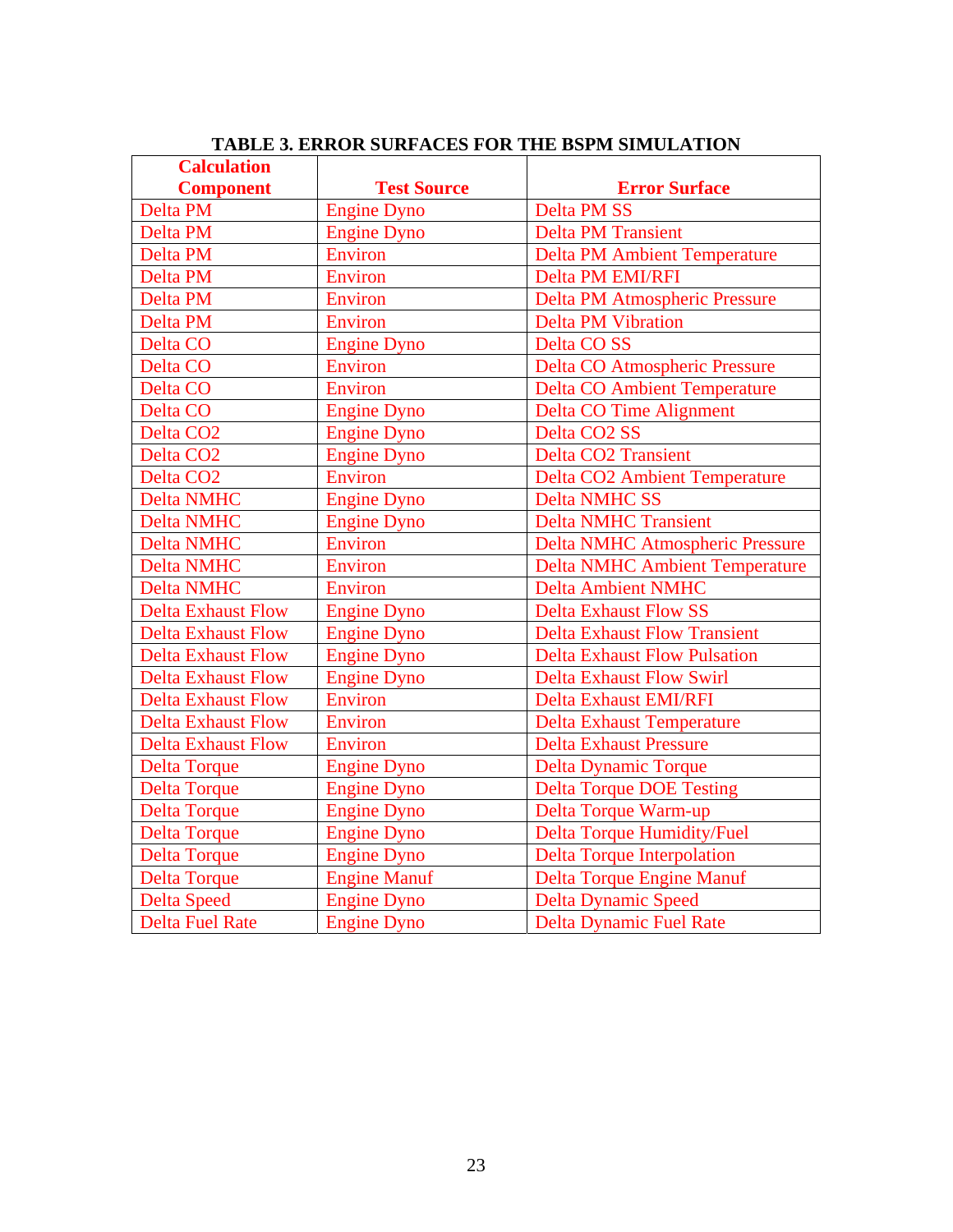#### <span id="page-24-0"></span>*2.5 Model Considerations*

#### <span id="page-24-1"></span>**2.5.1 Convergence**

The main goal of the convergence criteria is to define how many simulation trials at a given reference NTE event are required to estimate the  $95<sup>th</sup>$  percentile BSPM emission differences with a given precision. The convergence method to be used is based on a nonparametric statistical technique<sup>3</sup> which defines a 90% confidence interval for the 95<sup>th</sup> percentile of the BSPM emissions differences for an individual reference NTE simulation. If the width of the 90% confidence interval is less than 1% of the BSPM emissions threshold, then convergence is met. The following steps define the convergence method:

- 1. Run the Monte Carlo simulation for *N* trials for a single reference NTE event.
- 2. Order the BSPM emissions differences from smallest to largest.
- 3. Identify the trial number at the lower end of the 90% confidence interval

$$
n_{\text{lower}} = 0.95 * N - 1.645 \sqrt{0.95 * 0.05 * N}
$$

- 4. Identify the trial number at the upper end of the 90% confidence interval  $n_{\text{upper}} = 0.95 * N + 1.645\sqrt{0.95 * 0.05 * N}$
- 5. Compute (BSPM difference value at  $n_{\text{upper}}$ ) (BSPM difference value at  $n_{\text{lower}}$ ).
- 6. If the result in  $(5) < 1\%$  of the BSPM emissions NTE threshold  $(0.02 \text{ g/hp-hr})$  then convergence is met.

# <span id="page-24-2"></span>*2.6 Simulation Output*

It is important to understand and identify what error surfaces have the most influence (i.e., sensitivity) on the BSPM emissions 'with errors' and, thus, the resulting BS emissions differences. Contributions to sensitivity can be attributable to changes in variance and/or bias.

# <span id="page-24-3"></span>**2.6.1 Sensitivity Variation Effect**

During the Monte Carlo simulation for each reference NTE event, sensitivity charts produced by Crystal Ball will be generated and stored in output REPORT files. Crystal Ball calculates sensitivity by computing the rank correlation coefficient between every assumption (error surface) and forecast value (delta BS emissions) while the simulation is running. Positive rank correlations indicate that an increase in the assumption is associated with an increase in the forecast. The larger the absolute value of the rank correlation the stronger the relationship.

Sensitivity charts in Crystal Ball provide a means to determine how the variances of the error surfaces affect the variance in the forecast values. Hence, the sensitivity charts developed during a simulation are displayed as "Contribution to Variance" charts which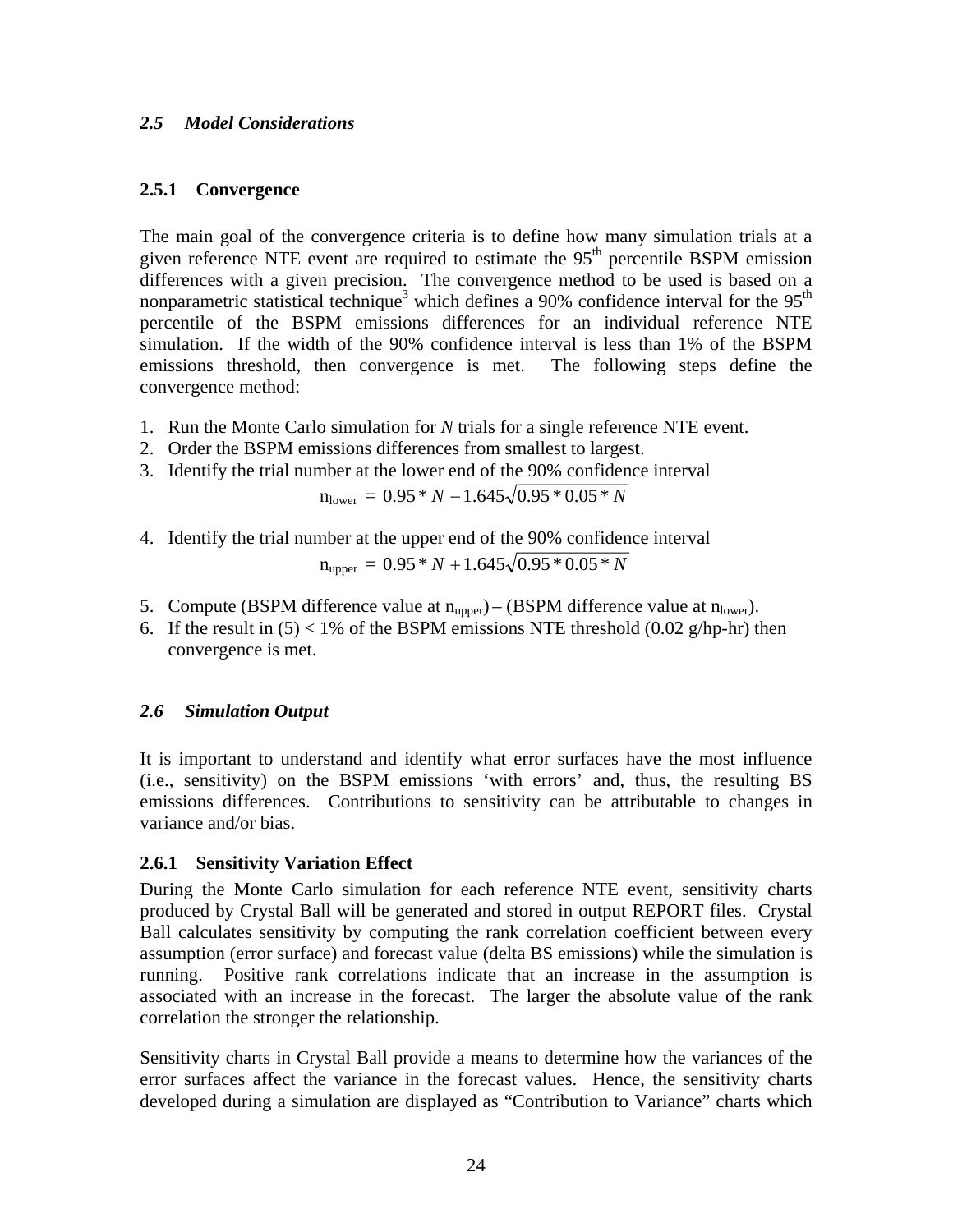are calculated by squaring the rank correlation coefficients for all assumptions used in a particular forecast and then normalizing them to 100%. The assumption (error surface) with the highest contribution to variance (in absolute value of the percent) is listed first in the sensitivity chart.

Simulation results from all reference NTE events will produce sensitivity values for the  $95<sup>th</sup>$  percentile delta PM emissions by all three calculation methods.

# **2.6.2 Sensitivity Bias Effect**

<span id="page-25-0"></span>Another type of sensitivity to be examined in this study is concerned with the effects of potential "bias" in error surfaces and their effects on the forecast values. In order to study these effects a new error surface assumption will be added to the simulation model for each of the original error surfaces.

This assumption will be sampled as a discrete binary distribution (i.e., on or off) during the simulation. For each trial of the simulation, the original error surfaces and 'on/off' error surfaces will be sampled according to their defined sample distribution. If the 'on/off' error surface produces an 'off' condition, the delta emissions from that particular error surface will not be added to the BSPM emissions computations for the BSPM emissions 'with errors'. Similarly, if the 'on/off' error surface produces an 'on' condition, the delta emissions from that particular error surface will be added to the BSPM emissions calculations.

During every trial of the simulation, the exclusions due to the 'off' conditions will result in various combinations of the error surface delta emissions being added to the BSPM emissions 'with errors' computations. Over the course of a simulation with thousands of trials, the sensitivity of a particular error either 'on' or 'off' will be assessed by examining the change in the forecast delta emission. Therefore, in a single Monte Carlo simulation of a reference NTE event sensitivities due to variance and/or bias will be explored.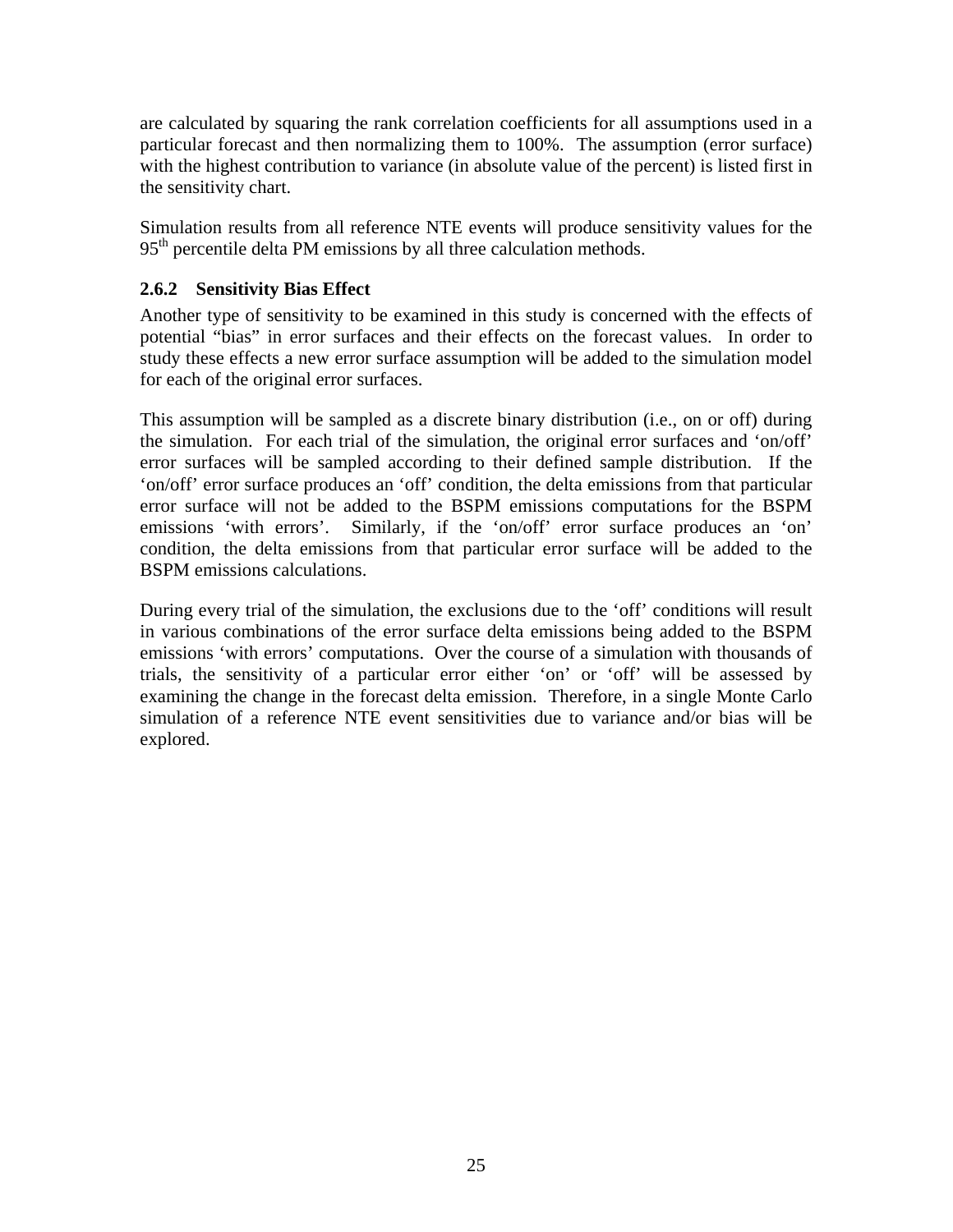# <span id="page-26-0"></span>**3 ENGINE DYNAMOMETER LABORATORY TESTS**

Utilize engine dynamometer laboratory testing to establish the difference between PM PEMS and PM based on laboratory measurement in accordance with Part 1065. Also establish how well ECM parameters can be used to estimate torque and BSFC.

First, however, audit all the PEMS and lab equipment to ensure that they are operating properly, according to 40 CFR Part 1065, Subpart D. Next, conduct steady-state engine dynamometer tests to establish PEMS steady-state bias and precision relative to the lab. Then, conduct transient engine dynamometer testing to determine PEMS transient precision by repeating transient NTE events. Finally, compare ECM derived torque and BSFC to laboratory measured torque and BSFC.

### <span id="page-26-1"></span>*3.1 Preliminary Audits*

### <span id="page-26-2"></span>**3.1.1 Objective**

Conduct 40 CFR Part 1065, Subpart D audits of all engine dynamometer laboratory systems and all PEMS.

### <span id="page-26-3"></span>**3.1.2 Background**

Because the overall purpose of this entire test plan is to establish measurement allowance that account for the incremental difference in the performance of PEMS versus engine dynamometer laboratory systems, the first task is to audit all of the measurement systems to ensure that the specific systems used for testing meet EPA's minimum performance requirements. The audits also help to minimize bias errors between PEMS and lab systems measurements. However, in case a specific PM-PEMS does not meet the specifics of Part 1065 requirement, the MASC will decide on how to move forward by perhaps allowing some flexibility in passing Part 1065 audit, in situations where it might be needed, especially if the performance of a system is within the expectation of the manufacturer.

#### <span id="page-26-4"></span>**3.1.3 On-site meeting to establish 1065 compliance requirements**

In order to clarify what are all the requirements expected from the lab-grade instrumentation and PEMS equipment, with respect to 1065 compliance, a meeting will be held between the test plan steering committee and the contractor at the contractor site to provide the contractor with guidance regarding which specific sections of Part 1065 Subpart D are required and which are optional. In case Part 1065 requirement is demonstrated to be too stringent or impractical, the contractor may seek approval from the MASC to lessen the stringency of Part 1065 in relation to the PEMS.

#### <span id="page-26-5"></span>**3.1.4 Methods and Materials**

Use the methods and materials described in 40 CFR Part 1065, Subpart D to conduct audits of all lab and PEMS measurement systems. Even if lab systems and PEMS pass initial Subpart D audits, allow lab operators and PEMS manufacturers to make on-site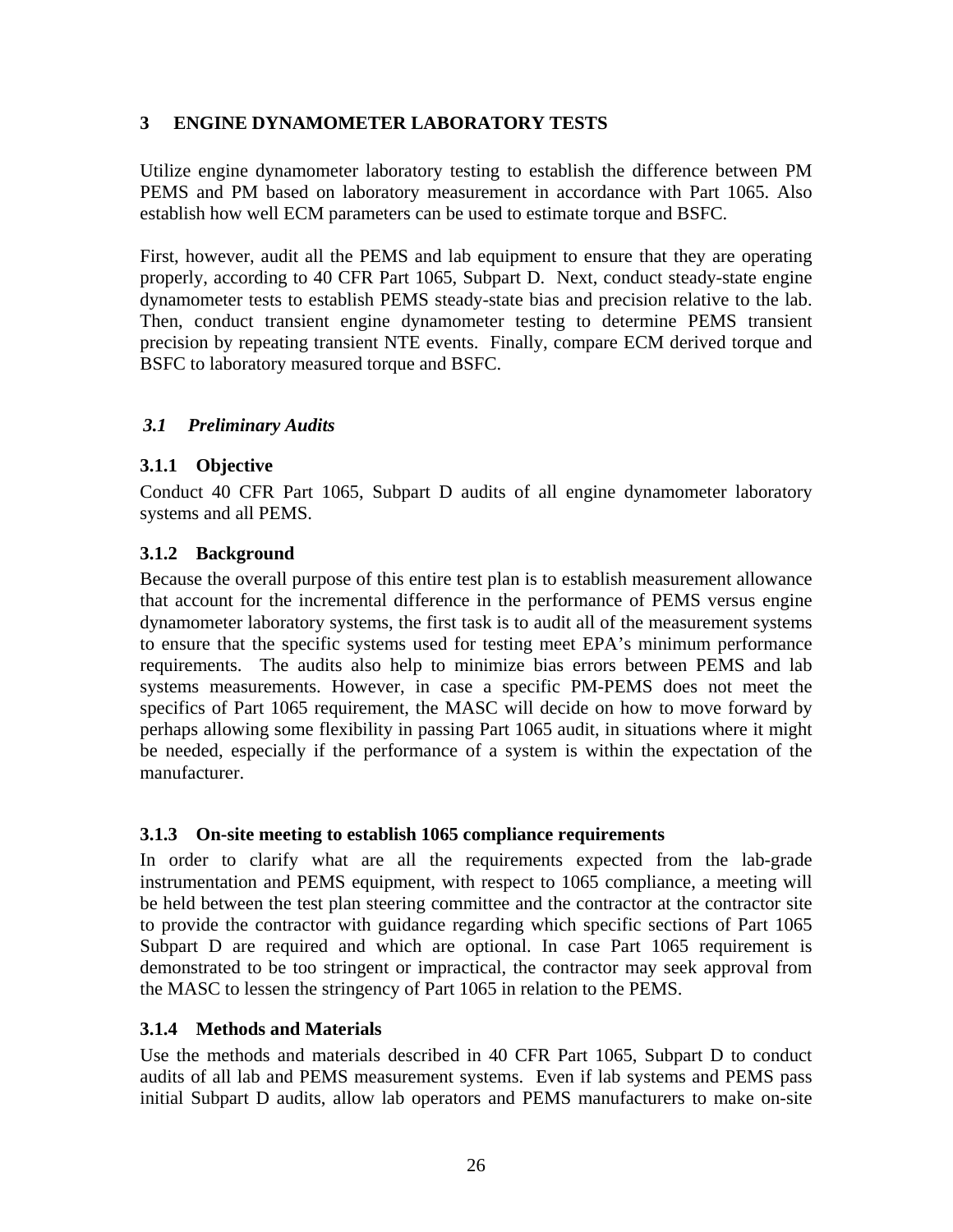adjustments to improve the performance of their systems prior to engine testing. Allow adjustments to be based on recalibrations with reference signals that are allowed in 40 CFR Part 1065. The steering committee may direct the contractor to calibrate or adjust the laboratory sampling system based on audit results. The steering committee may also suggest that a PEMS manufacturer calibrate or adjust one or more PEMS based on lab audits.

# <span id="page-27-0"></span>**3.1.5 Data Analysis**

Use the data analyses described in CFR Part 1065 Subparts D, J and G. For all subsequent testing, use only those measurement systems that pass the minimum performance criteria in Subpart D, unless a deficiency is deemed acceptable in writing by all parties including PEMS manufacturers. Provide a list and brief description of all the audits conducted for each PEMS manufacturer type. EPA would likely use this list as a template for the data requirements in the PM portion of the HDIU testing program.

# <span id="page-27-1"></span>**3.1.6 PEMS Manufacturer PM PEMS Commissioning**

Notify PEMS manufacturers when the 1065 audits are complete and the first set of PM PEMS are completely installed in the engine dynamometer test cell—in preparation for emissions testing. Schedule dates and times that are prior to the start of emissions testing for each PEMS manufacturer to conduct a final commissioning of all their PEMS that are on site, including those PEMS that are not installed in the test cell. PEMS manufacturers may inspect their PEMS and make any final adjustments to their respective PEMS in order for the PEMS to meet their specifications. Allow PEMS manufacturers to inspect the installation of their PEMS in the test cell. If PEMS manufacturers take exception to any portion of the installation or on-site configuration, attempt to resolve any such installation issues. If such issues are not easily resolvable, notify the steering committee, who will determine a course of action. Once PEMS manufacturers have completed their commissioning, notify the steering committee. From this point any further modifications to the PEMS may only be made according to Table 1 of this test plan.

# <span id="page-27-2"></span>*3.2 Bias and Precision Errors under steady state engine operation*

# <span id="page-27-3"></span>**3.2.1 Objective**

Evaluate the bias and precision using one engine and one exhaust configuration, shown in Table 4, and 10 repeats of steady-state modes, and three sets of PEMS units, each set including the MSS, TRPM, and PPMD. Thus, the total number of NTE steady-state points required to conduct the steady-state experiments is 30. This constitutes six steadystate modes of engine operation (6), 10 repeats (10), one exhaust configuration, one engine (1), and three different PEMS units (3),  $6x10x1x1x3=180$ .

Determine the  $\Delta_{SS} \overline{m}_{\text{PM}} \left( \frac{g}{\text{mol}} \right)$  surface plots for the error model based upon all data pooled. Note that each brand of PEMS will have its own  $\Delta_{SS} \overline{m}_{PM}$  error surface generated for use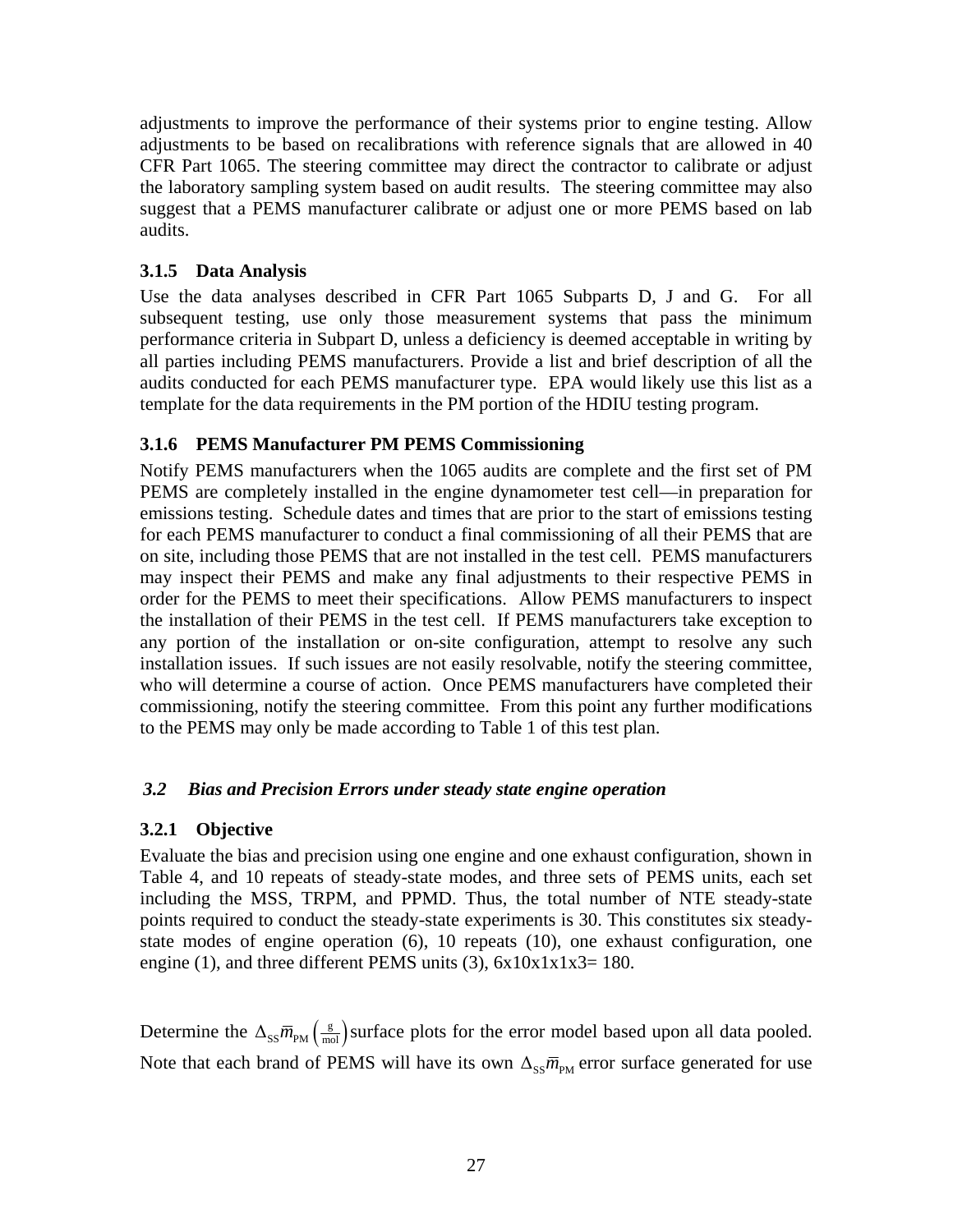in both calculation methods 1 and 2. For calculation method 3, the AVL brand PM PEMS will have a unique  $\Delta_{\rm ss} \bar{m}_{\rm DM}$  calculated according to Figure 4 of this test plan.

 Recommend six steady-state points based on the PM measurement, using the AVL MSS, of 80 SS points of the Cummins cycle that is typically used to generate ECM torque and BSFC errors versus laboratory. The MASC will accept the six steady-state points or choose alternative points for each exhaust configuration. The objective for the MASC will be to select steady-state points within a given exhaust configuration that provides a nominal spread of concentrations within that configuration's target brake-specific levels. Note that to achieve the brake-specific targets under steady-state conditions, the bypass might have to be opened further, relative to the transient NTE bypass settings.

# **TABLE 4. ENGINE, EXHAUST CONFIGURATION, AND STEADY-STATE MODES**

<span id="page-28-2"></span>

|             | No. of Steady-State<br>Modes for Bypass<br>Setting 1 (BSPM and<br>PM Concentration,<br>representative of PM<br>threshold of 0.025<br>$g/hp-hr$ under NTE<br><b>Transient Operation</b> ) | <b>PM-PEMS Units</b> | Number of Repeats   |
|-------------|------------------------------------------------------------------------------------------------------------------------------------------------------------------------------------------|----------------------|---------------------|
| 07 Engine 1 | SS1, SS2, SS3, SS4,                                                                                                                                                                      | Three Sets of (MSS,  | 10 per Mode per PM- |
|             | SS5, SS6                                                                                                                                                                                 | TRPM, and PPMD)      | PEMS Set            |

# <span id="page-28-0"></span>**3.2.2 Background**

Testing will be conducted to capture bias and precision errors in PEMS' emissions instruments versus the laboratory filter-based method. The tests will be steady-state only.

Note: Section 3.3 (next section) will evaluate precision errors (not bias) due to the dynamic response of the PEMS instrumentation. The precision error captured during steady state testing (section 3.2) will have to be subtracted from the overall precision error captured in section 3.3 in order not to double-count the steady state precision errors of PEMS instrumentation. This process is detailed in Section 3.3.

# <span id="page-28-1"></span>**3.2.3 Methods and Materials**

Use the following systems:

- a) One model year 2007 heavy duty diesel engines, equipped with a DPF in the exhaust (Mack MP9)
- b) Nine PM PEMS (3 Sensors PPMD, 3 AVL MSS, 3 Horiba TRPM)
- c) One PEMS exhaust flow-meter from Sensors, Inc., and one and from Horiba, applicable to the engine to be tested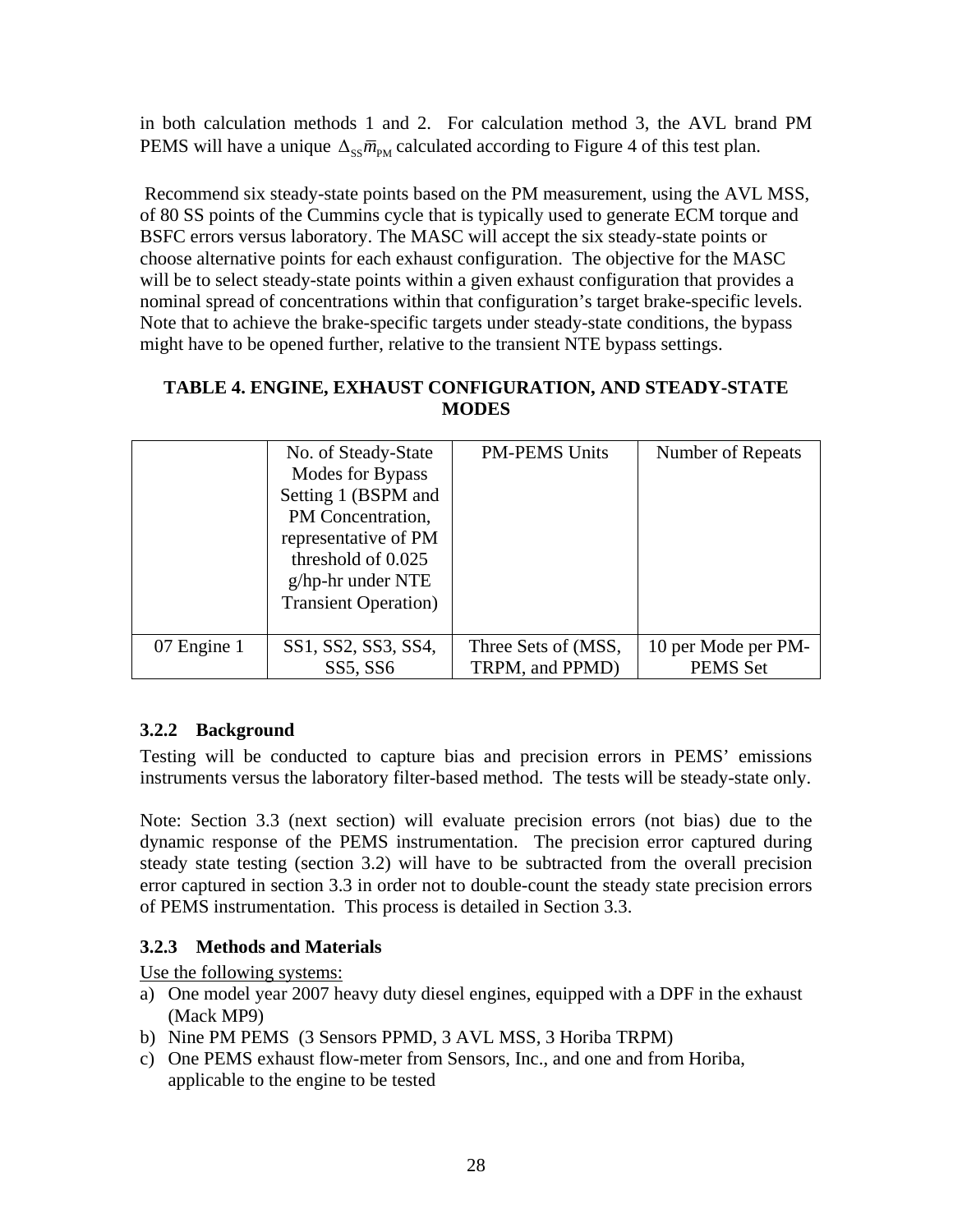d) DPF with Bypass Setting 1 for SS testing, representing a threshold level of about 0.025 g/hp-hr under NTE transient testing

Use the following overall guidelines:

- e) Measure PM via the CVS, Part 1065 Lab Method (most recent publication)
- f) Measure engine inlet airflow through use of LFE or equivalent
- g) Use a series of six steady-state modes, and set each mode time to collect a CVS filter mass of at least 75 microgram per mode, simultaneously with other PM-PEMS
- h) Regenerate DPF system prior to each series of steady-state tests
- i) Capture ECM broadcast channels and other common diagnostic channels, as recommended by engine manufacturer(s), to ensure proper engine operation
- j) Do not measure gaseous species by the PEMS
- k) Stabilization time  $= 180$  seconds, with a different running time per mode to achieve a 75 microgram or higher of PM on the CVS filter
- l) Always power off PEMS equipment at end of each day, according to PEMS manufacturer instructions. Re-start start-up process every day according to PEMS manufacturer instructions and Part 1065, Subpart J.
- m) Whenever PEMS are exchanged, swap the order of the Horiba and Sensors flowmeters, if the steup allows for it.

6 point steady-state repeat-testing, evaluate bias and precision errors:

- a) The MASC will select 6 SS operating conditions for repeat testing from a matrix of 80 SS points containing information on PM emissions using the AVL MSS
- b) Randomize the order of the six modes
- c) Repeat each six steady-state cycle two or three times, prior to DPF regeneration
- d) Each test will use three PEMS (Sensors, AVL, and Horiba) at a time, to measure PM emissions concentration and exhaust flow rate.
- e) Expected test duration is 5 days per PEMS set, with a total of 15 days for all three sets.

# Bypass Setting:

- a) Run NTE transient cycle using the CVS filter-based method
- b) Set bypass to produce CVS filter-based average brake-specific of about 0.025 g/hp-hr
- c) Determine the average PM mass concentration
- d) Run the 80 SS Cummins cycle to capture PM concentration at each mode using the AVL MSS
- e) Check the PM concentration levels and select the six-steady state modes from the 80 point matrix. As a first order, check the concentration at the pre-selected steady-state modes to see if they spread within reason around the concentration produced for the NTE transient cycle. If not, adjust the bypass as needed to establish the right spread in brake-specific emissions and concentration for the six steady-state modes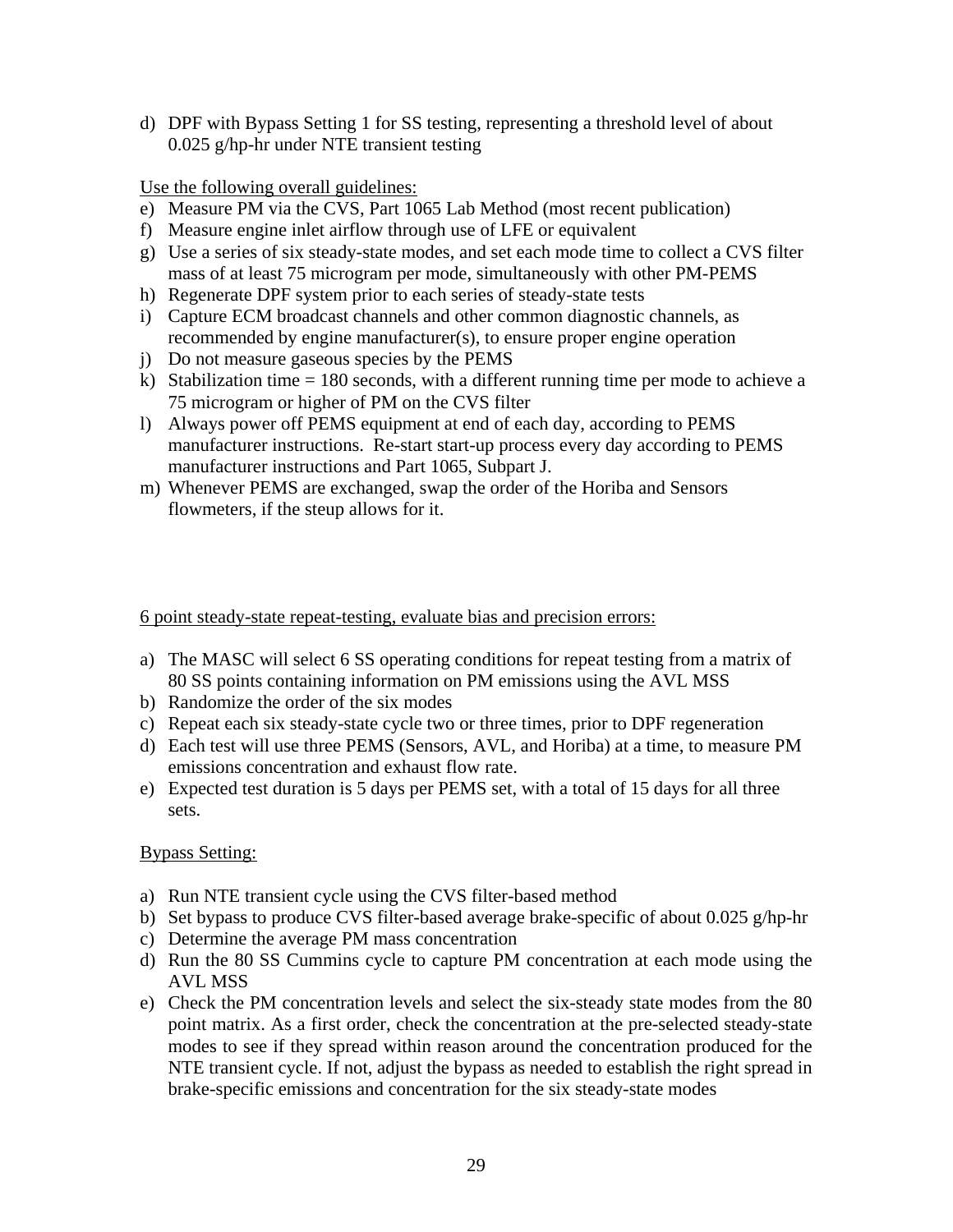f) Make sure that the points selected spread around a brake specific level and concentration level of a threshold of 0.025 g/hp-hr, and concentration range of 4 to 15 milligram per cubic meter.

# <span id="page-30-0"></span>**3.2.4 Data Analysis**

Use the acquired data to create the "error surfaces" to be used by the Monte Carlo simulation. An example of the steady-state error surface determination is shown in Table 5 for PM.

<span id="page-30-1"></span>

| <b>TABLE 5. EXAMPLE OF SS ERROR SURFACE</b>    |                                                                                                                                                                                                                      |  |  |  |  |
|------------------------------------------------|----------------------------------------------------------------------------------------------------------------------------------------------------------------------------------------------------------------------|--|--|--|--|
| <b>Error Surface for SS PM Concentration</b>   |                                                                                                                                                                                                                      |  |  |  |  |
| Figure 5                                       |                                                                                                                                                                                                                      |  |  |  |  |
| x-axis                                         | PM µg/mole (lab mean at setpoint)                                                                                                                                                                                    |  |  |  |  |
| y-axis                                         | PM µg/mole (PEMS)                                                                                                                                                                                                    |  |  |  |  |
|                                                |                                                                                                                                                                                                                      |  |  |  |  |
| Figure 6                                       |                                                                                                                                                                                                                      |  |  |  |  |
| x-axis                                         | PM µg/mole (lab mean at setpoint)                                                                                                                                                                                    |  |  |  |  |
| y-axis 5th percentile                          | 5th [PM µg/mole (PEMS) - PM µg/mole (lab)]                                                                                                                                                                           |  |  |  |  |
| y-axis 50th percentile                         | 50th [PM µg/mole (PEMS) - PM µg/mole (lab)]                                                                                                                                                                          |  |  |  |  |
| y-axis 95th percentile                         | 95th [PM µg/mole (PEMS) - PM µg/mole (lab)]                                                                                                                                                                          |  |  |  |  |
|                                                | The $5th$ , 50 <sup>th</sup> and 95 <sup>th</sup> percentiles from the (PEMS - lab) delta data will be used to<br>estimate the 1 <sup>st</sup> and 99 <sup>th</sup> percentiles from assumed Gaussian distributions. |  |  |  |  |
| Figure 7                                       |                                                                                                                                                                                                                      |  |  |  |  |
| x-axis                                         | PM µg/mole (lab mean at setpoint)                                                                                                                                                                                    |  |  |  |  |
| y-axis                                         | I <sub>c_SS_PM</sub>                                                                                                                                                                                                 |  |  |  |  |
| $z$ -axis = $\Delta$ <sub>SS_PM_µg</sub> /mole | 1 <sup>st</sup> Percentile from Gaussian distribution based on 5th<br>and 50th [PM µg/mole (PEMS) - PM µg/mole (lab)]<br>deltas.                                                                                     |  |  |  |  |
|                                                | 99 <sup>th</sup> Percentile from Gaussian distribution based on 50th<br>and 95th [PM µg/mole (PEMS) - PM µg/mole (lab)]<br>deltas.                                                                                   |  |  |  |  |
|                                                | 50 <sup>th</sup> Percentile based on [PM µg/mole (PEMS) - PM<br>µg/mole (lab)] deltas.                                                                                                                               |  |  |  |  |
| $i_c$ sample frequency                         | once per NTE event trial                                                                                                                                                                                             |  |  |  |  |
| i <sub>c</sub> sample distribution             | Gaussian (normal distribution)                                                                                                                                                                                       |  |  |  |  |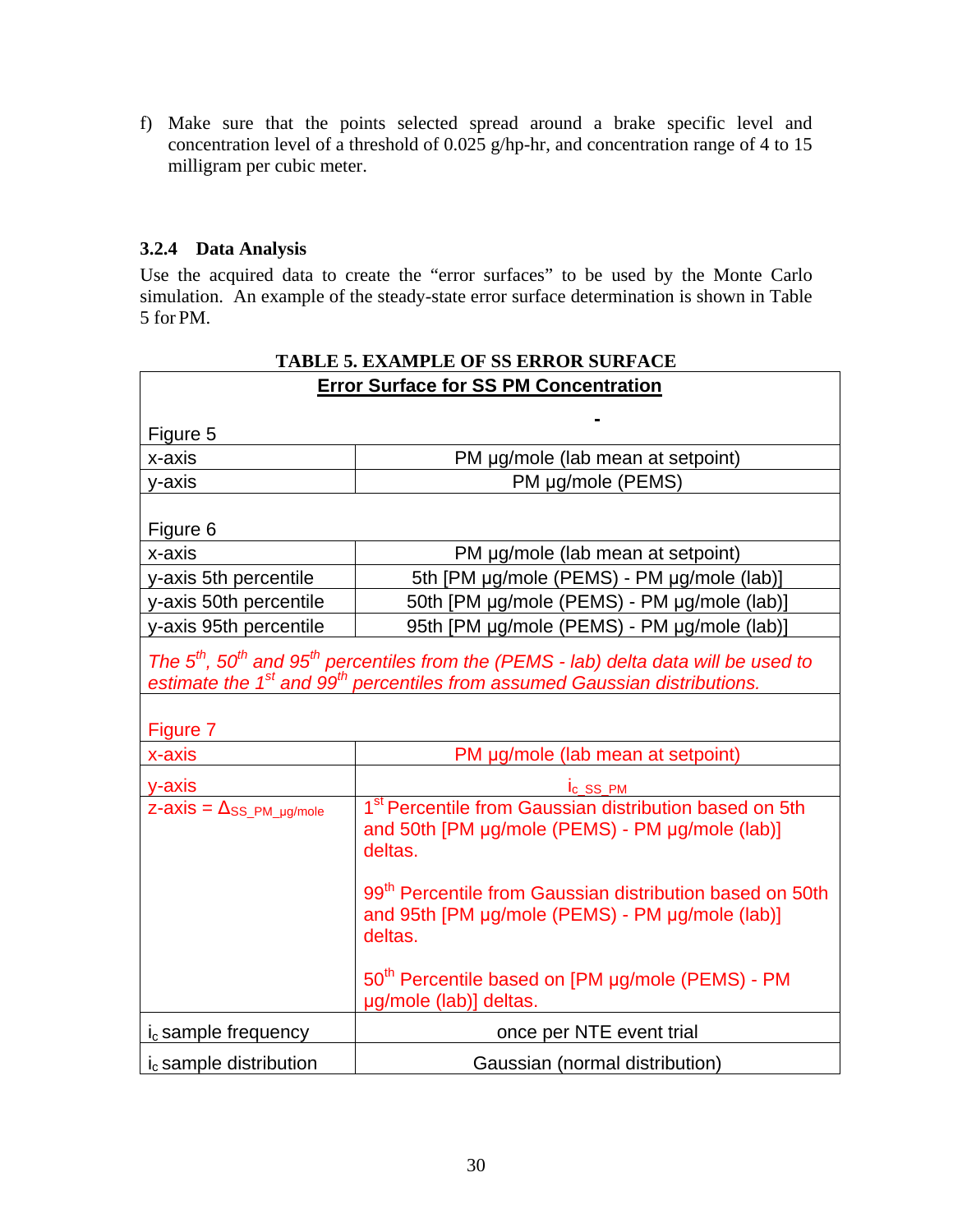## <span id="page-31-0"></span>*3.3 Precision Errors under transient engine operation (dynamic response)*

### <span id="page-31-1"></span>**3.3.1 Objective**

The objective of this portion of the work is to determine the precision error,  $\Delta_{TR} \overline{m}_{PM}$ , with each PM-PEMS under NTE transient engine operation. This will be achieved by creating a 20 to 25-minute transient NTE cycle where the PEMS measure in each NTE.

### <span id="page-31-2"></span>**3.3.2 Background**

PEMS are expected to operate in a repeatable manner over NTE events as short as 30 seconds. Two sources of PEMS precision error are hypothesized: 1) dynamic response to rapidly changing signals, and 2) susceptibility to "history" effects. Dynamic response error includes error due to measurement signal time alignment, and the dissimilarity of the dynamic response and aliasing of signals; including those signals used to determine entry into and exit from the NTE zone. History effects include the effects of previously measured quantities on currently measured quantities. For example, this may be caused by ineffective sample exchange in the PM emissions sampling volumes, or it may be caused by one or more sensors' characteristic rise time or fall time. To account for any dynamic response precision error, the increase in precision error incremental to the steady-state emissions measurement precision will be incorporated into the overall error model.

Selection of short NTE cycles (each 32 seconds) maximizes the sensitivity of this test to effects of dynamic response. Thirty-two seconds was chosen as the minimum instead of thirty seconds, which is the shortest NTE event time, to ensure that 1 Hz ECM updating of torque and speed values would be unlikely to interfere with capturing NTE events. For each repeat of the test cycle, the order of the 30 different NTE events will be the same. In addition the 29 different intervals separating each NTE event from the next will have a range of durations and these will be randomly arranged in each test cycle as well. Fixed arrangement of the NTE events and the inter-NTE events will maximize the sensitivity of this test to dynamic response and history effects, and make the DPF and bypass operation very consistent.

The total length of the NTE transient cycle will assume that only 5 quartz crystal of the Sensors PPMD are working, and it takes five minutes of stabilization time for reusing a crystal after PM collection. Thus, the same NTE transient cycle used in the gaseous PEMS program will be used here, except for changes in the inter-NTE times to accommodate the Sensors PPMD.

#### <span id="page-31-3"></span>**3.3.3 Methods and Materials**

a. Use a transient engine dynamometer emissions laboratory.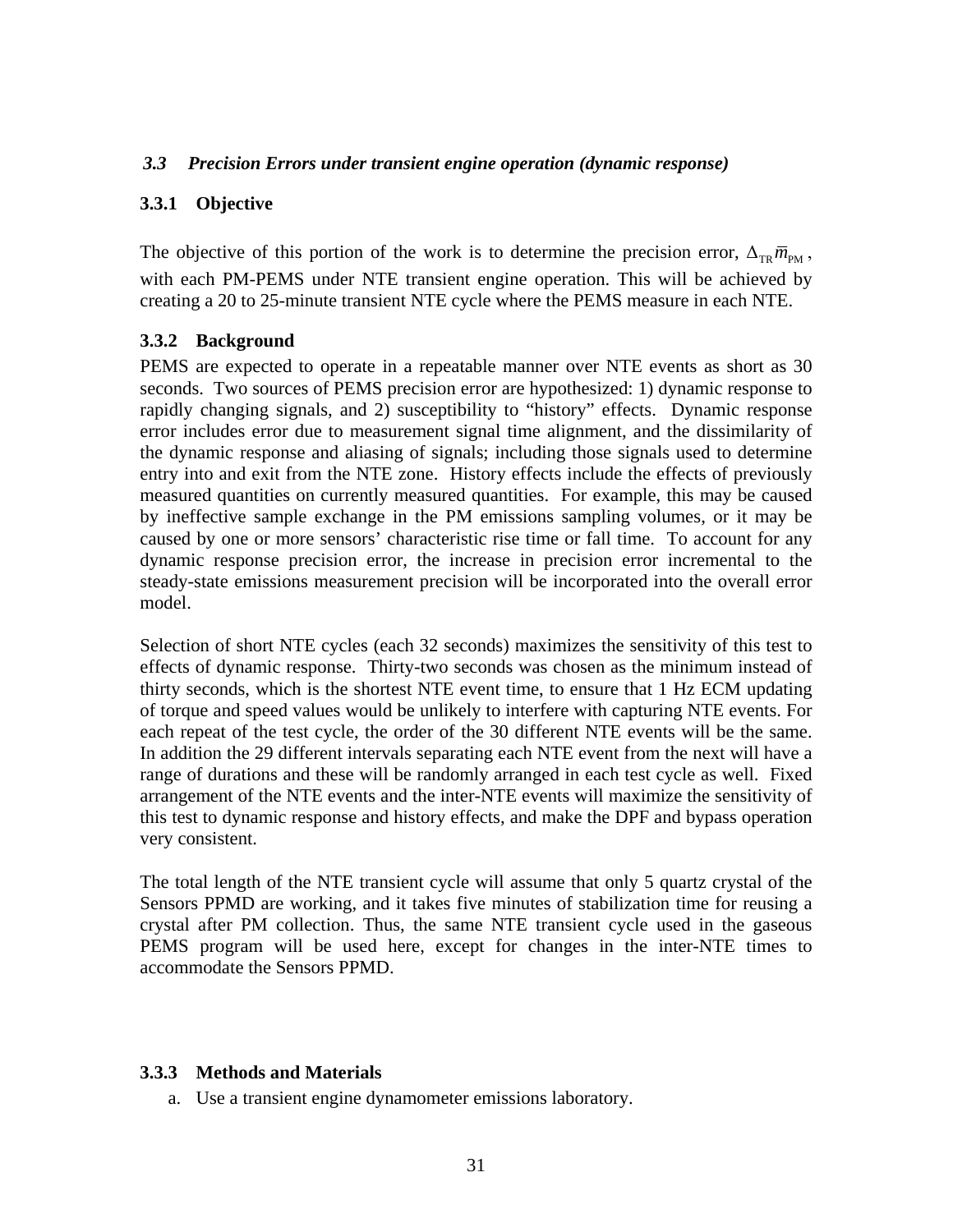- b. Use a laboratory that can accommodate at least three PEMS, their power supplies, the PEMS flow meters, cables and lines.
- c. Use same overall guidelines described in section 3.2, but applied to transient engine testing.
- d. Record the EEPS' total mass signal during transient testing.

Challenge PEMS to 30 different 32-second NTE events, shown in Table 5, over about 23 minute test cycle, or whatever needed to accommodate the need for five crystals of the PPMD to be operational. Randomize the NTE events shown in Table 6 once, scale up every fifth inter-NTE time, shown in Table 7, to accommodate the PPMD, and use the same order for repeat testing. Repeat the test cycle 10 times for each set of three PEMS. Note that for any torque command that is less than zero, command closed throttle (i.e. zero or minimum fuel command), and motor the engine at the commanded speed for that data point. An example of an NTE transient cycle is shown in Figure 9.

Based on 10 repeats with each set of PEMS, the total number of repeats will be 30 cycles, assuming 1 NTE cycle x 10 repeats x one exhaust configuration x 3 sets of PEMS x one engine  $(1x10x1x3x1 = 30)$ . Assuming a 25 minutes of NTE with 30 minutes of forced regeneration and preparation for the second repeat, the total number of days for NTE transient testing is 10 days (8 hours per day). This time includes PEMS and engine setup, PEMS warm up, and daily checks.

<span id="page-32-0"></span>

| <b>NTE</b>       | <sup>1</sup> Speed<br>$\%$ | $2$ Torque<br>$\%$ | Description                                 |
|------------------|----------------------------|--------------------|---------------------------------------------|
| Event            | Range                      | Range              |                                             |
| NTE <sub>1</sub> | 17%                        | $332\%$            | Steady speed and torque; lower left of      |
|                  |                            |                    | <b>NTE</b>                                  |
| NTE <sub>2</sub> | 59%                        | $32\%$             | Steady speed and torque; lower center of    |
|                  |                            |                    | <b>NTE</b>                                  |
| NTE <sub>3</sub> | Governor line              | $332\%$            | Steady speed and torque; lower right of     |
|                  |                            |                    | <b>NTE</b>                                  |
| NTE <sub>4</sub> | 17%                        | 66%                | Steady speed and torque; middle left of     |
|                  |                            |                    | <b>NTE</b>                                  |
| NTE <sub>5</sub> | 59%                        | 66%                | Steady speed and torque; middle center of   |
|                  |                            |                    | <b>NTE</b>                                  |
| NTE <sub>6</sub> | Governor line              | 66%                | Steady speed and torque; middle right of    |
|                  |                            |                    | <b>NTE</b>                                  |
| NTE7             | 17%                        | 100%               | Steady speed and torque; upper left of      |
|                  |                            |                    | <b>NTE</b>                                  |
| NTE <sub>8</sub> | 59%                        | 100%               | Steady speed and torque; upper center of    |
|                  |                            |                    | <b>NTE</b>                                  |
| NTE <sub>9</sub> | 100%                       | 100%               | Steady speed and torque; upper right of     |
|                  |                            |                    | <b>NTE</b>                                  |
| <b>NTE10</b>     | Lower third                | $32\% - 100\%$     | Highly transient torque; moderate transient |

### **TABLE 6. NTE TRANSIENT CYCLE**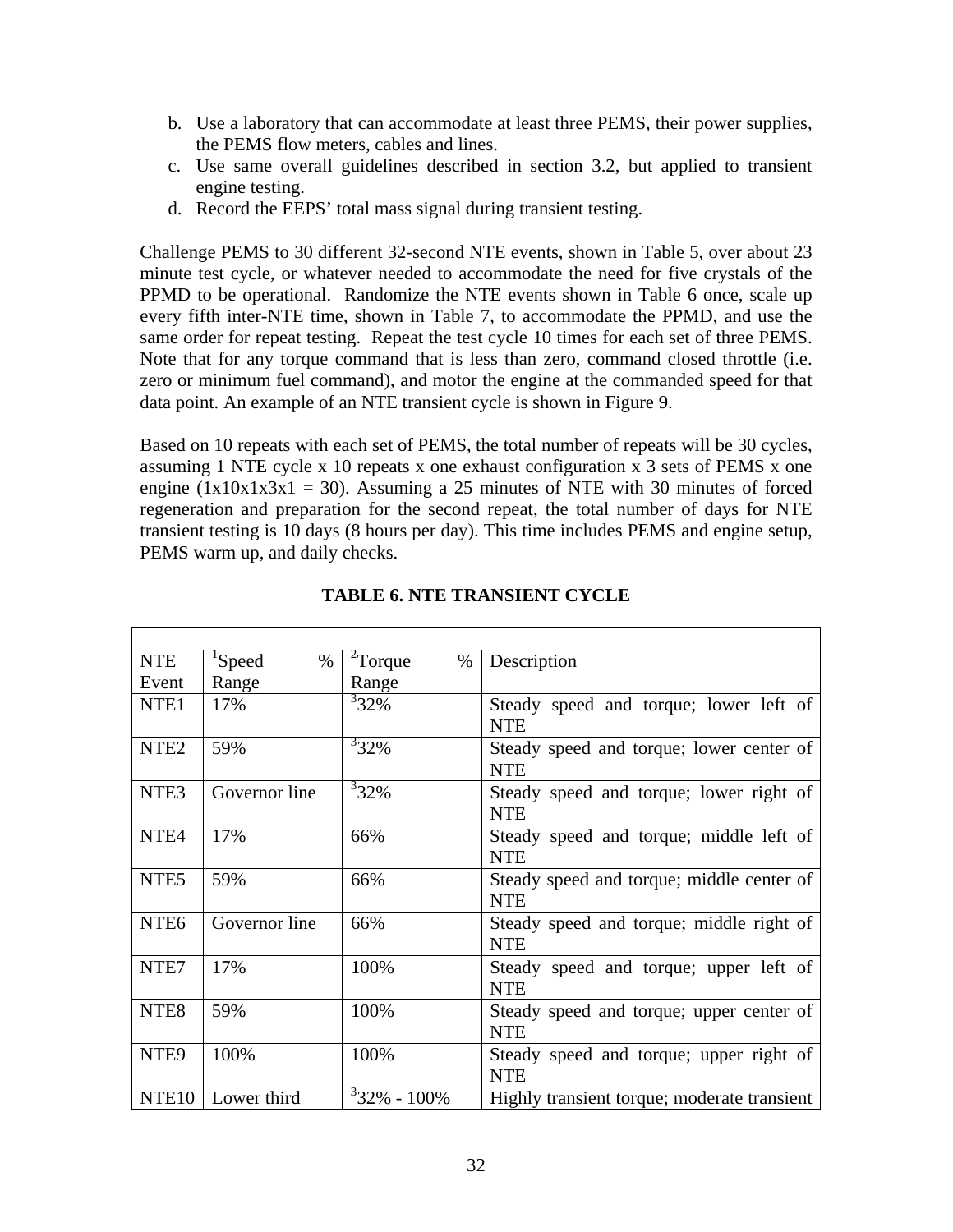|                                                                                                                                                  |                                                                                    |                                | speed                                            |  |  |
|--------------------------------------------------------------------------------------------------------------------------------------------------|------------------------------------------------------------------------------------|--------------------------------|--------------------------------------------------|--|--|
| NTE11                                                                                                                                            | Upper third                                                                        | $\frac{3}{3}2\% - 100\%$       | Highly transient torque; moderate transient      |  |  |
|                                                                                                                                                  |                                                                                    |                                | speed                                            |  |  |
| NTE <sub>12</sub>                                                                                                                                | Middle third                                                                       | $332\% - 100\%$                | Highly transient torque; moderate transient      |  |  |
|                                                                                                                                                  |                                                                                    |                                | speed                                            |  |  |
| NTE <sub>13</sub>                                                                                                                                | 17% - governed                                                                     | Lower third                    | Highly transient speed; moderate transient       |  |  |
|                                                                                                                                                  |                                                                                    |                                | torque                                           |  |  |
| NTE <sub>14</sub>                                                                                                                                | 17% - governed                                                                     | Upper third                    | Highly transient speed; moderate transient       |  |  |
|                                                                                                                                                  |                                                                                    |                                | torque                                           |  |  |
| NTE <sub>15</sub>                                                                                                                                | 17% - governed                                                                     | Middle third                   | Highly transient speed; moderate transient       |  |  |
|                                                                                                                                                  |                                                                                    |                                | torque                                           |  |  |
| NTE <sub>16</sub>                                                                                                                                | Lower right diagonal                                                               |                                | Transient;<br>speed increases<br>torque<br>as    |  |  |
|                                                                                                                                                  |                                                                                    |                                | increases                                        |  |  |
| NTE <sub>17</sub>                                                                                                                                | Upper left diagonal                                                                |                                | Transient;<br>speed increases<br>torque<br>as    |  |  |
|                                                                                                                                                  |                                                                                    |                                | increases                                        |  |  |
| NTE <sub>18</sub>                                                                                                                                | Full diagonal; lower left to upper                                                 |                                | Transient;<br>speed<br>increases<br>torque<br>as |  |  |
|                                                                                                                                                  | right                                                                              |                                | increases                                        |  |  |
| NTE <sub>19</sub>                                                                                                                                | Lower left diagonal                                                                |                                | speed decreases<br>Transient;<br>torque<br>as    |  |  |
|                                                                                                                                                  |                                                                                    |                                | increases                                        |  |  |
| NTE <sub>20</sub>                                                                                                                                | Upper right diagonal                                                               |                                | Transient;<br>speed decreases<br>torque<br>as    |  |  |
|                                                                                                                                                  |                                                                                    |                                | increases                                        |  |  |
| NTE <sub>21</sub>                                                                                                                                | Full diagonal; lower right to upper                                                |                                | speed decreases<br>Transient;<br>torque<br>as    |  |  |
|                                                                                                                                                  | left                                                                               |                                | increases                                        |  |  |
| NTE <sub>22</sub>                                                                                                                                | Third                                                                              | light—heavy-duty<br><b>NTE</b> |                                                  |  |  |
|                                                                                                                                                  | event from International, Inc. data                                                |                                | Sample from LHDE                                 |  |  |
|                                                                                                                                                  | set                                                                                |                                |                                                  |  |  |
| NTE <sub>23</sub>                                                                                                                                | Cruise; $\sim$ 50 mph                                                              |                                | Sample from HDDE                                 |  |  |
| NTE <sub>24</sub>                                                                                                                                | Cruise; $\sim$ 75 mph                                                              |                                | Sample from HDDE                                 |  |  |
| NTE <sub>25</sub>                                                                                                                                | Small bulldozer                                                                    |                                | Sample from NRDE                                 |  |  |
| NTE <sub>26</sub>                                                                                                                                | Large bulldozer                                                                    |                                | Sample from NRDE                                 |  |  |
| NTE <sub>27</sub>                                                                                                                                | Second of three NTE events in                                                      |                                | Seconds used from FTP: 714-725, 729-             |  |  |
|                                                                                                                                                  | <b>FTP</b>                                                                         |                                | 743, 751-755                                     |  |  |
| NTE <sub>28</sub>                                                                                                                                | Third                                                                              | light—heavy-duty NTE           |                                                  |  |  |
|                                                                                                                                                  | event from International, Inc. data                                                |                                | Sample from LHDE                                 |  |  |
|                                                                                                                                                  | set                                                                                |                                |                                                  |  |  |
| NTE <sub>29</sub>                                                                                                                                | First of two NTE events in NRTC                                                    |                                | Seconds used from NRTC: 423-430, 444,            |  |  |
|                                                                                                                                                  |                                                                                    |                                | 448-450, 462-481, increased 464 speed            |  |  |
|                                                                                                                                                  |                                                                                    |                                | from 40% to 42%                                  |  |  |
| NTE <sub>30</sub>                                                                                                                                | First of two NTE events in NRTC                                                    |                                | Seconds used from NRTC: 627-629, 657-            |  |  |
| 664, 685-696, 714-722                                                                                                                            |                                                                                    |                                |                                                  |  |  |
| 1 Speed (rpm) = Curb Idle + (Speed % $*$ (MTS - Curb Idle)<br>2 Torque (lbf-ft) = Torque % $*$ Maximum Torque At Speed (i.e. lug curve torque at |                                                                                    |                                |                                                  |  |  |
|                                                                                                                                                  |                                                                                    |                                |                                                  |  |  |
| speed)                                                                                                                                           |                                                                                    |                                |                                                  |  |  |
|                                                                                                                                                  | 3 Torque (lbf-ft) = Maximum of (32 % $*$ peak torque) and the torque at speed that |                                |                                                  |  |  |
|                                                                                                                                                  | produces $(32 % * peak power)$                                                     |                                |                                                  |  |  |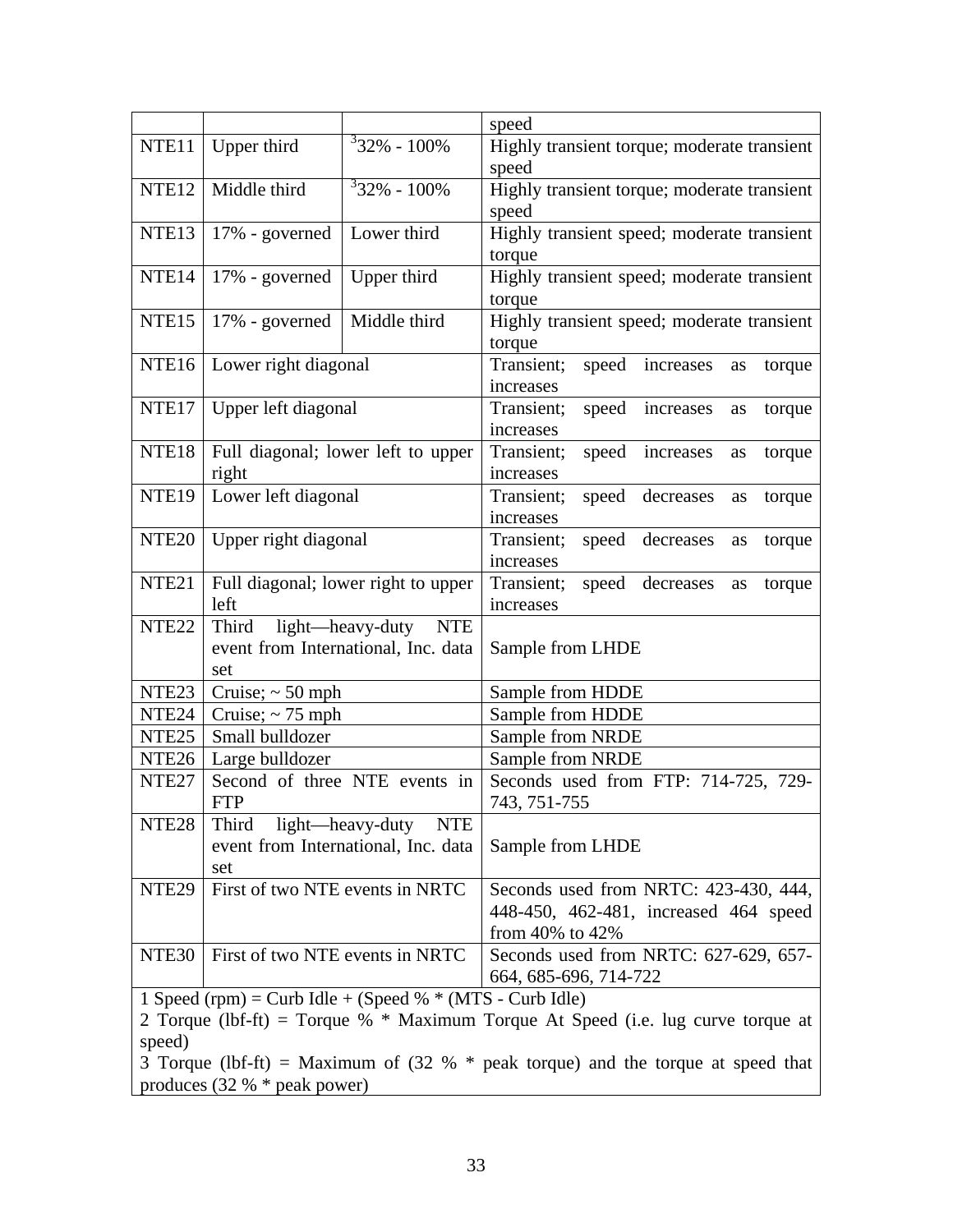<span id="page-34-0"></span>

| <b>INT</b>                                                                               | Duration       | Frequency                                   | Description                                 |  |
|------------------------------------------------------------------------------------------|----------------|---------------------------------------------|---------------------------------------------|--|
| Event <sup>1</sup>                                                                       | (s)            |                                             |                                             |  |
| INT1                                                                                     | 10             | 1                                           | Initiation of cycle; INT1 is always first   |  |
| $INT2-6$                                                                                 | $\overline{2}$ | 5                                           | Shortest and most frequent inter-NTE events |  |
| <b>INT7-10</b>                                                                           | 3              | $\overline{4}$                              | Short and frequent inter-NTE events         |  |
| <b>INT11-14</b>                                                                          | $\overline{4}$ | 4                                           | Short and frequent inter-NTE events         |  |
| <b>INT15-18</b>                                                                          | 5              | $\overline{4}$                              | Short and frequent inter-NTE events         |  |
| <b>INT19-21</b>                                                                          | 6              | 3                                           | Short and frequent inter-NTE events         |  |
| INT <sub>22</sub>                                                                        | 7              |                                             | Medium inter-NTE event                      |  |
| INT <sub>23</sub>                                                                        | 8              |                                             | Medium inter-NTE event                      |  |
| INT <sub>24</sub>                                                                        | 9              |                                             | Medium inter-NTE event                      |  |
| INT <sub>25</sub>                                                                        | 11             | 1                                           | Medium inter-NTE event                      |  |
| INT <sub>26</sub>                                                                        | 13             | 1                                           | Long inter-NTE event                        |  |
| INT <sub>27</sub>                                                                        | 17             | 1                                           | Long inter-NTE event                        |  |
| INT <sub>28</sub>                                                                        | 22             | 1                                           | Long inter-NTE event                        |  |
| INT <sub>29</sub>                                                                        | 27             |                                             | Long inter-NTE event                        |  |
| INT30                                                                                    | 35             | 1                                           | Longest inter-NTE event                     |  |
| 5<br>INT31                                                                               |                | Termination of cycle; INT31* is always last |                                             |  |
| Interval speeds and torques are not identical, but they are clustered around zero torque |                |                                             |                                             |  |
| and the speed at which 15% of peak power and 15% of peak torque are output.              |                |                                             |                                             |  |

# **TABLE 7. DYNAMIC RESPONSE INTER-NTE EVENTS**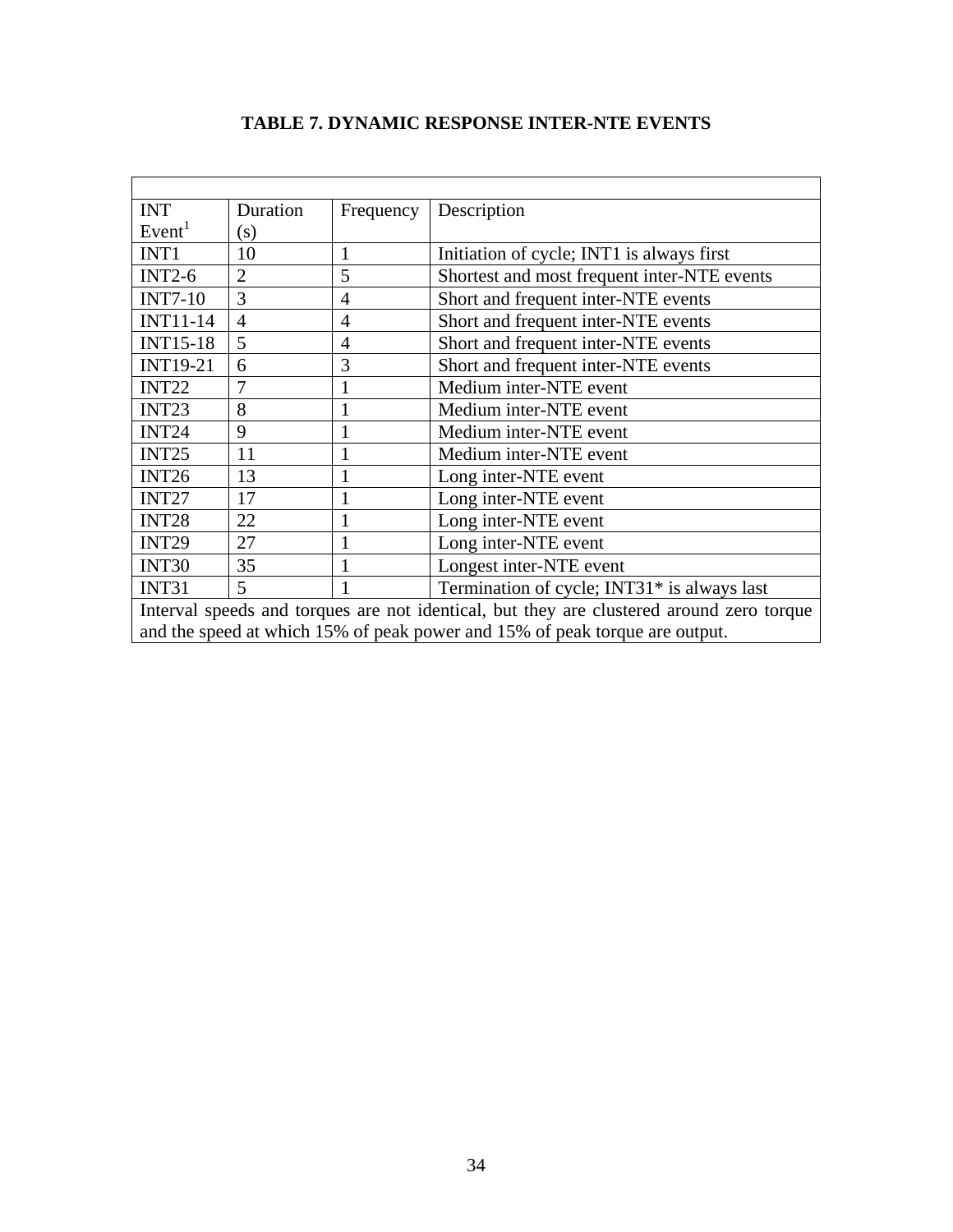

**FIGURE 9. EXAMPLE OF A NTE CYCLE** 

<span id="page-35-1"></span>Prior to executing the first repeat, setup each PEMS and stabilize engine operation at the first inter-NTE operating point. Setup the PEMS according to 40 CFR Part 1065 and PEMS manufacturer instructions, including any warm-up time, zero-spans of the analyzers and the setup of all accessories including flow meters, ECM interpreters, etc. Then, when the test cycle starts, switch the PEMS' to sample emissions from the engine. When the text cycle ends, switch the PEMS back to ambient sampling. Complete all post-test lab and PEMS validations according to 40 CFR Part 1065 and according to PEMS manufacturer instructions.

# <span id="page-35-0"></span>**3.3.4 Data Analysis**

Discard from further data analysis any NTE events invalidated by any criteria in 40 CFR Part 1065 Subpart J. For each NTE<sub>i</sub> event ( $i=1$  to 30), which was repeated 30 times per engine with a specific exhaust configuration  $(j = 1 \text{ to } 30)$ , calculate the transient median absolute deviation, MAD<sub>TRi</sub>, for  $\bar{m}_{PM}$ , where for each NTE<sub>i</sub> event, MAD<sub>TRi</sub> = median<sup>[]</sup>  $NTE_{ii}$  – median (NTE<sub>ii</sub>) | ].

Next calculate the difference of MAD by subtracting a corresponding steady-state MAD, MAD<sub>SSi</sub> for  $\bar{m}_{PM}$ . MAD<sub>TRi-SSi</sub> = MAD<sub>TRi</sub> – MAD<sub>SSi</sub>. To determine a corresponding  $\text{MAD}_{\text{SSI}}$ , calculate the PEMS  $\text{MAD}_{\text{SS}}$  at each steady-state median lab value, and then use the median PEMS NTE<sub>i</sub> value along the median lab value's axis to find  $MAD<sub>SSI</sub>$  for the corresponding  $MAD_{TRi}$ . Do not extrapolate any  $MAD_{SSi}$  beyond the minimum or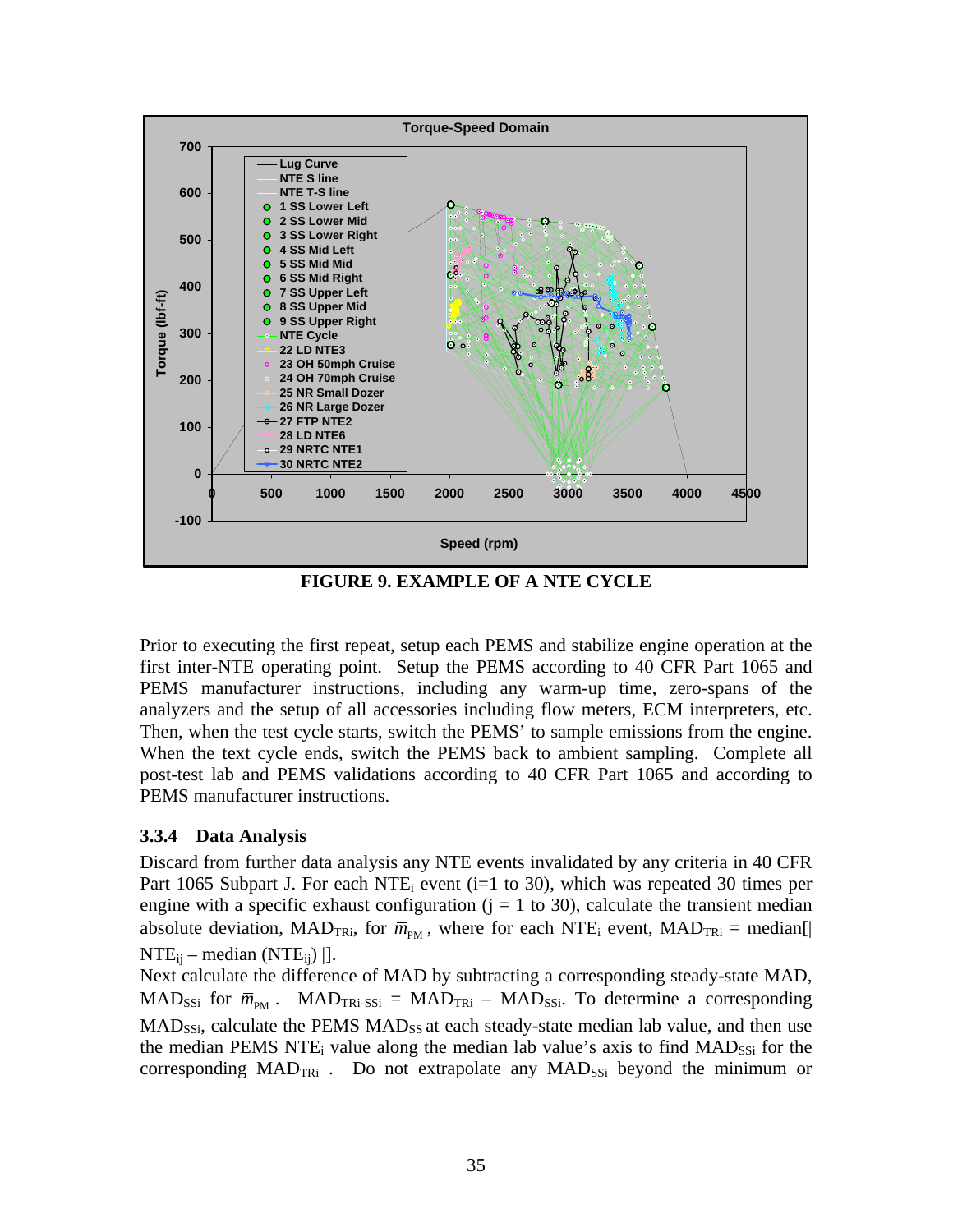maximum median lab values. Note that some MAD<sub>SSi</sub> values might be zero because the lab data for that median failed the F-test in the previous section.

For any  $\text{MAD}_{\text{TRi-SSi}}$  less than zero, set that  $\text{MAD}_{\text{TRi-SSi}}$  equal to zero.

Create a transient error surfaces using all of the  $MAD_{TRi-SSi}$ . Be sure to include any  $MAD_{TRi-SSi}$  data points that are equal to zero because they will affect the 1<sup>st</sup> and 99<sup>th</sup> percentile values.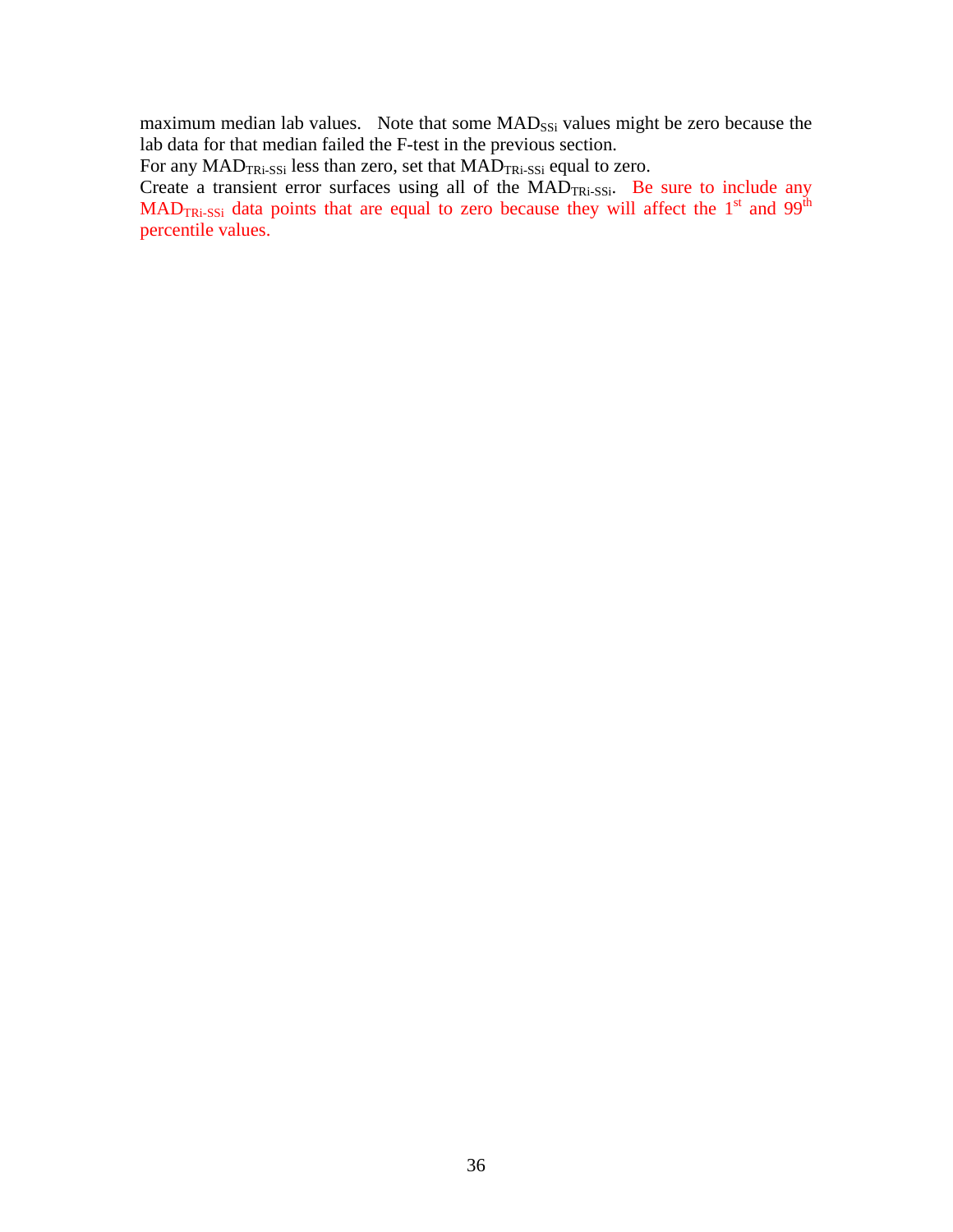# <span id="page-37-0"></span>*3.4 ECM Torque and BSFC*

### <span id="page-37-1"></span>**3.4.1 Objective**

Compare the ECM-based torque and fuel rate with that of the laboratory-based measurement using the Cummins 80 SS mode cycles. For the laboratory purposes, use the gas-based fuel flow values instead of the measured fuel flow. Repeat the Cummins 80 SS cycle three times, and use the average values produced.

Use at least six engines for these experiments that include the one engine to be used in the PM PEMS program and Engine B, C, and D of the ACES program.

### <span id="page-37-2"></span>**3.4.2 Data Analysis**

Use the acquired data pooled and normalized to % of max torque and % of maximum fuel rate to replace the manufacturer submitted error surfaces that were previously used in the gaseous portion of the Monte Carlo simulation. Refer to section 2.4 for description and example of an error surface. Include any bias error, unless there is an assignable cause that would not occur in-use and the steering committee approves to eliminate such bias error.

# <span id="page-37-3"></span>**4 ENVIRONMENTAL CHAMBER**

The environmental chamber tests challenge PEMS to a variety of environmental disturbances, namely electromagnetic interference, atmospheric pressure, ambient temperature and humidity, and shock and vibration.

During each of the tests, plus a baseline test, the PEMS will cycle through sampling four different dilution preparations of aerosol particles that contain volatile hydrocarbon and elemental carbon using a particle generator that mimics the formation of diesel particles. The OC/EC will be used to determine the concentration levels needed for the PM generator. Essentially, after determining the steady-state points to run on the engine, the OC/EC semi-continuous instrument will be used along with the filter-based method. Then, for the concentration levels to be used with the PM generator, the OC/EC instrument will be used to set the PM generator to produce the desired composition and concentration levels, similar to those encountered under steady-state. Three particle concentration levels of 5, 10, and 15 mg/m<sup>3</sup>, as shown in Table 8, will be generated by the particle generator. Each concentration will be fed to the PEMS after applying dilution ratios of 6, 12, 20, and 30. For each concentration and dilution ratio combination, the PM generator will be stabilized for 4.5 minutes, and data will be collected by the PEMS for 30 seconds. The test will continue for a period of 8 hours. The first six cycles of every test will serve to be the baseline before any environmental change is made.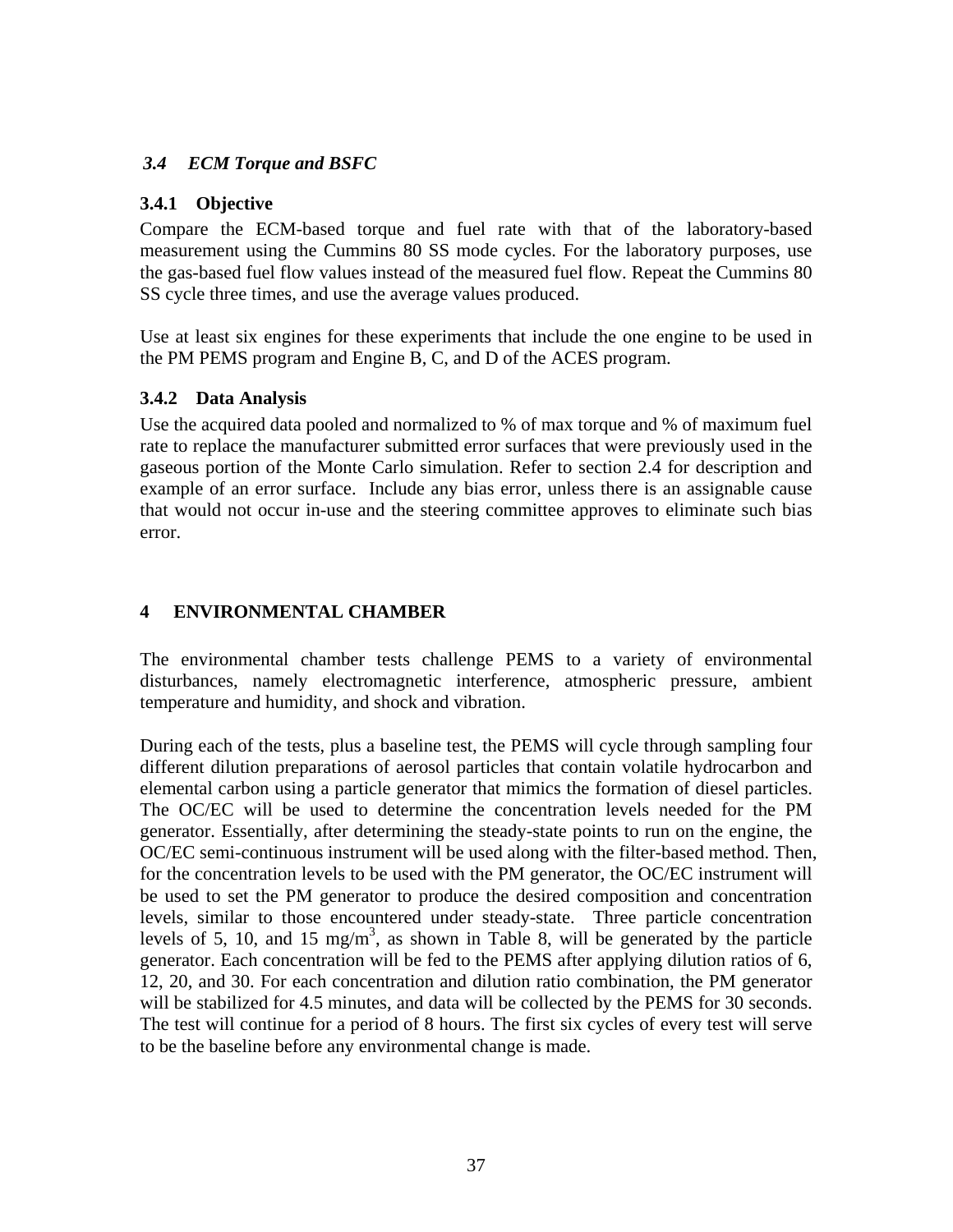The temperature/humidity and pressure tests are designed to mimic real-world environmental disturbances with the magnitude and frequency of the disturbances adjusted to real-world conditions. Randomly sample a uniform distribution of probability for their  $i_c$ , from any minute of the test. By randomly sampling from the minutes of these tests the magnitude and frequency of the real-world error will be built into the error model, which is described in Section 2. The other environmental tests represent the full range of possible conditions. For these tests, randomly sample the normal distribution in Figure 1 for their  $i_c$ .

For EMI/RFI and vibration, the instruments will be subjected to screening tests with HEPA filtered air to detect if there any changes in the response of the instruments. Based on these results, the MASC will decide if the particle generator will need to be used with these tests.

For the vibration screening test, in order to avoid damage to the instruments, a frequency sweep will be used at low amplitude. The idea here is to detect the frequency that may trigger a response by the instrument, without doing any damage due to high amplitude.

<span id="page-38-1"></span>

| <b>TABLE 8. CONCENTRATION AND DILUTION RATIO SCHEDULE WITH PM</b> |
|-------------------------------------------------------------------|
| <b>GENERATOR</b>                                                  |

|                       | <b>Dilution Ratio</b>                        |                 |       |       |  |  |  |  |  |  |
|-----------------------|----------------------------------------------|-----------------|-------|-------|--|--|--|--|--|--|
|                       | DR <sub>2</sub>                              | DR <sub>3</sub> | DR4   |       |  |  |  |  |  |  |
| Raw PM Concentration, | 6                                            | 12              | 20    | 30    |  |  |  |  |  |  |
| $\mu$ g/m3            | <b>Concentration at Above Dilution Ratio</b> |                 |       |       |  |  |  |  |  |  |
| 5000                  | 833.3                                        | 416.7           | 250.0 | 166.7 |  |  |  |  |  |  |
| 10000                 | 1666.7                                       | 833.3           | 500.0 | 333.3 |  |  |  |  |  |  |
| 15000                 | 2500.0                                       | 1250.0          | 750.0 | 500.0 |  |  |  |  |  |  |

# <span id="page-38-0"></span>*4.1 Data Analysis for Environmental Tests*

distributions. Subtract the respective baseline variance from each calculated variance. Reduce data by first calculating means for each 30-second period of stabilized measurements. Subtract from each mean the respective baseline concentration. The results are errors or "deltas". Correct each of these error distributions by removing their respective baseline variances, which were determined by quantifying PM Generator output with no environmental perturbations. Calculate the variance of each of the Use the resulting difference in variance as the target variance for adjusting the error distributions. If the target variance is zero or negative, leave all error values of the distribution as is and do not proceed to the next step. If the target variance is positive, iteratively solve to find a single numerical value that can be used to divide each error in a given distribution such that the resulting distribution has a variance equal to the target variance. Now each of the errors is corrected for baseline variance.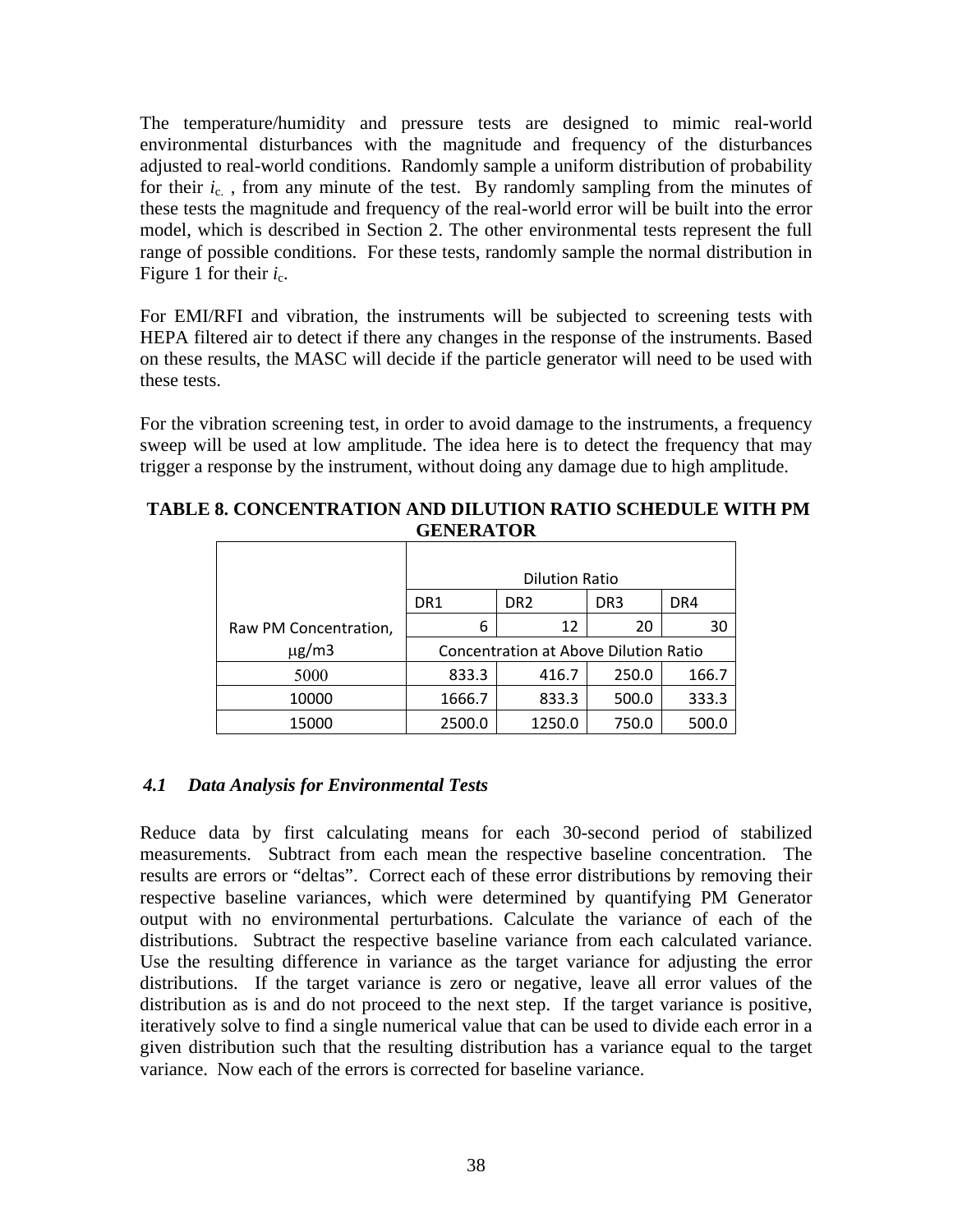flow calculation method. Then proceed to the next NTE event in the nominal data set. Then, calculate the NTE result with all errors, including torque and flow errors set to zero. This is the true value. Then subtract the true NTE value from the result with all errors and record this difference in one of the 7 measurement allowance distributions:  $\bar{m}_{\text{pM}}$ times three calculation methods (torque-speed, fuel-specific \* BSFC, ECM fuel flow) times three PEMS manufacturers, except Sensors and Horiba can not use the ECM fuel Repeat the entire nominal data set over and over until all 7 measurement allowance distributions converge. Follow the data reduction steps set out in Section 2 to select the final measurement allowance.

# <span id="page-39-0"></span>*4.2 PM Generator Commissioning*

The PM generator is developed by EPA. The PM generator can create various hydrocarbon mixtures along with solid particle generation using carbon rods arcing. The PM generator is also equipped with a micro-proportional diluter, and is intended to simulate diesel exhaust particle phase compounds.

EPA will ship the PM generator to SwRI. EPA (Matt Spears) will train SwRI staff on using it. In addition, SwRI together with EPA may incorporate to it a soot particle generation mechanism that is different than the carbon rod arcing, using instead a propane flame mini-CAST technology.

The PM generator will be used during atmospheric chamber testing, temperature and humidity testing, and may be used during EMI/RFI and vibration experiments.

# <span id="page-39-1"></span>*4.3 Baseline*

# <span id="page-39-2"></span>**4.3.1 Objective**

The baseline *variance* will be established using an 8 hour baseline test in which the PM generator cycles through the same compositions and concentrations of PM used during the actual environmental tests. Mean values will be determined from the first five cycles through the PM concentrations. Deviations (deltas) from these mean values during subsequent cycles through the concentrations will be used to determine the baseline variance. This variance will be subtracted from the environmental test results.

# <span id="page-39-3"></span>**4.3.2 Background**

All of the other environmental tests inherently incorporate the baseline bias variance of the PEMS. Because the Monte Carlo simulation model adds all the errors determined from the various environmental tests, it would add the baseline variance of PEMS to the model too many times. In order to compensate for this in the model, the baseline variance of PEMS is determined and subtracted from each of the environmental tests' results.

Note that the baseline variance of PEMS is measured and modeled (i.e. added) once as part of the steady-state engine dynamometer laboratory experiment.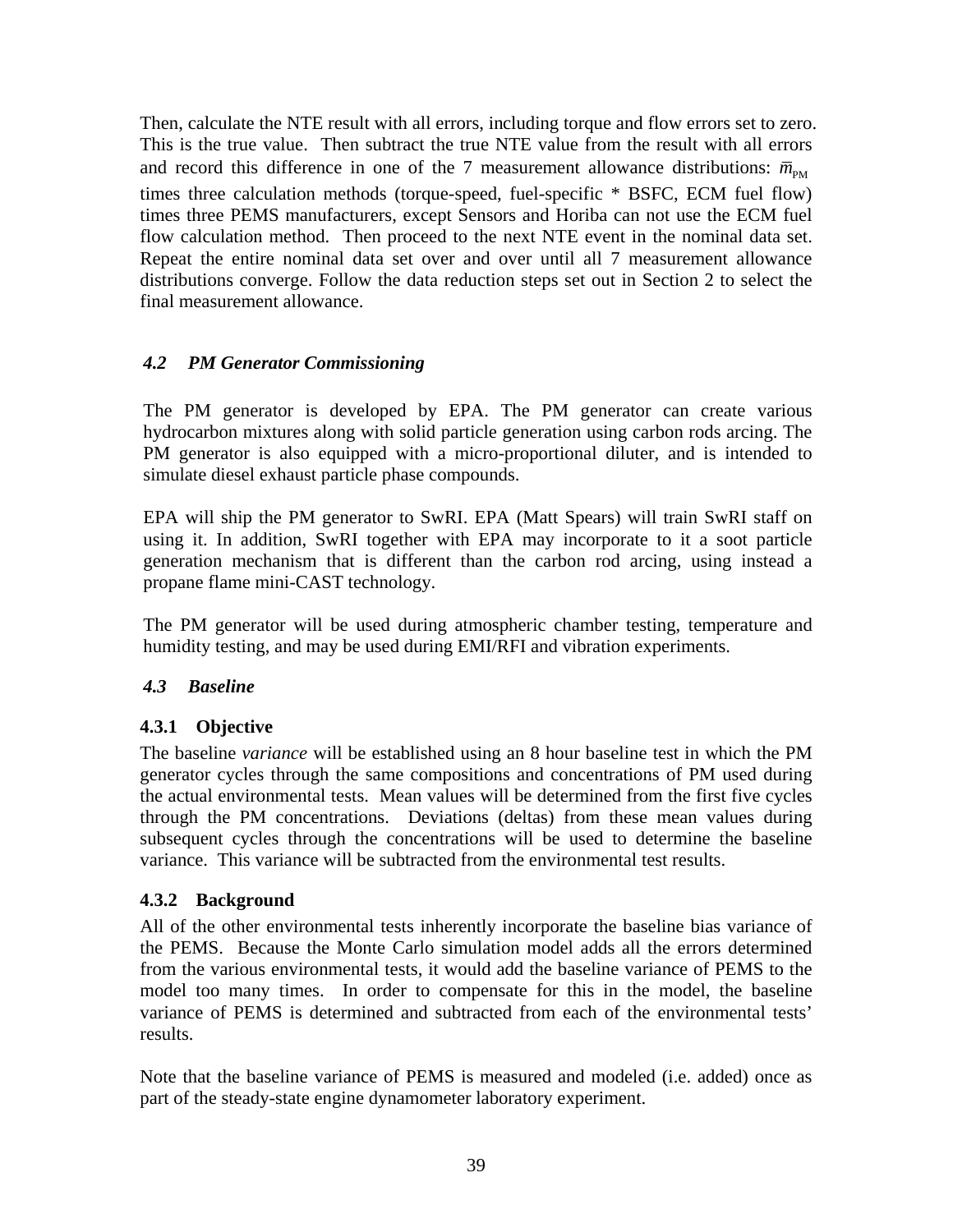# <span id="page-40-0"></span>**4.3.3 Methods and Materials**

For this experiment use a well ventilated EMI/RFI shielded room capable of maintaining reasonably constant temperature and pressure. Use a room that can house one of each PEMS, their power supplies, the PEMS flow meters, cables and lines.

Prior to executing the baseline test, setup each PEMS and stabilize the PEMS in the room. Perform PEMS setup according to 40 CFR Part 1065 Subpart J and PEMS manufacturer instructions, including any warm-up time, and audit. Then supply the PEMS' sample ports with the sequence of PM from the PM generator as described at the beginning of Section 4.

At each PM concentration, flow PM long enough so that stable readings of the PEMS can be recorded. When the OC/EC analyzer is used to spot-check the output of the PM generator, ensure that enough time has elapsed to achieve an accurate OC/EC analysis.

Position PEMS and configure PM transport tubing to minimize transport delays and PM losses.

Test at least one PEMS from each PEMS manufacturer.

# <span id="page-40-1"></span>**4.3.4 Data Analysis**

Reduce the baseline data for each PM PEMS, using artificial NTE sampling event times. Subtract from each  $\bar{m}_{PM}$  the mean  $\bar{m}_{PM}$  from the initial (short) baseline test of six cycles through the PM concentrations, which were conducted at the beginning of the test. The results are errors or "deltas". Calculate the variance of these values, and use them for baseline variance correction in the data reduction of the remaining environmental tests.

# <span id="page-40-2"></span>*4.4 Electromagnetic Radiation*

# <span id="page-40-3"></span>**4.4.1 Objective**

Evaluate the effect of Electromagnetic Interference (EMI) and Radio frequency Interference (RFI) on the performance of the PEMS and determine error factors for the PEMS due to these effects. First, a screening test on each instrument will be performed with HEPA filtered air to determine if the EMI/RFI affects the instrument response. If it does, the MASC will decide on the test matrix required for this evaluation.

# <span id="page-40-4"></span>**4.4.2 Methods and Materials**

Use an EMI test facility capable of running the SAE tests listed above. This would include: Signal generators, Power amplifiers, Transmit antennas, Electric Field Sensors, Measurement Receiver, Data recording device, LISNs (Line Impedance Stabilization Networks) and shielded enclosure.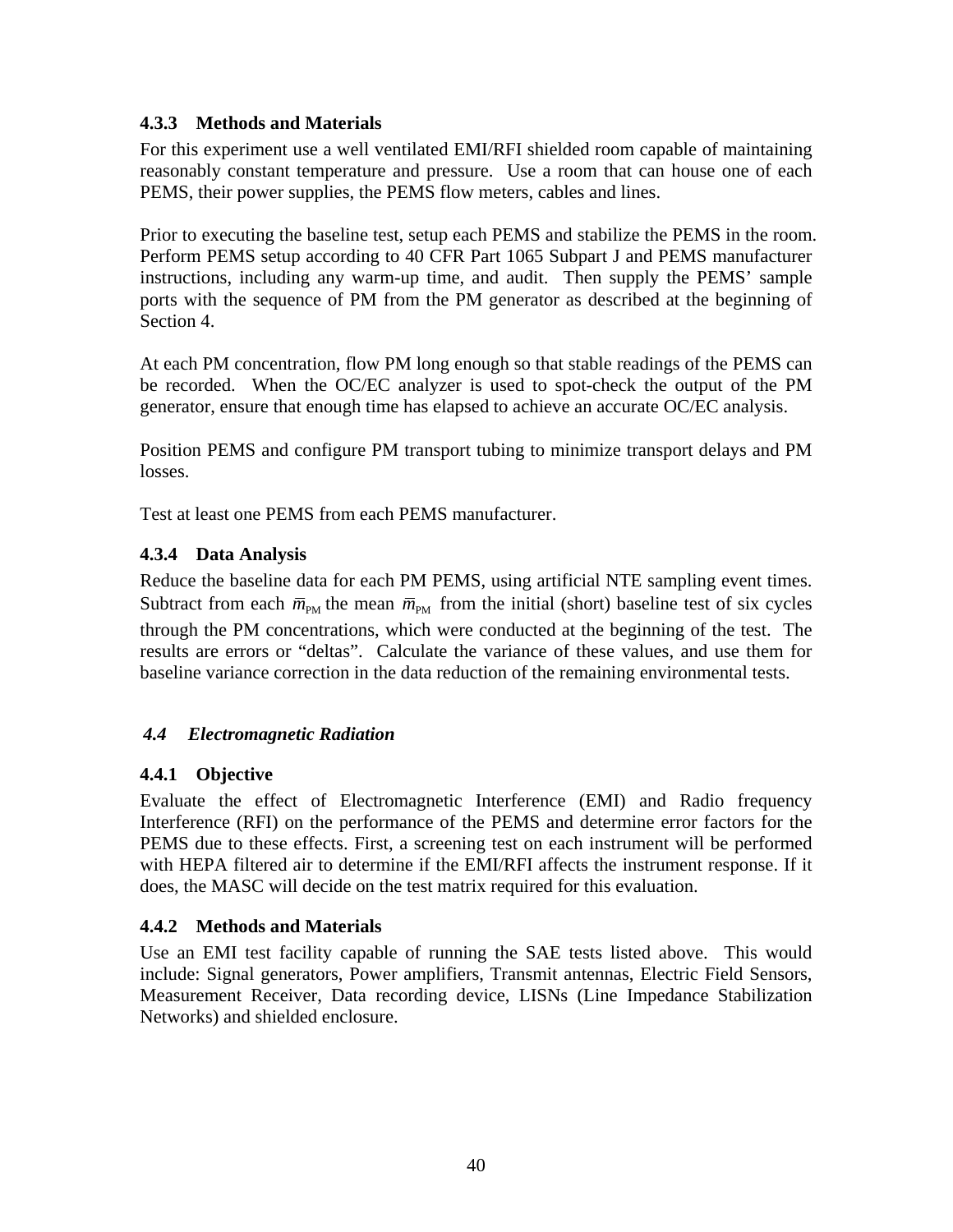## <span id="page-41-0"></span>*4.5 Atmospheric Pressure*

# <span id="page-41-1"></span>**4.5.1 Objective**

Evaluate the effects of ambient pressure on PEMS PM concentration outputs.

# <span id="page-41-2"></span>**4.5.2 Background**

PEMS are expected to operate over ranges of ambient pressures. It is hypothesized that some of the errors of the PEMS concentration outputs may be a function of ambient pressure. Therefore, this experiment will change the ambient pressure surrounding PEMS to evaluate its effects on PEMS measured concentrations and flow meter transducer outputs. As with all of the environmental tests, the test cycle for this test is based on the best-known distribution of real world conditions. For this test, the test cycle pressure distribution was matched to the county-by-county annual average atmospheric pressure distribution in EPA's 2002 National Emissions Inventory (NEI) model. Figure 10 depicts the NEI data distribution (based on 3149 data points) and the test cycle pressure distribution.



**FIGURE 10. PRESSURE HISTOGRAM** 

# <span id="page-41-4"></span><span id="page-41-3"></span>**4.5.3 Methods and Materials**

Use a barometric chamber that can be well ventilated and capable of controlling a wide range of pressure changes (82.74 to 101.87 kPa). Use a chamber that can house at least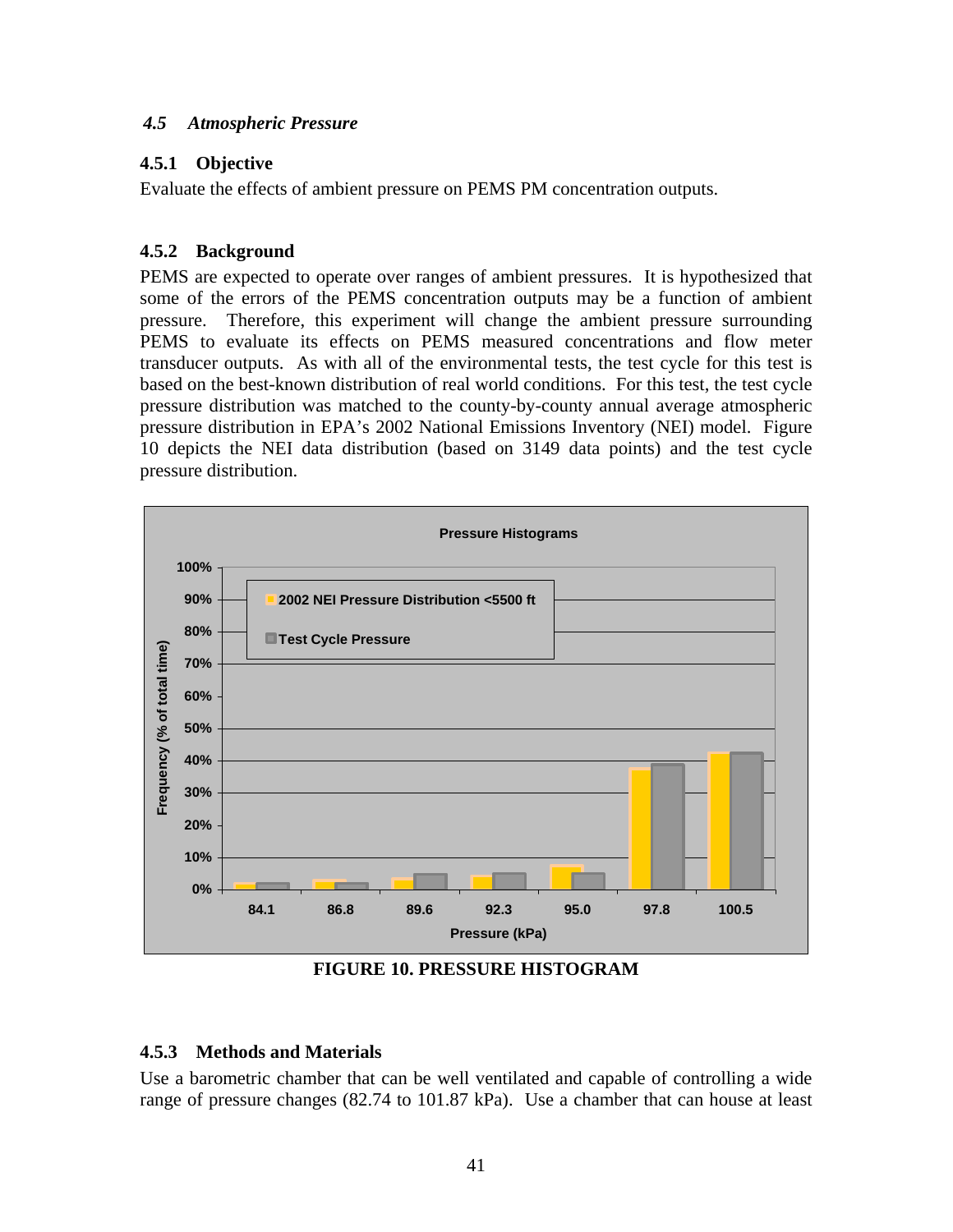three PEMS at a time, one of each PEMS manufacturer, their power supplies, the PEMS flow meters, cables and lines, plus the PM generator.

Follow a pattern of first soaking the PEMS at a constant pressure, then ramp the pressure to a new pressure, soak the PEMS at that new pressure, and then ramp to another pressure. Use the sequence of pressures and times, as shown in Table 9, to simulate a typical distribution of real-world pressures and changes in pressure, which are believed to be dominated by changes in altitude during driving in the United States.

<span id="page-42-0"></span>

|           | Atmospheric Pressure Test Sequence |                           |      |                |                                                 |  |  |  |  |  |
|-----------|------------------------------------|---------------------------|------|----------------|-------------------------------------------------|--|--|--|--|--|
|           | Pressure                           |                           | Time | Rate           |                                                 |  |  |  |  |  |
| Phase     | kPa                                | min<br>ft/min<br>Alt. ft. |      |                | Comments                                        |  |  |  |  |  |
| Soak      | 101                                | 89                        | 10   | $\overline{0}$ | Flat near sea-level                             |  |  |  |  |  |
| 2<br>Ramp | 101-97                             | 89-1203                   | 20   | 56             | Moderate hill climb from sea level              |  |  |  |  |  |
| 3<br>Soak | 97                                 | 1203                      | 20   | $\Omega$       | Flat at moderate elevation                      |  |  |  |  |  |
| 4 Ramp    | 97-101.87                          | $1203 - 148$              | 60   | $-23$          | Moderate descent to below sea<br>level          |  |  |  |  |  |
| Soak<br>5 | 101.87                             | $-148$                    | 20   | $\overline{0}$ | Flat at extreme low elevation                   |  |  |  |  |  |
| Ramp<br>6 | 101.87-101                         | $-148-89$                 | 20   | 12             | Moderate hill climb to near sea<br>level        |  |  |  |  |  |
| Soak<br>7 | 101                                | 89                        | 20   | $\Omega$       | Flat near sea level                             |  |  |  |  |  |
| 8<br>Ramp | 101-97                             | 89-1203                   | 20   | 56             | Moderate hill climb from sea level              |  |  |  |  |  |
| 9<br>Soak | 97                                 | 1203                      | 25   | $\overline{0}$ | Flat at moderate elevation                      |  |  |  |  |  |
| 10 Ramp   | 97-96.6                            | 1203-1316                 | 20   | 6              | climb<br>from<br>Slow<br>moderate<br>elevation  |  |  |  |  |  |
| 11 Soak   | 96.6                               | 1316                      | 20   | $\Omega$       | Flat at moderate elevation                      |  |  |  |  |  |
| 12 Ramp   | 96.6-82.74                         | 1316-5501                 | 20   | 209            | Rapid climb to NTE limit                        |  |  |  |  |  |
| 13 Soak   | 82.74                              | 5501                      | 20   | $\Omega$       | Flat at NTE limit                               |  |  |  |  |  |
| 14 Ramp   | 82.74-96.8                         | 5501-1259                 | 30   | $-141$         | Rapid descent from NTE limit                    |  |  |  |  |  |
| 15 Soak   | 96.8                               | 1259                      | 20   | $\Omega$       | Flat at moderate elevation                      |  |  |  |  |  |
| 16 Ramp   | 96.8-90                            | 1259-3244                 | 15   | 132            | Rapid hill climb to mid elevation               |  |  |  |  |  |
| 17 Soak   | 90                                 | 3244                      | 10   | $\Omega$       | Flat at mid elevation                           |  |  |  |  |  |
| 18 Ramp   | 90-96.8                            | 3244-1259                 | 20   | -99            | Rapid descent within middle of<br><b>NTE</b>    |  |  |  |  |  |
| 19 Soak   | 96.8                               | 1259                      | 20   | $\Omega$       | Flat at moderate elevation                      |  |  |  |  |  |
| 20 Ramp   | 96.8-99.2                          | 1259-586                  | 20   | $-34$          | Moderate<br>descent<br>lower<br>to<br>elevation |  |  |  |  |  |
| 21 Soak   | 99.2                               | 586                       | 20   | $\Omega$       | Flat at lower elevation                         |  |  |  |  |  |
| 22 Ramp   | 99.2-101                           | 586-89                    | 10   | $-50$          | Moderate decent to near sea-level               |  |  |  |  |  |
| 23 Soak   | 101                                | 89                        | 20   | $\overline{0}$ | Flat near sea-level                             |  |  |  |  |  |

**TABLE 9. ATMOSPHERIC PRESSURE TEST SEQUENCE**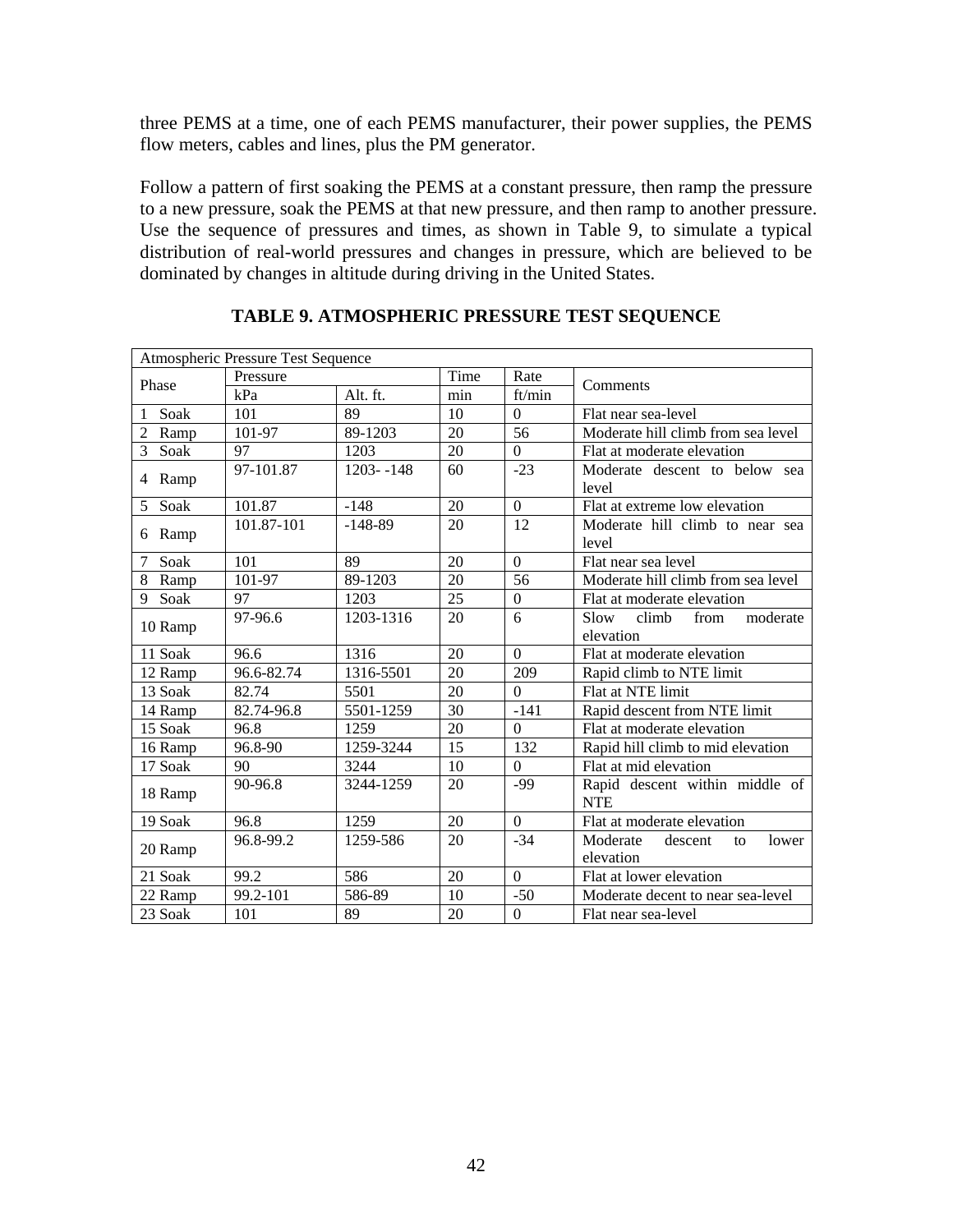**Pressure-Time Environmental Test Cycle** 



**FIGURE 11. PRESSURE-TIME ENVIRONMENTAL TEST CYCLE** 

<span id="page-43-1"></span>Prior to executing this pressure sequence, setup each PEMS and stabilize the PEMS in the chamber's first pressure. Perform PEMS setup according to 40 CFR Part 1065 Subpart J and PEMS manufacturer instructions, including any warm-up time, zero-spanaudits of the analyzers and the setup of all accessories including flow meters, ECM interpreters, etc. Then supply the PM PEMS' sample port with the sequence of PM from the PM generator as described at the beginning of Section 4.

Flow each generated PM sample long enough so that at least 30 seconds of stable readings are recorded for the slowest responding gas concentration output of all the PEMS. Position PEMS and configure gas transport tubing to minimize transport delays. Target to sample about 30 seconds. Repeat this cycle over the 8-hr test cycle, by cycling through the concentration shown in Table 8, which represents one hour of testing, using a 4.5 minutes of stabilization and 30 seconds of sampling at each condition.

Perform this test once for one set of PEMS with as many PEMS tested at once.

#### <span id="page-43-0"></span>**4.5.4 Data Analysis**

Perform data analysis according to Section 4.1.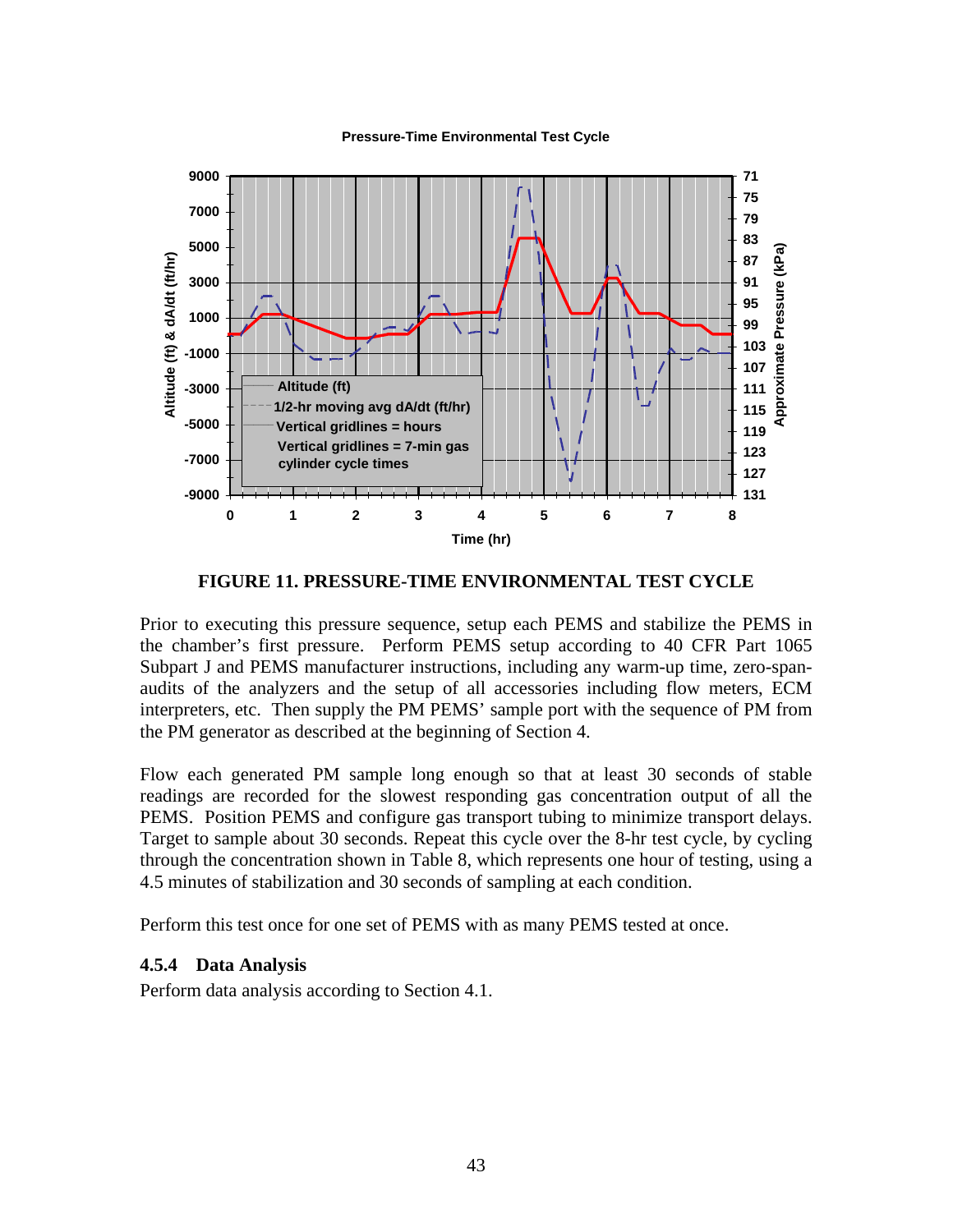## <span id="page-44-0"></span>*4.6 Ambient Temperature and Humidity*

# <span id="page-44-1"></span>**4.6.1 Objective**

Evaluate the effects of ambient temperature and humidity on PEMS PM concentration outputs. The histogram in Figure 12, along with Table 10 and Figure 13, will be updated by a new temperature profile that takes into consideration the data generated by CE-CERT.

# <span id="page-44-2"></span>**4.6.2 Background**

PEMS are expected to operate over a wide range of changing ambient temperatures. It is hypothesized that some of the errors of the PEMS outputs may be a function of changes in ambient temperature. Therefore, this experiment will change the ambient temperature surrounding PEMS to evaluate its effects on PEMS measured concentrations and flow meter transducer outputs. As with all of the environmental tests, the test cycle for this test is based on the best-known distribution of real world conditions. For this test, the test cycle temperature distribution was matched to the hour-by hour county-by-county average atmospheric temperature distribution, weighted by vehicle miles traveled according to EPA's 2002 National Emissions Inventory (NEI) model. Figure 12 depicts the NEI data distribution (based on over 900,000 temperatures and over 270 trillion vehicle miles) and the test cycle temperature distribution.



<span id="page-44-3"></span>**FIGURE 12. TEMPERATURE HISTOGRAM**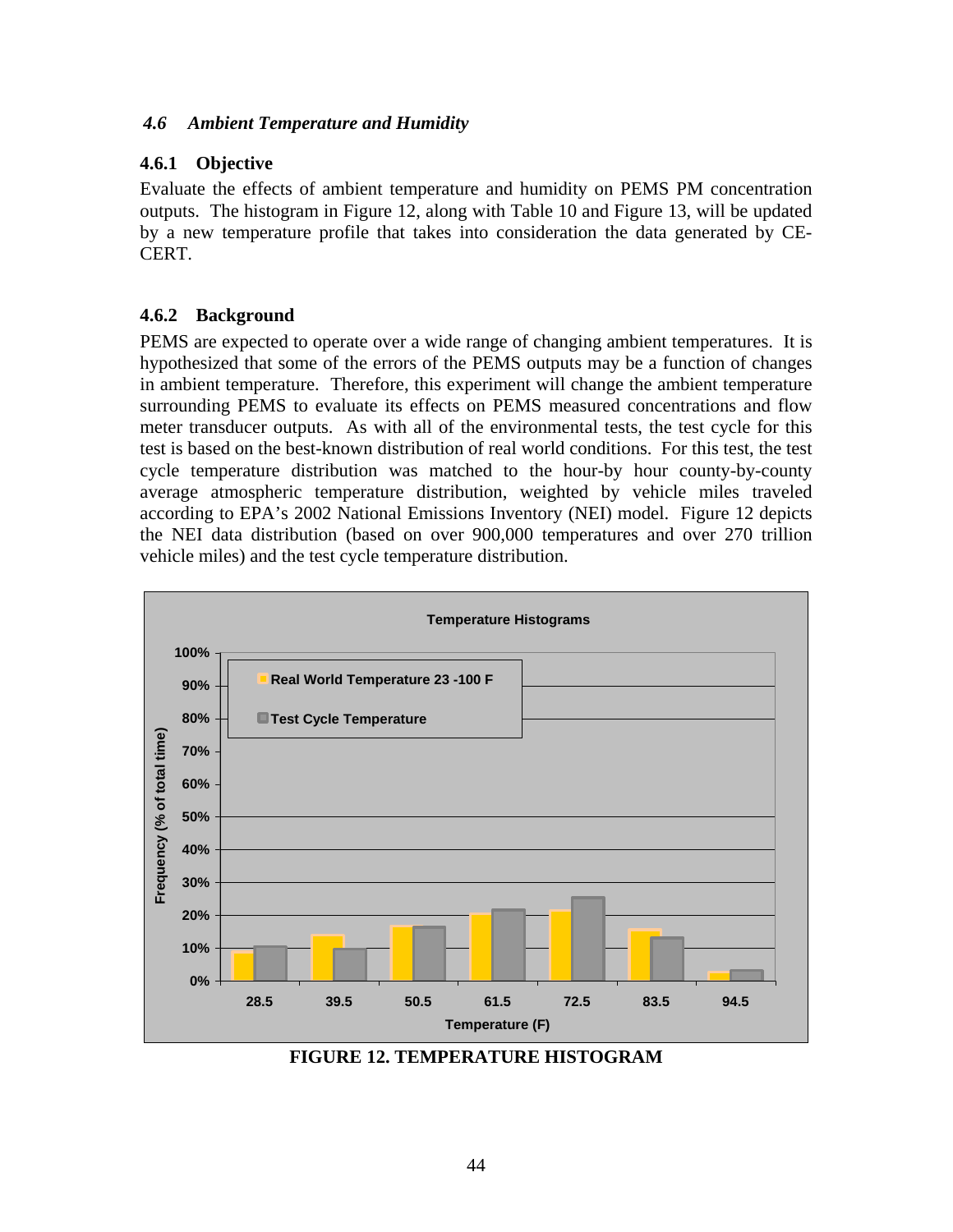### <span id="page-45-0"></span>**4.6.3 Methods and Materials**

Use a well ventilated room capable of controlling a wide range of temperature changes ( 23 to 100 °F). Use a room that can house at least six PEMS, their power supplies, the PEMS flow meters, cables and lines, plus seven different zero, audit, and span gas cylinders, and a gas switching system.

Follow a pattern of first soaking the PEMS at a constant room temperature, then ramping the room temperature to a new temperature, soaking the PEMS at that new temperature, and then ramping to another temperature. Use the following sequence of temperatures, shown in Table 10, and times to simulate the range of real-world temperatures and changes in temperature:

<span id="page-45-1"></span>

|                        | <b>Ambient Temperature Test Sequence</b> |           |          |                               |                                                             |  |  |  |  |  |  |
|------------------------|------------------------------------------|-----------|----------|-------------------------------|-------------------------------------------------------------|--|--|--|--|--|--|
| Phase                  | Temperature                              |           | Tim<br>e | Rate                          |                                                             |  |  |  |  |  |  |
|                        | $\rm ^{\circ}C$                          | $\circ$ F | min      | $\mathrm{C}/\mathrm{mi}$<br>n | Comments                                                    |  |  |  |  |  |  |
| Soak<br>1              | 13.89                                    | 57        | 10       | 0.00                          | <b>PEMS</b><br>Cool<br>in-garage<br>pre-test<br>operations  |  |  |  |  |  |  |
| $\overline{2}$<br>Ramp | 13.89-5.00                               | 57-23     | 5        | $-3.78$                       | Leaving cool garage into cold ambient                       |  |  |  |  |  |  |
| Soak  <br>3            | $-5.00$                                  | 23        | 5        | 0.00                          | Operating at cold temperature outside<br>of vehicle         |  |  |  |  |  |  |
| $\overline{4}$<br>Ramp | $-5.00-$<br>12.78                        | $23 - 55$ | 145      | 0.12                          | Diurnal warming during cool day                             |  |  |  |  |  |  |
| Soak<br>5              | 12.78                                    | 55        | 40       | 0.00                          | Steady cool temperature during testing                      |  |  |  |  |  |  |
| 6<br>Ramp              | 12.78-<br>28.33                          | 55-83     | 5        | 3.11                          | Return to hot garage on a cool day                          |  |  |  |  |  |  |
| Soak<br>7              | 28.33                                    | 83        | 52       | 0.00                          | Hot in-garage pre- post- test PEMS<br>operations            |  |  |  |  |  |  |
| 8<br>Ramp              | 28.33-<br>37.78                          | 83-100    | 5        | 1.89                          | Leaving ho garage into hot ambient                          |  |  |  |  |  |  |
| Soak<br>9              | 37.78                                    | 100       | 8        | 0.00                          | Operating at hot temperature outside<br>of vehicle          |  |  |  |  |  |  |
| 10<br>Ramp             | 37.78-<br>22.22                          | 100-72    | 100      | $-0.16$                       | Diurnal cooling during hot day                              |  |  |  |  |  |  |
| 11 Soak                | 22.22                                    | 72        | 60       | 0.00                          | Steady moderate temperature during<br>testing               |  |  |  |  |  |  |
| 12<br>Ramp             | $22.22 -$<br>13.89                       | $72 - 57$ | 5        | $-1.67$                       | Return to cool garage on a moderate<br>day                  |  |  |  |  |  |  |
| 13 Soak                | 13.89                                    | 57        | 40       | 0.00                          | <b>PEMS</b><br>Cool<br>in-garage<br>post-test<br>operations |  |  |  |  |  |  |

# **TABLE 10. AMBIENT TEMPERATURE TEST SEQUENCE**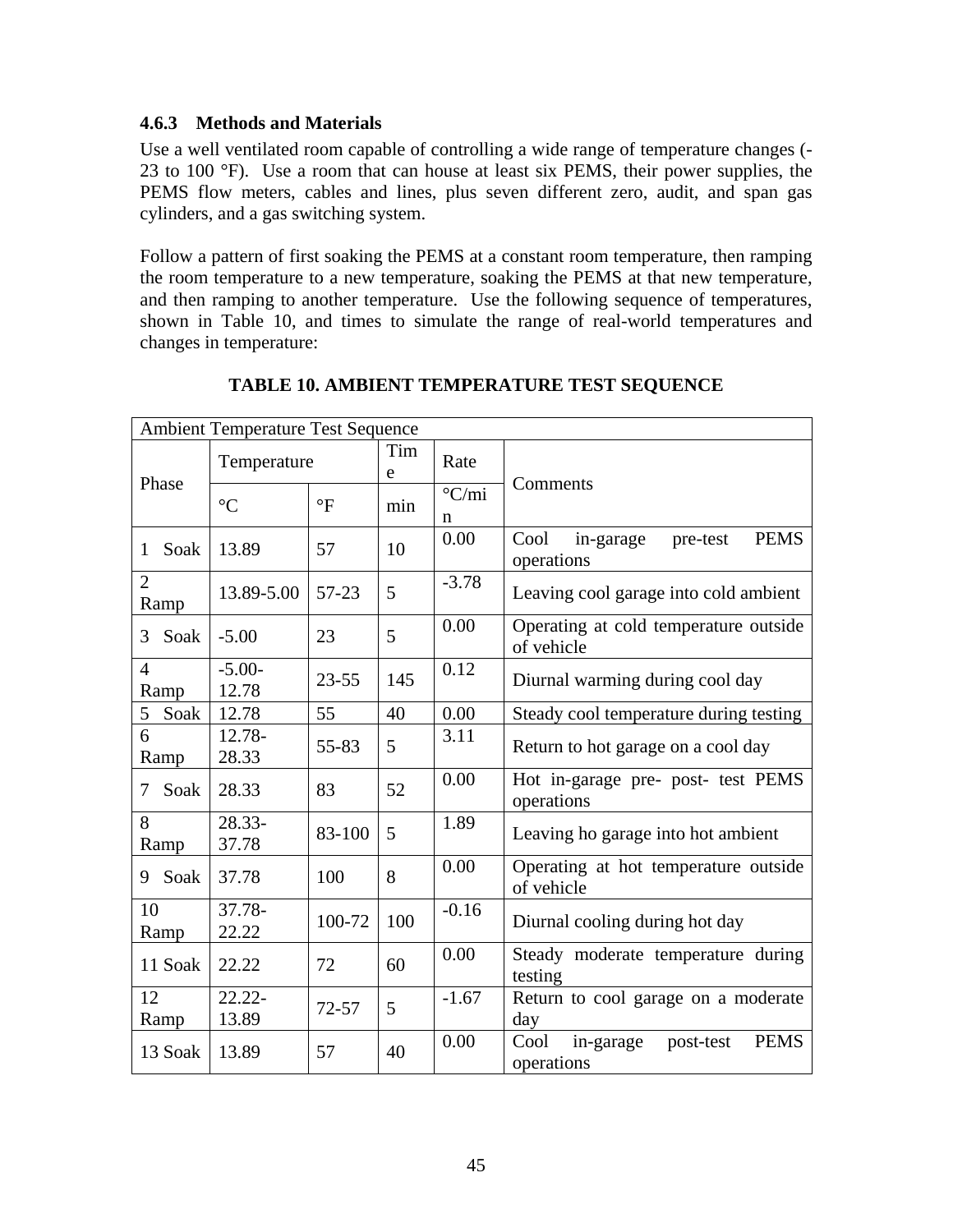

**FIGURE 13. TIME SERIES CHART OF AMBIENT TEMPERATURE TEST** 

<span id="page-46-3"></span>Prior to executing this temperature sequence, setup each PEMS and stabilize the PEMS in the chamber's first temperature. Perform PEMS setup according to 40 CFR Part 1065 Subpart J and PEMS manufacturer instructions, including any warm-up time, zero-spanaudits of the analyzers and the setup of all accessories including flow meters, ECM interpreters, etc.

Run the 8-hour cycle test by stepping through the concentration and dilution ratio shown in Table 8.

# <span id="page-46-0"></span>**4.6.4 Data Analysis**

Perform data analysis according to Section 4.1.

# <span id="page-46-1"></span>*4.7 Orientation and Vibration*

# <span id="page-46-2"></span>**4.7.1 Objective**

Evaluate the effect of vehicle vibration on the performance of the PEMS and determine error factors for the PEMS due to these effects. Prior to doing extensive vibration work, perform a screening using HEPA filtered air sampling at a sweep of different frequencies with low amplitude. If any of the PEMS shows a response to a particular frequency, propose a frequency test and submit it for the MASC for approval.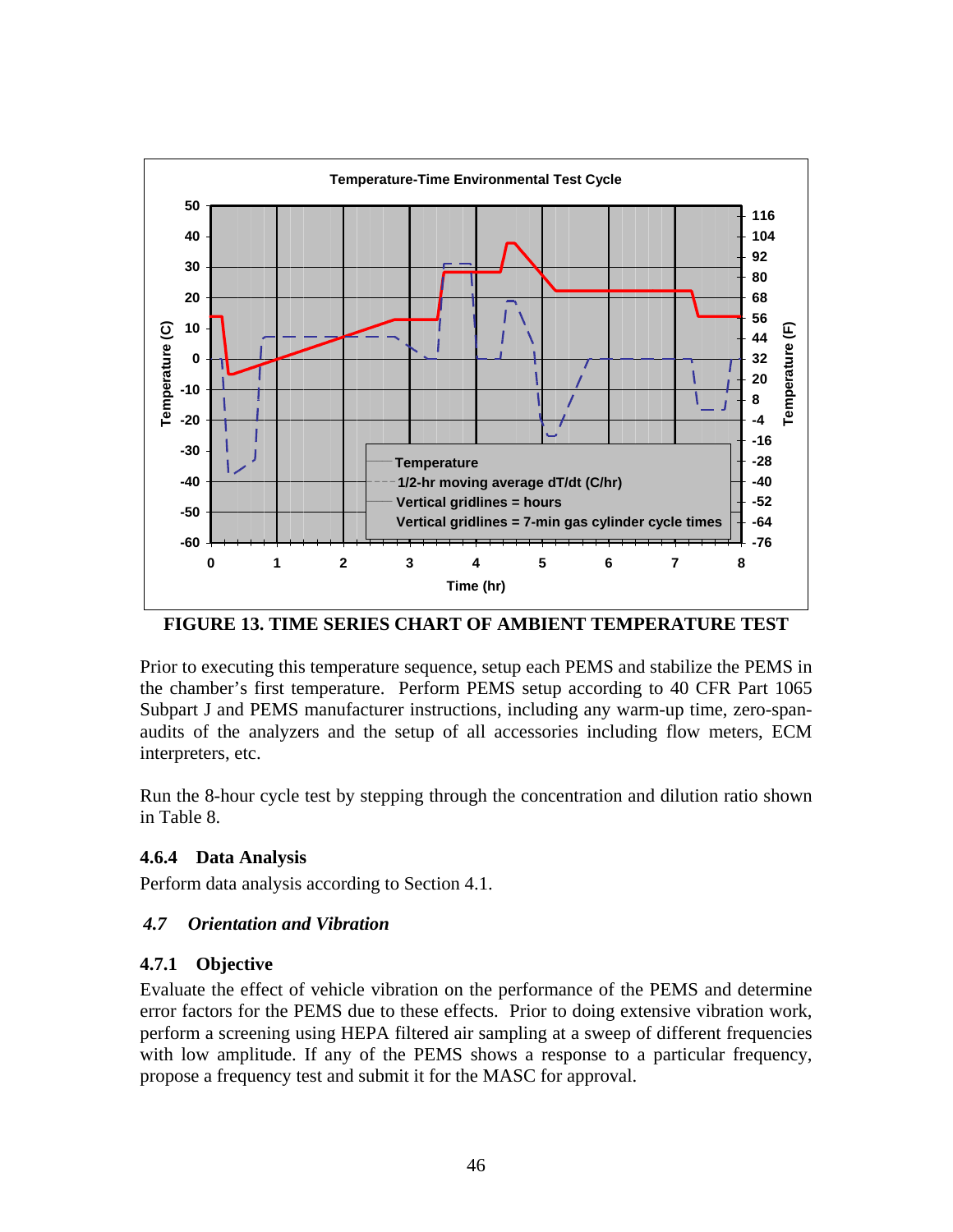#### <span id="page-47-0"></span>**5 SWRI CVS AND CE-CERT TRAILER CORRELATION**

Prior to performing the in-use work with the PM-PEMS, it is important to establish the degree of correlation between SwRI CVS-based PM measurement and CE-CERT CVS-based PM measurement. For this purpose, the CE-CERT trailer will move to SwRI facilities and PM measurement will be conducted on the engine used for the PM-PEMS program.

### <span id="page-47-1"></span>*5.1 Method and Materials*

Below is a list of a step by step approach for the correlation between SwRI and CE-**CERT** 

- 1. Perform a propane check on SwRI CVS and 47 mm filter and CE-CERT CVS and 47 mm filter. Both systems should pass Part 1065 on propane. However, even if they pass, note any difference between the two.
- 2. Set the CVS flow rate to be the same on both systems
- 3. Set the filter face temperature and velocity to be the same on both systems
- 4. Set the secondary dilution ratio to be the same on both systems.
- 5. Use Whatman PTFE membrane filters (7592-104), and filter screens that meet the latest Part 1065.
- 6. Modify the exhaust path to SwRI CVS to be comparable with that for the CE-CERT Trailer
- 7. Pre-condition the SwRI CVS tunnel and the CE-CERT trailer CVS tunnel for a period of 10 hours at engine rated power using exhaust configuration with DPF without bypass. The conditioning time may include active DPF regenerations.
- 8. Run a total of 12 repeats of the NTE transient cycle using DPF with Bypass Level at 0.025 g/hp-hr emission level, over a period of three days. Four repeats per day with the CE-CERT followed by four repeats with SwRI CVS and then alternate. Prior to each set of four repeats manually regenerate the DPF.
- 9. Use SwRI DMM-230 and CE-CERT DMM-230 to make sure that the engine PM source is not shifting and being consistent.
- 10. SwRI should handle and weigh all the filters for both SwRI and CE-CERT in accordance with their protocol.
- 11. The CE-CERT trailer is needed at SwRI for at least two weeks per engine. One week for setup and two weeks of testing assuming the above schedule.
- 12. In a separate task, EPA will equilibrate and pre-weigh 20 filters using EPA's weighing protocol. EPA will then ship them to SwRI for repeat preweighing using their protocol. SwRI will then ship the same filters to EPA for reweighing. After reweighing at EPA, EPA will ship the filters to CE-CERT for weighing using CE-CERT's weighing protocol. Finally, CE-CERT will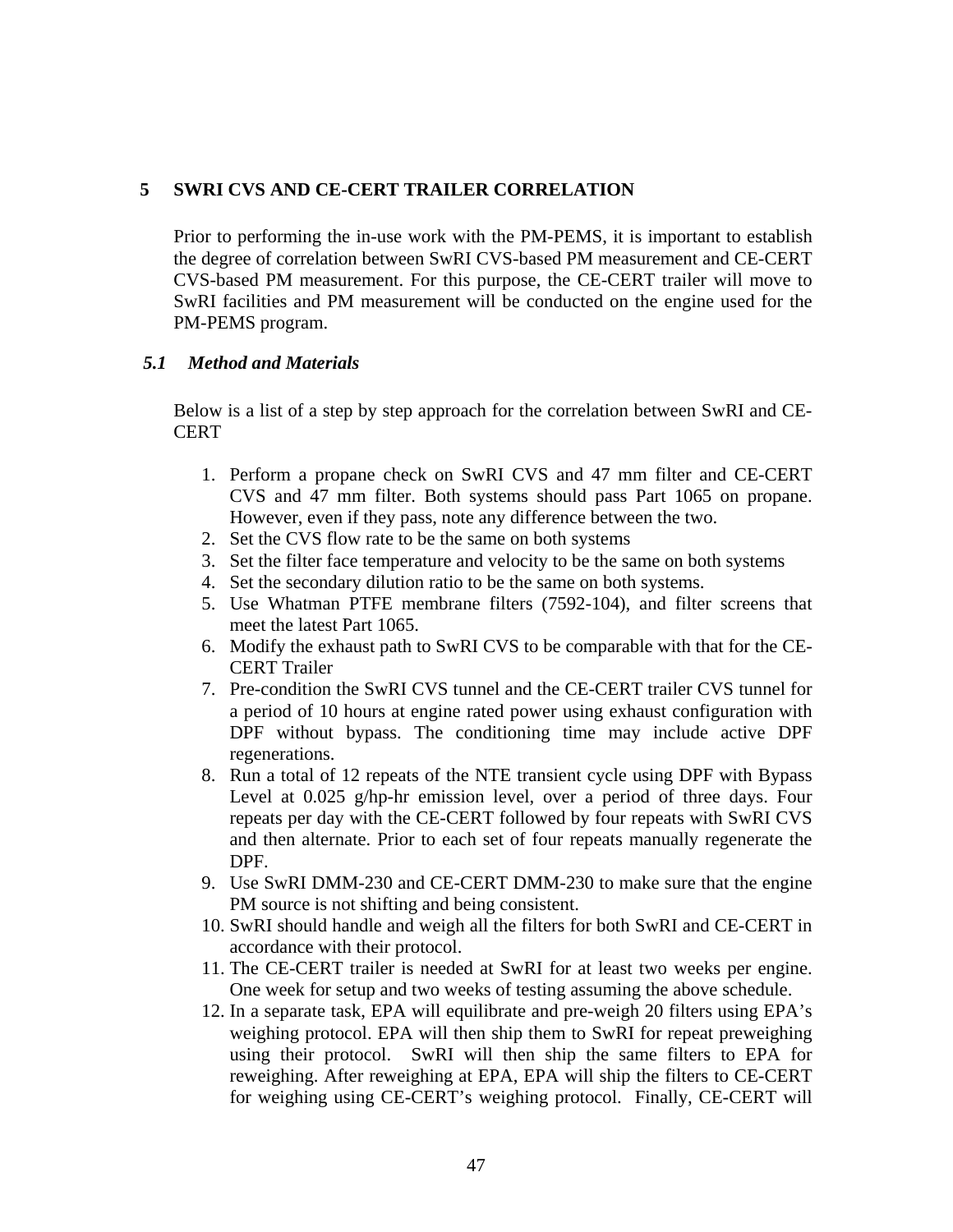ship the filters to EPA for reweighing. Results will be reported by EPA for MASC discussion. No threshold for acceptance has been established at the time of this testplan writing.

13. The target for correlation at the 0.025 g/hp-hr level is CE-CERT's mean of 12 repeats being within +/-10% of the mean value reported by SwRI.

# <span id="page-48-0"></span>**6 MODEL VALIDATION AND MEASUREMENT ALLOWANCE DETERMINATION**

#### <span id="page-48-1"></span>*6.1 Model validation*

#### <span id="page-48-2"></span>**6.1.1 Objective**

Validate the Monte Carlo model by

- 1. Testing the PEMS in parallel with the CE-CERT trailer
- 2. Checking the data to see if it fits the model predicted based on the laboratory efforts

#### **6.1.1.1 CE-CERT Validation**

The difference between the PEMS results and the CE-CERT trailer results will be compared to the error predicted by the Monte Carlo model. To validate the Monte Carlo model, data must be run through the model and the model results must predict the actual test results within a reasonable level of accuracy.

Validation will be based on the following procedure. For each reference NTE event, the Monte Carlo model will be used to generate the  $5<sup>th</sup>$  and  $95<sup>th</sup>$  percentiles of the simulated distribution of the brake-specific PM emission differences. In order to obtain simulations representing similar conditions to those obtained on-road, some error surfaces may need to be suppressed in the simulations since not all of them may be applicable to the on-road conditions. The choice of which error surfaces to suppress would need to be made by the Steering Committee.

Next, the  $5<sup>th</sup>$  and  $95<sup>th</sup>$  delta percentiles obtained from the above simulations will be separately fit to a line or curve using two chosen methods: a linear regression procedure and a local regression (loess) technique<sup>1</sup>. Depending on which of the resulting two fits is  $\frac{d}{dt}$  best for each set of data (i.e., either for the  $5<sup>th</sup>$  percentile deltas or the  $95<sup>th</sup>$  percentile deltas), the resulting line or curve will be used as one of the lower or upper limits for the on-road data.

To determine the best fit for a given set of delta percentiles (i.e.,  $5^{th}$  or  $95^{th}$ ), a simple regression line initially will be fit to the data. If a least squares linear regression of the  $5<sup>th</sup>$ or 95<sup>th</sup> percentile deltas versus the ideal PM emission has an  $r^2$  >0.85 and an *SEE* < 5 % of the median ideal PM emissions, then the regression line will be used. If this set of criteria is not met, then a loess fit will be used. Since a loess regression requires the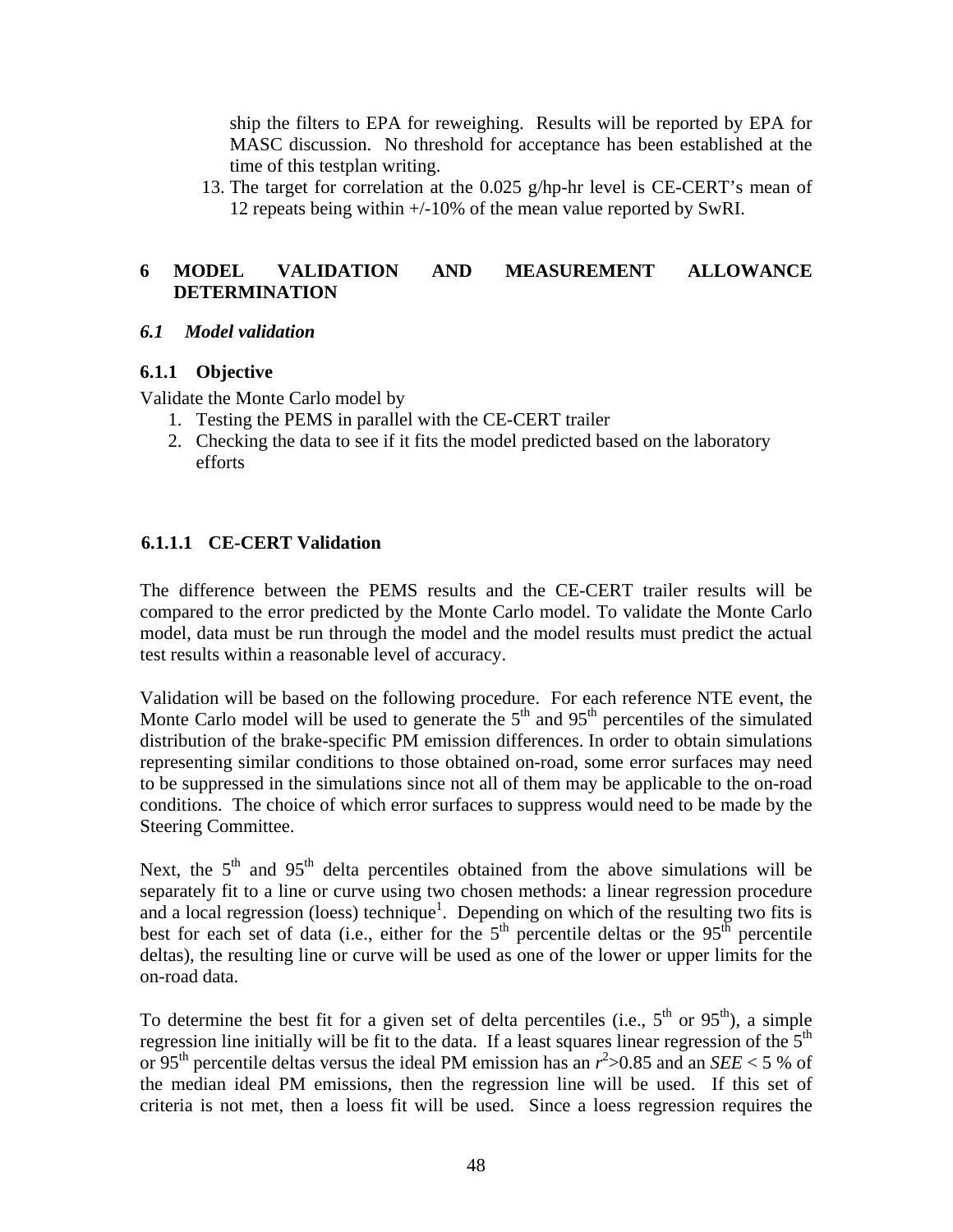selection of a smoothing parameter<sup>2</sup> to smooth the data, the chosen smoothness parameter should balance the residual sum of squares against the smoothness of the fit.

The on-road delta errors, obtained from the results of collecting data on several NTE events during on-road operations, will be plotted on a graph containing the  $5<sup>th</sup>$  and  $95<sup>th</sup>$ percentile delta limits determined from the regression fits chosen above. The graph will consist of a plot of delta PM versus ideal PM. The number of on-road points outside these limits will be determined and expressed as a percentage of the total number on onroad data points. If this number does not exceeds 10% of the total number of on-road data, the simulation data will be considered to be valid.

# <span id="page-49-0"></span>*6.2 Measurement Allowance Determination*

# <span id="page-49-1"></span>**6.2.1 Objective**

Use the Monte Carlo simulation program developed with data from sections 2, 3 and 5, and validated with section 5.1 to determine the measurement allowance for all regulated emissions, at 2007 emissions standards.

# <span id="page-49-2"></span>**6.2.2 Background**

After the Monte Carlo model has been validated and confidence in its ability to predict errors from PEMS instrumentation, the last step in this program will be to actually calculate a single set of measurement allowance for PM.

# <span id="page-49-3"></span>**6.2.3 Methods and Materials**

Using the criteria explained in section 2.2 calculate the various levels of measurement accuracy corresponding to the three PEMS manufacturers and the brake specific PM emissions calculations. Use all the various error surfaces developed during this test program, including those provided by engine manufacturers to the EPA and ARB.

# <span id="page-49-4"></span>**6.2.4 Data Analysis**

Use the methodology explained in section 2.2, and Table 2.2 to arrive at the final measurement allowance.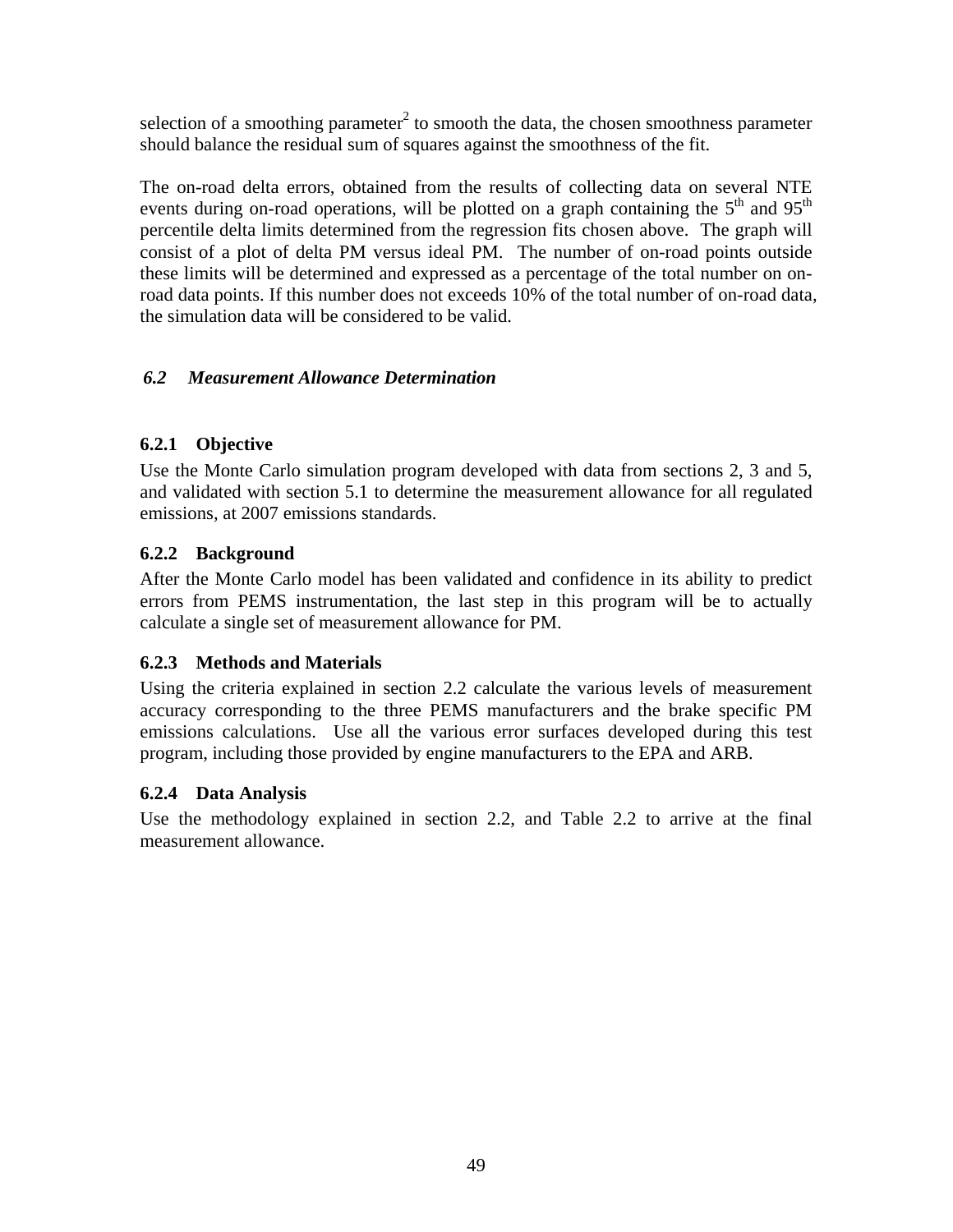# **7 TIME AND COST**

#### *7.1 Timeline*

Table is a tentative timeline projecting the major tasks to be accomplished during this program. The additional work if needed option is the work that may need to be done if the model did not validate. Otherwise, the final report will be submitted by September 30, 2009.

<span id="page-50-1"></span><span id="page-50-0"></span>

|                                      | <b>Tentative Timeline</b> |  |  |  |  |                                                                                                                                    |      |  |  |  |  |  |  |  |  |  |      |  |  |                  |  |
|--------------------------------------|---------------------------|--|--|--|--|------------------------------------------------------------------------------------------------------------------------------------|------|--|--|--|--|--|--|--|--|--|------|--|--|------------------|--|
|                                      | 2008                      |  |  |  |  |                                                                                                                                    | 2009 |  |  |  |  |  |  |  |  |  | 2010 |  |  |                  |  |
|                                      |                           |  |  |  |  | April May June July August September October November December January February March April May June July August September October |      |  |  |  |  |  |  |  |  |  |      |  |  | December January |  |
|                                      |                           |  |  |  |  |                                                                                                                                    |      |  |  |  |  |  |  |  |  |  |      |  |  |                  |  |
| PEMS Audit and Engine 1 Setup        |                           |  |  |  |  |                                                                                                                                    |      |  |  |  |  |  |  |  |  |  |      |  |  |                  |  |
| SS Experiments, Eng.1                |                           |  |  |  |  |                                                                                                                                    |      |  |  |  |  |  |  |  |  |  |      |  |  |                  |  |
| <b>Transient Experiments, Eng. 1</b> |                           |  |  |  |  |                                                                                                                                    |      |  |  |  |  |  |  |  |  |  |      |  |  |                  |  |
| Data Analysis and Reporting          |                           |  |  |  |  |                                                                                                                                    |      |  |  |  |  |  |  |  |  |  |      |  |  |                  |  |
| Environmental Chamber, etc           |                           |  |  |  |  |                                                                                                                                    |      |  |  |  |  |  |  |  |  |  |      |  |  |                  |  |
| <b>Data Preparation for Model</b>    |                           |  |  |  |  |                                                                                                                                    |      |  |  |  |  |  |  |  |  |  |      |  |  |                  |  |
| <b>Model Processing</b>              |                           |  |  |  |  |                                                                                                                                    |      |  |  |  |  |  |  |  |  |  |      |  |  |                  |  |
| SwRI CVS/CE-CERT CVS Corr.           |                           |  |  |  |  |                                                                                                                                    |      |  |  |  |  |  |  |  |  |  |      |  |  |                  |  |
| <b>CE-CERT In-Use Testing</b>        |                           |  |  |  |  |                                                                                                                                    |      |  |  |  |  |  |  |  |  |  |      |  |  |                  |  |
| Data Processing and Model Validation |                           |  |  |  |  |                                                                                                                                    |      |  |  |  |  |  |  |  |  |  |      |  |  |                  |  |
| Additional work if needed            |                           |  |  |  |  |                                                                                                                                    |      |  |  |  |  |  |  |  |  |  |      |  |  |                  |  |
| <b>Draft Final Report</b>            |                           |  |  |  |  |                                                                                                                                    |      |  |  |  |  |  |  |  |  |  |      |  |  |                  |  |
| <b>Review of Final Report</b>        |                           |  |  |  |  |                                                                                                                                    |      |  |  |  |  |  |  |  |  |  |      |  |  |                  |  |
| <b>Final Report</b>                  |                           |  |  |  |  |                                                                                                                                    |      |  |  |  |  |  |  |  |  |  |      |  |  |                  |  |

# <span id="page-50-2"></span>**TABLE 11. PROJECTED PM-PEMS TIMELINE**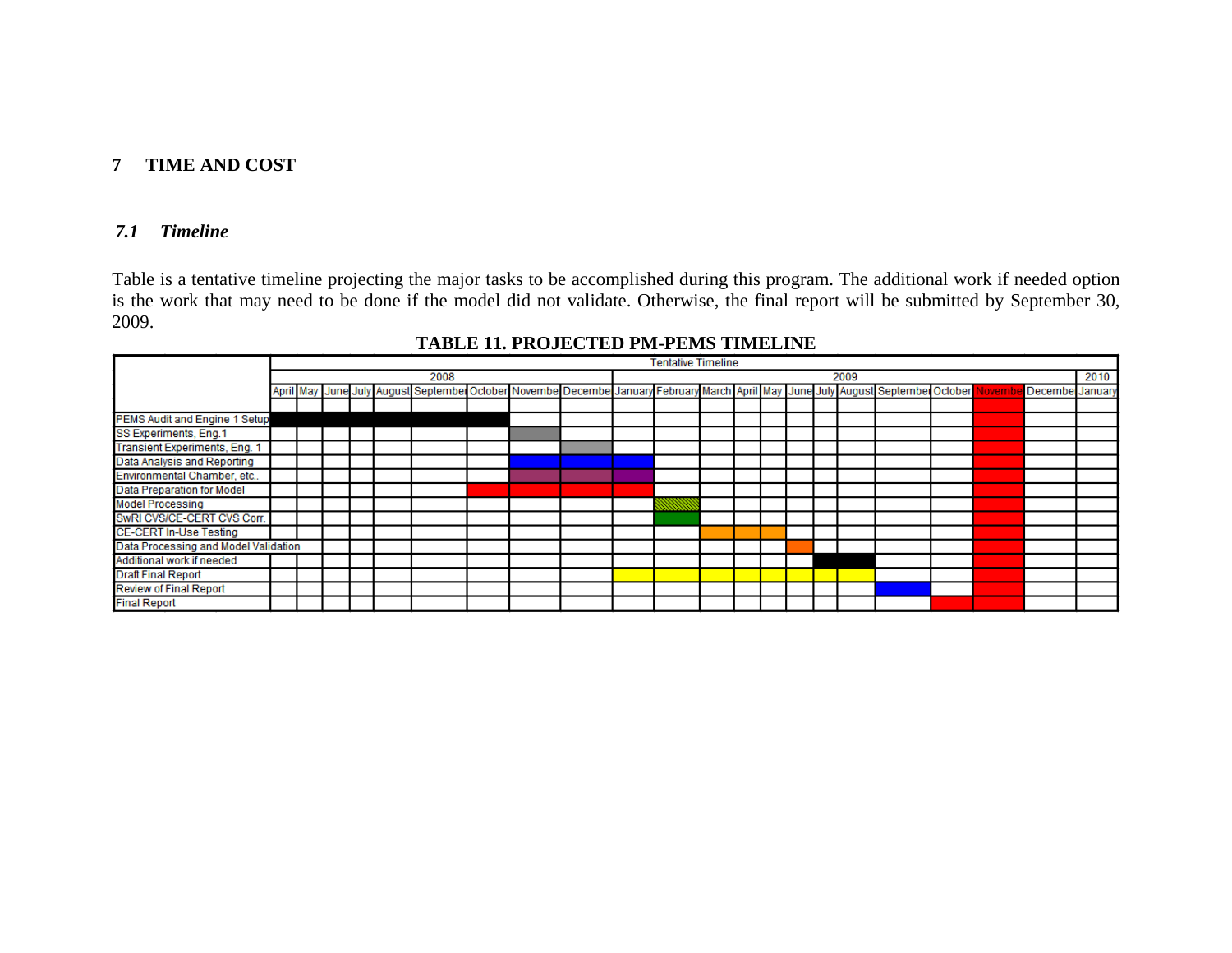# <span id="page-51-0"></span>*7.2 Cost*

The rough estimated cost is shown in Table 12. Based on the current estimate, a \$125,000 of the \$200,000 is needed to complete the project.

<span id="page-51-2"></span>

| PEMS Training, Setup, Audit, and Debug            | \$660,000      |  |  |  |  |  |
|---------------------------------------------------|----------------|--|--|--|--|--|
| <b>Steady-State and Transient Experiments</b>     | \$190,000.00   |  |  |  |  |  |
| SwRI and CE-CERT Correlation (1 engine)           | \$75,000.00    |  |  |  |  |  |
| PM Generator and Environmental Testing Activities | \$200,000.00   |  |  |  |  |  |
| Modeling Activities (Including $CO2$ )            | \$225,000.00   |  |  |  |  |  |
| Data and analysis, reporting, and final report    | \$150,000.00   |  |  |  |  |  |
| Contingency if validation fails                   | \$100,000.00   |  |  |  |  |  |
| <b>General Contingency</b>                        | \$200,000.00   |  |  |  |  |  |
|                                                   |                |  |  |  |  |  |
|                                                   |                |  |  |  |  |  |
| <b>Grand Total</b>                                | \$1,800,000.00 |  |  |  |  |  |
| <b>Grand Total Without General Contingency</b>    | \$1,600,000.00 |  |  |  |  |  |
| Grand Total without General<br>Contingency<br>and |                |  |  |  |  |  |
| Contingency if Validation Fails                   | \$1,500,000.00 |  |  |  |  |  |

# **TABLE 12. PROJECTED COST ESTIMATE**

#### <span id="page-51-1"></span>**EQUATIONS** 8 ABBREVIATIONS USED IN BRAKE SPECIFIC

Method 1:

 $ePM =$  brake-specific emission, PM (g/hp-hr)

 $N =$  total number (of time intervals) in series

 $x =$  amount of substance fraction (mol PM/mol exhaust; note that 1 µmol (emission  $constant$ /mol (exhaust) = 1ppm (part per million)

 $n =$  amount of substance rate (mol/sec, in this case, mol (exhaust)/sec .

 $t =$  time interval (sec)

 $fn = rotational frequency (shaft), rev/min$ 

 $T =$  torque  $(N-m)$ 

NOTE: The units of the numerator work out to gemission as is. However, using the units given for the denominator (RPM  $*$  N-m  $*$  s), you would still need to divide by 1.978 to get to hp-hr (using RPM  $*$  N-m = kW  $*$  9550, 1 hour = 3600 sec, and kW = hp\*0.7457)